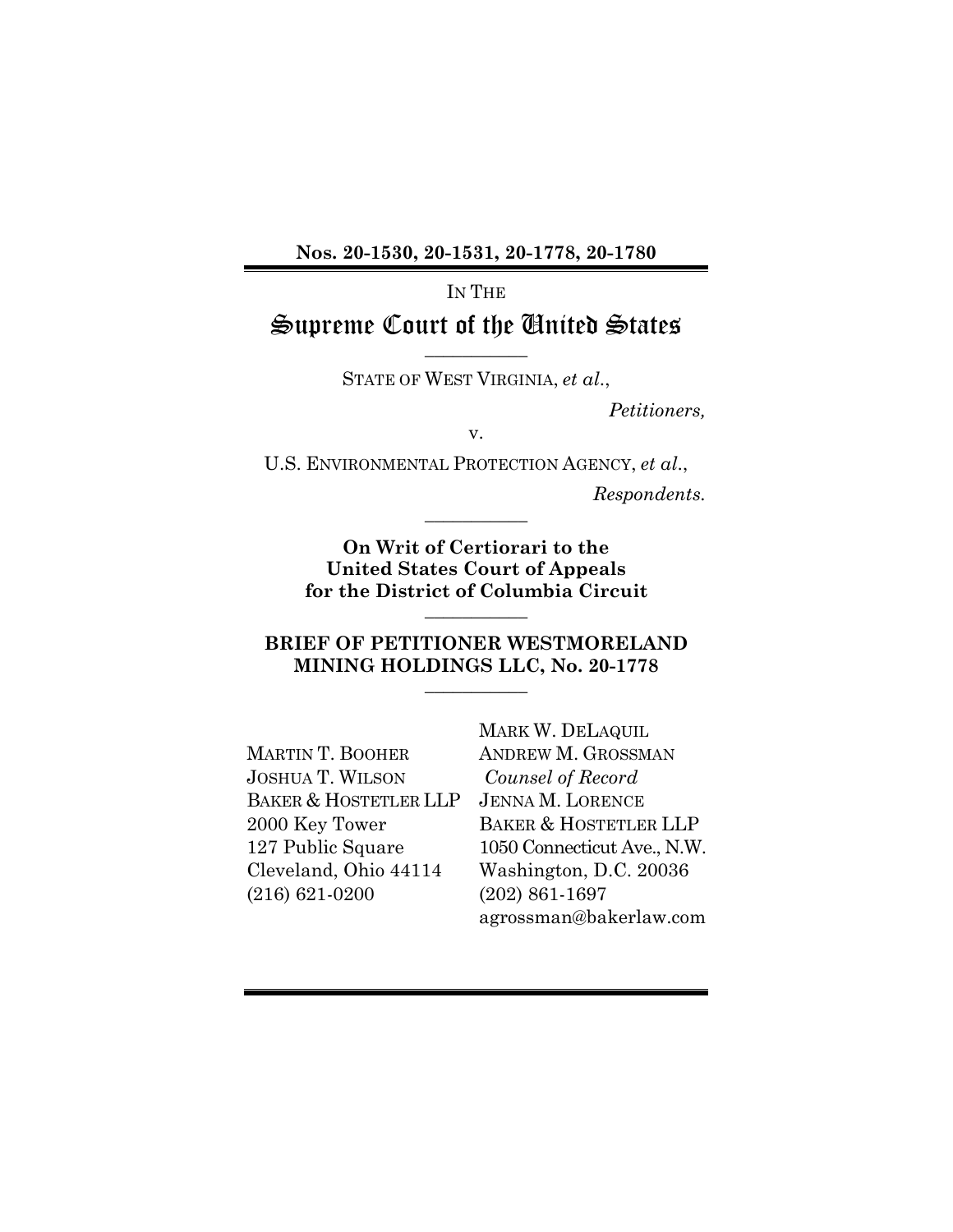# **QUESTIONS PRESENTED**

Whether 42 U.S.C. § 7411(d) clearly authorizes EPA to decide such matters of vast economic and political significance as whether and how to restructure the nation's energy system.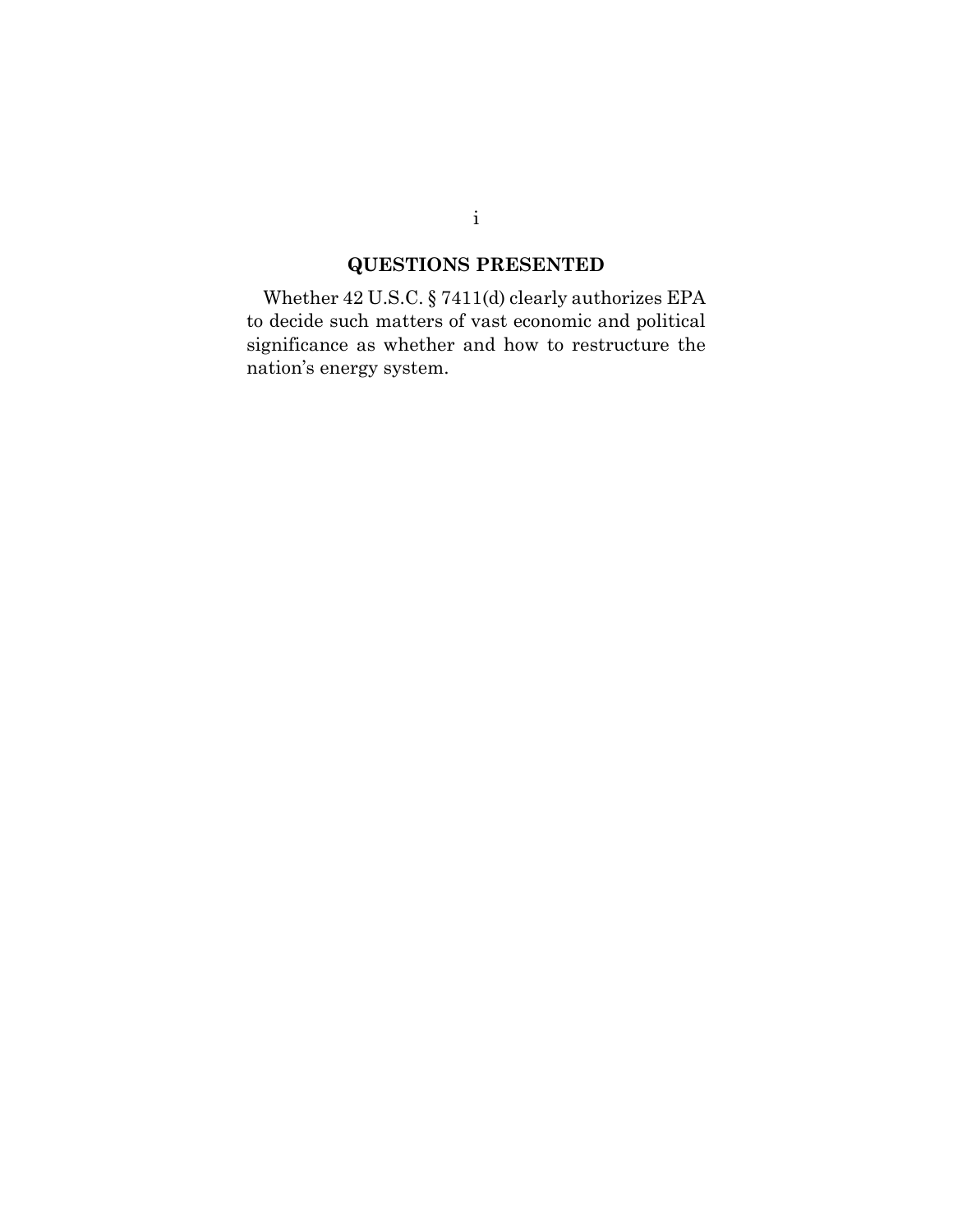### **PARTIES TO THE PROCEEDING AND RULE 29.6 STATEMENT**

The D.C. Circuit consolidated numerous cases under Case No. 19-1140. Respondents in the D.C. Circuit proceeding below were the Environmental Protection Agency and its Administrator.\*

Petitioners and intervenors in the D.C. Circuit proceedings below were as follows.

No. 19-1140: Petitioners were American Lung Association and American Public Health Association.

Intervenor for petitioners was State of Nevada.

Intervenors for respondents were AEP Generating Company, AEP Generation Resources Inc., America's Power, Appalachian Power Company, Chamber of Commerce of the United States of America, Indiana Michigan Power Company, Kentucky Power Company, Murray Energy Corporation, National Mining Association, National Rural Electric Cooperative Association, Public Service Company of Oklahoma, Southwestern Electric Power Company, Westmoreland Mining Holdings LLC, Wheeling Power Company, Basin Electric Power Cooperative, Phil Bryant, Governor of the State of Mississippi, Georgia Power Company, Indiana Energy Association, Indiana Utility Group, Mississippi Public Service Com-

ii

<sup>\*</sup> During the pendency of the proceedings below, the EPA Administrator was Andrew Wheeler. The current officeholder is Michael Regan, who is automatically substituted as a party.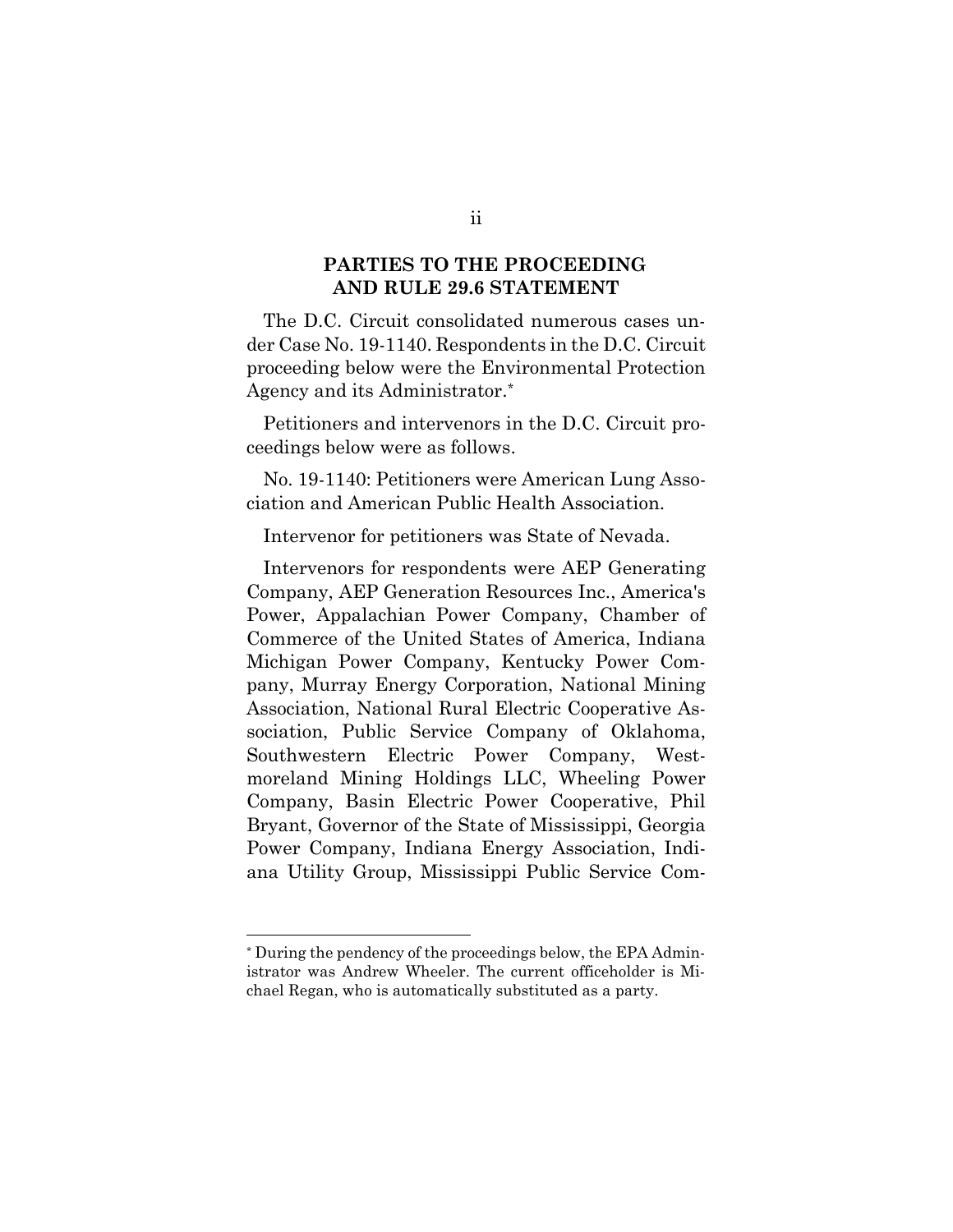mission, Nevada Gold Mines LLC, Nevada Gold Energy LLC, Powersouth Energy Cooperative, the States of Alabama, Alaska, Arkansas, Georgia, Indiana, Kansas, Kentucky, by and through Governor Matthew G. Bevin, Louisiana, Missouri, Montana, Nebraska, North Dakota, Ohio, Oklahoma, South Carolina, South Dakota, Texas, Utah, West Virginia, and Wyoming.

No. 19-1179: Petitioner was The North American Coal Corporation

Intervenors for respondents were American Lung Association, American Public Health Association, Appalachian Mountain Club, Center for Biological Diversity, Chesapeake Bay Foundation, Inc., City and County of Denver Colorado, City of Boulder, City of Chicago, City of Los Angeles, City of New York, City of Philadelphia, City of South Miami, Clean Air Council, Clean Wisconsin, Conservation Law Foundation, District of Columbia, Environmental Defense Fund, Environmental Law and Policy Center, Minnesota Center for Environmental Advocacy, Natural Resources Defense Council, Sierra Club, the Commonwealths of Massachusetts, Pennsylvania, and Virginia, and the States of California, Colorado, Connecticut, Delaware, Hawaii, Illinois, Maine, Maryland, Michigan, Minnesota, Nevada, New Jersey, New Mexico, New York, North Carolina, Oregon, Rhode Island, Vermont, and Washington.

No. 19-1165: Petitioners were the States of New York, California, Colorado, Connecticut, Delaware, Hawaii, Illinois, Maine, Maryland, Minnesota, New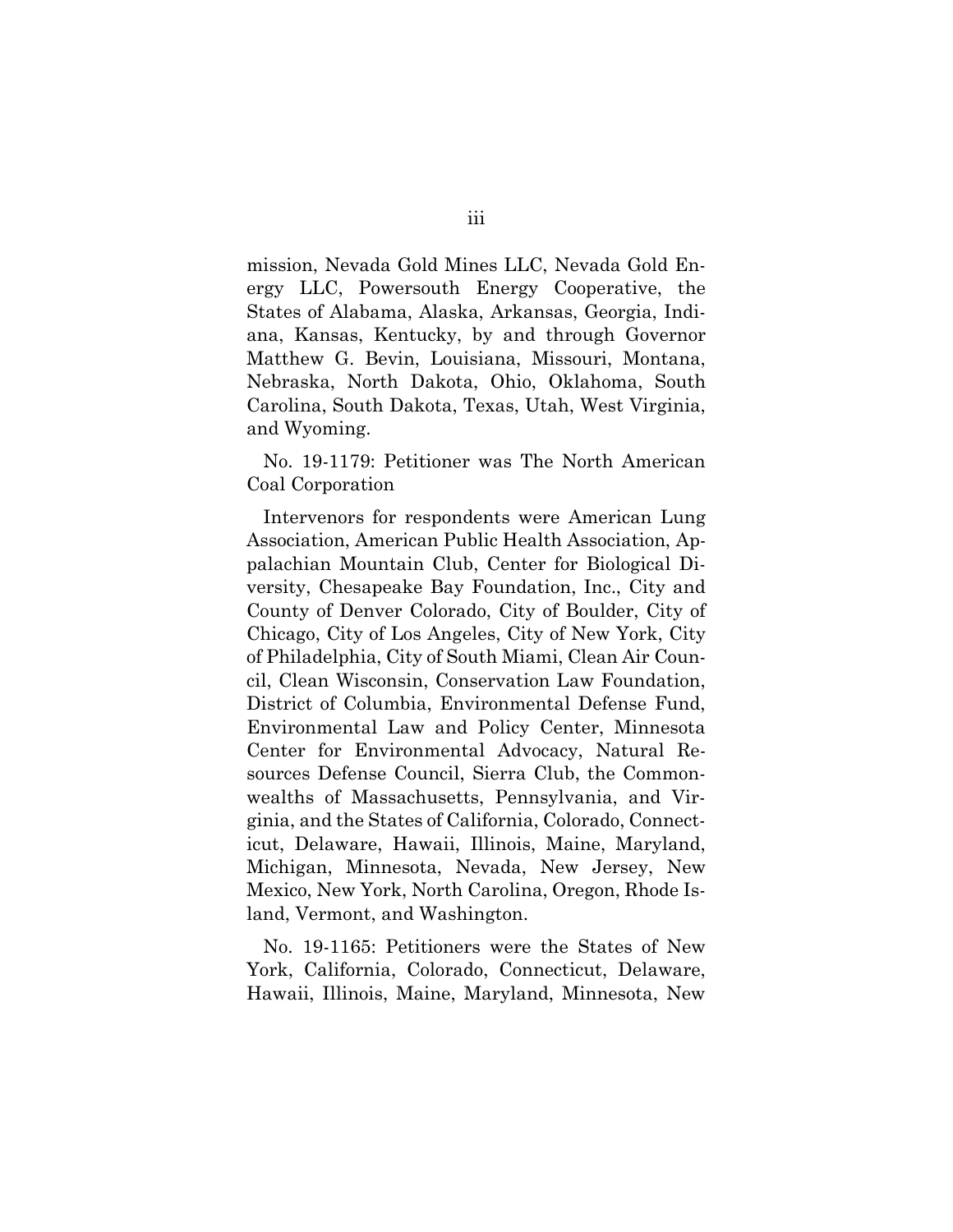Jersey, New Mexico, North Carolina, Oregon, Rhode Island, Vermont, Washington, Wisconsin, District of Columbia, Commonwealths of Massachusetts, Pennsylvania, and Virginia, People of the State of Michigan, City of Boulder, City of Chicago, City of Los Angeles, City of New York, City of Philadelphia, and City of South Miami.

No. 19-1166: Petitioners were Appalachian Mountain Club, Center for Biological Diversity, Clean Air Council, Clean Wisconsin, Conservation Law Foundation, Environmental Defense Fund, Environmental Law and Policy Center, Minnesota Center for Environmental Advocacy, Natural Resources Defense Council, and Sierra Club.

Intervenors for respondents were Indiana Energy Association and Indiana Utility Group.

No. 19-1173: Petitioner was Chesapeake Bay Foundation, Inc.

Intervenors for respondents were International Brotherhood of Boilermakers, Iron Ship Builders, Blacksmiths, Forgers and Helpers, AFL-CIO, International Brotherhood of Electrical Workers, AFL-CIO, and United Mine Workers of America, AFLCIO.

No. 19-1175: Petitioners were Robinson Enterprises, Inc., Nuckles Oil Company, Inc., doing business as Merit Oil Company, Construction Industry Air Quality Coalition, Liberty Packing Company, LLC, Dalton Trucking, Inc., Norman R. Brown, Joanne Brown, Competitive Enterprise Institute, and Texas Public Policy Foundation.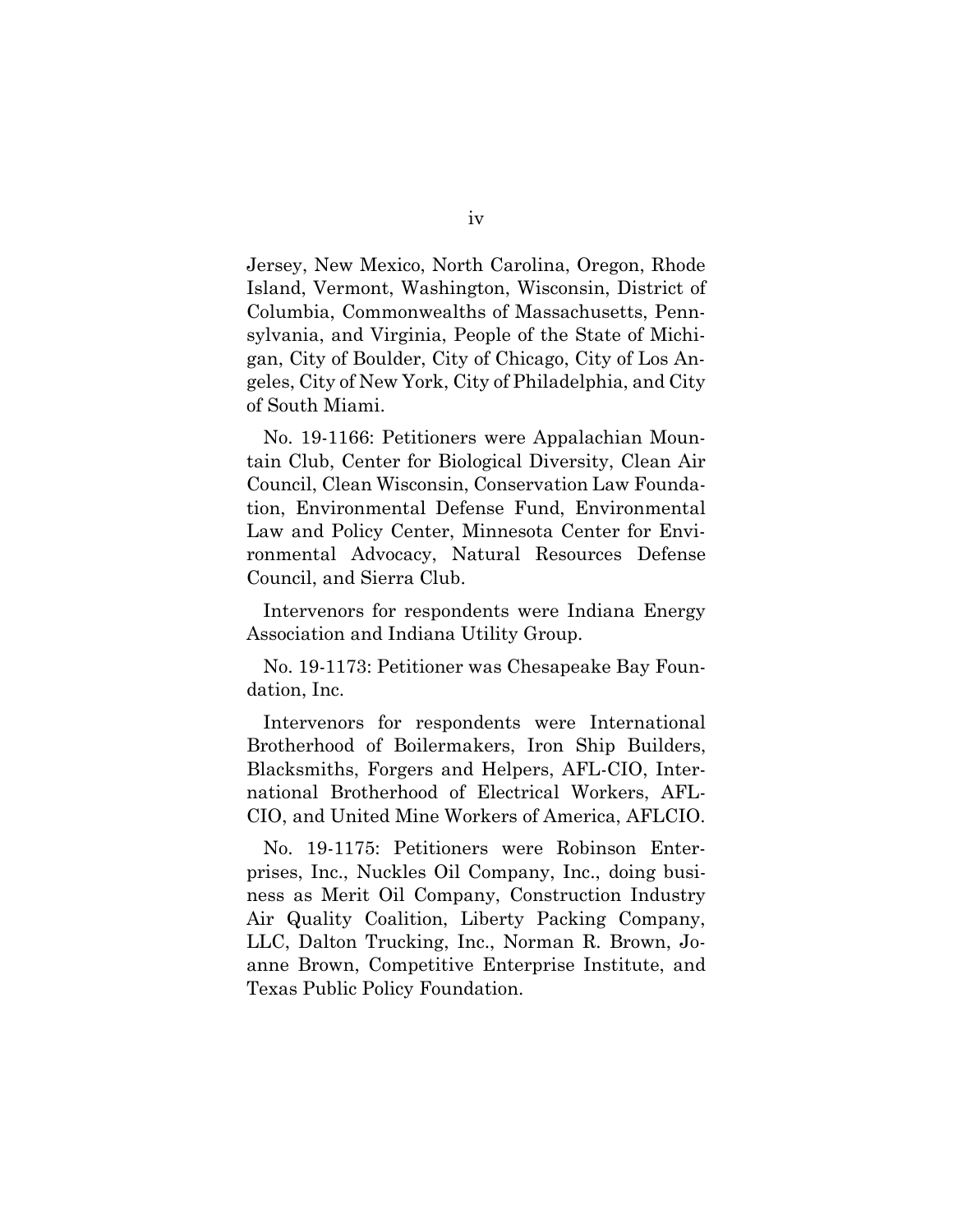Intervenors for respondents were American Lung Association, American Public Health Association, Appalachian Mountain Club, Center for Biological Diversity, Chesapeake Bay Foundation, Inc., City and County of Denver Colorado, City of Boulder, City of Chicago, City of Los Angeles, City of New York, City of Philadelphia, City of South Miami, Clean Air Council, Clean Wisconsin, Conservation Law Foundation, District of Columbia, Environmental Defense Fund, Environmental Law and Policy Center, Minnesota Center for Environmental Advocacy, Natural Resources Defense Council, Sierra Club, the Commonwealths of Massachusetts, Pennsylvania, and Virginia, and the States of California, Colorado, Connecticut, Delaware, Hawaii, Illinois, Maine, Maryland, Michigan, Minnesota, Nevada, New Jersey, New Mexico, New York, North Carolina, Oregon, Rhode Island, Vermont, and Washington.

No. 19-1176: Petitioner was Westmoreland Mining Holdings LLC (Petitioner here).

Intervenors for respondents were American Lung Association, American Public Health Association, Appalachian Mountain Club, Center for Biological Diversity, Chesapeake Bay Foundation, Inc., City and County of Denver Colorado, City of Boulder, City of Chicago, City of Los Angeles, City of New York, City of Philadelphia, City of South Miami, Clean Air Council, Clean Wisconsin, Conservation Law Foundation, District of Columbia, Environmental Defense Fund, Environmental Law and Policy Center, Minnesota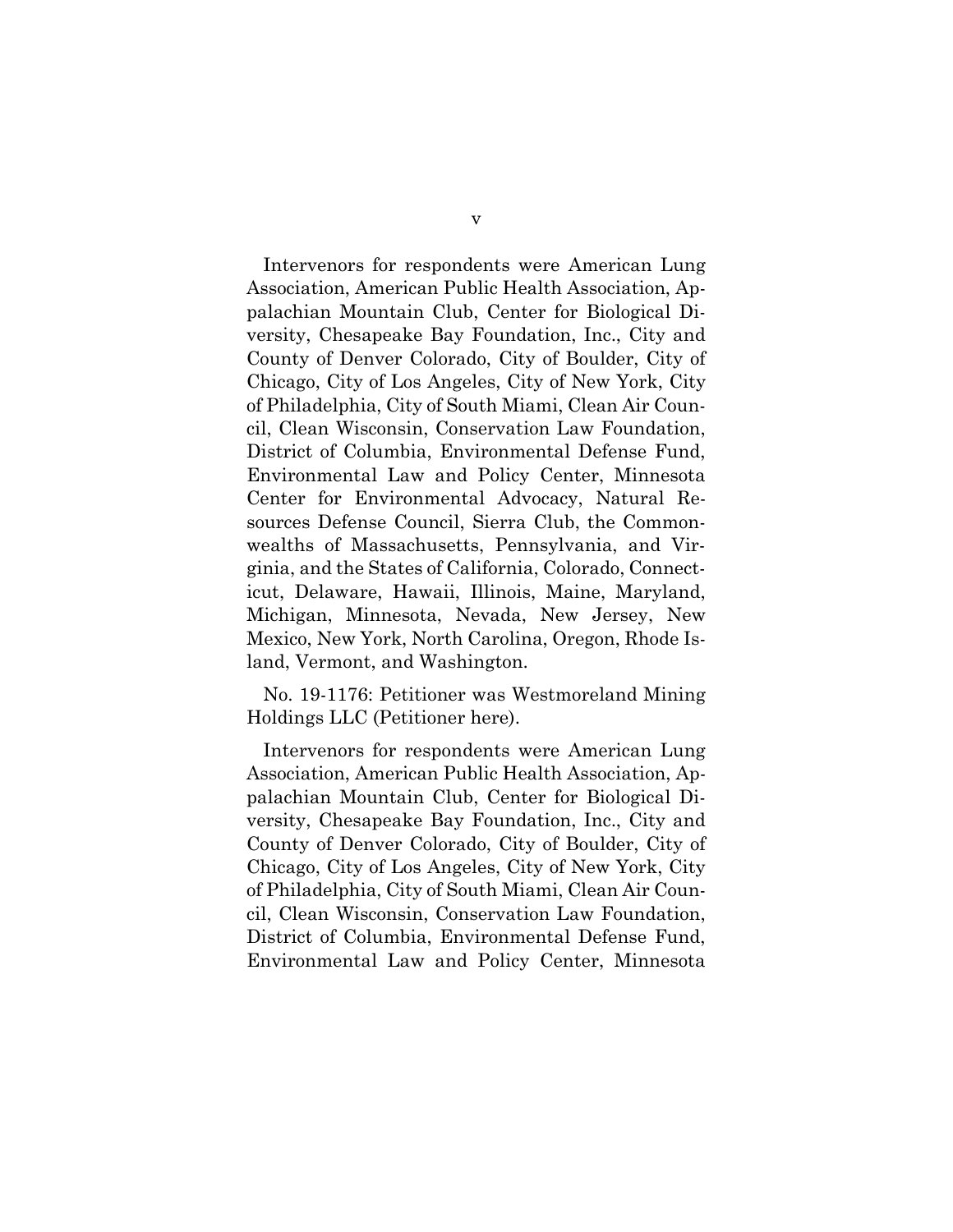Center for Environmental Advocacy, Natural Resources Defense Council, Sierra Club, the Commonwealths of Massachusetts, Pennsylvania, and Virginia, and the States of California, Colorado, Connecticut, Delaware, Hawaii, Illinois, Maine, Maryland, Michigan, Minnesota, Nevada, New Jersey, New Mexico, New York, North Carolina, Oregon, Rhode Island, Vermont, and Washington.

No. 19-1177: Petitioner was City and County of Denver Colorado.

No. 19-1185: Petitioner was Biogenic  $CO<sub>2</sub>$  Coalition.

Intervenors for respondents were American Lung Association, American Public Health Association, Appalachian Mountain Club, Center for Biological Diversity, Chesapeake Bay Foundation, Inc., Clean Air Council, Clean Wisconsin, Conservation Law Foundation, Environmental Defense Fund, Environmental Law and Policy Center, Minnesota Center for Environmental Advocacy, Natural Resources Defense Council, and Sierra Club.

No. 19-1186: Petitioner was Advanced Energy Economy.

No. 19-1187: Petitioners were American Clean Power Association and Solar Energy Industries Association.

No. 19-1188: Petitioners were Consolidated Edison, Inc., Exelon Corporation, National Grid USA, New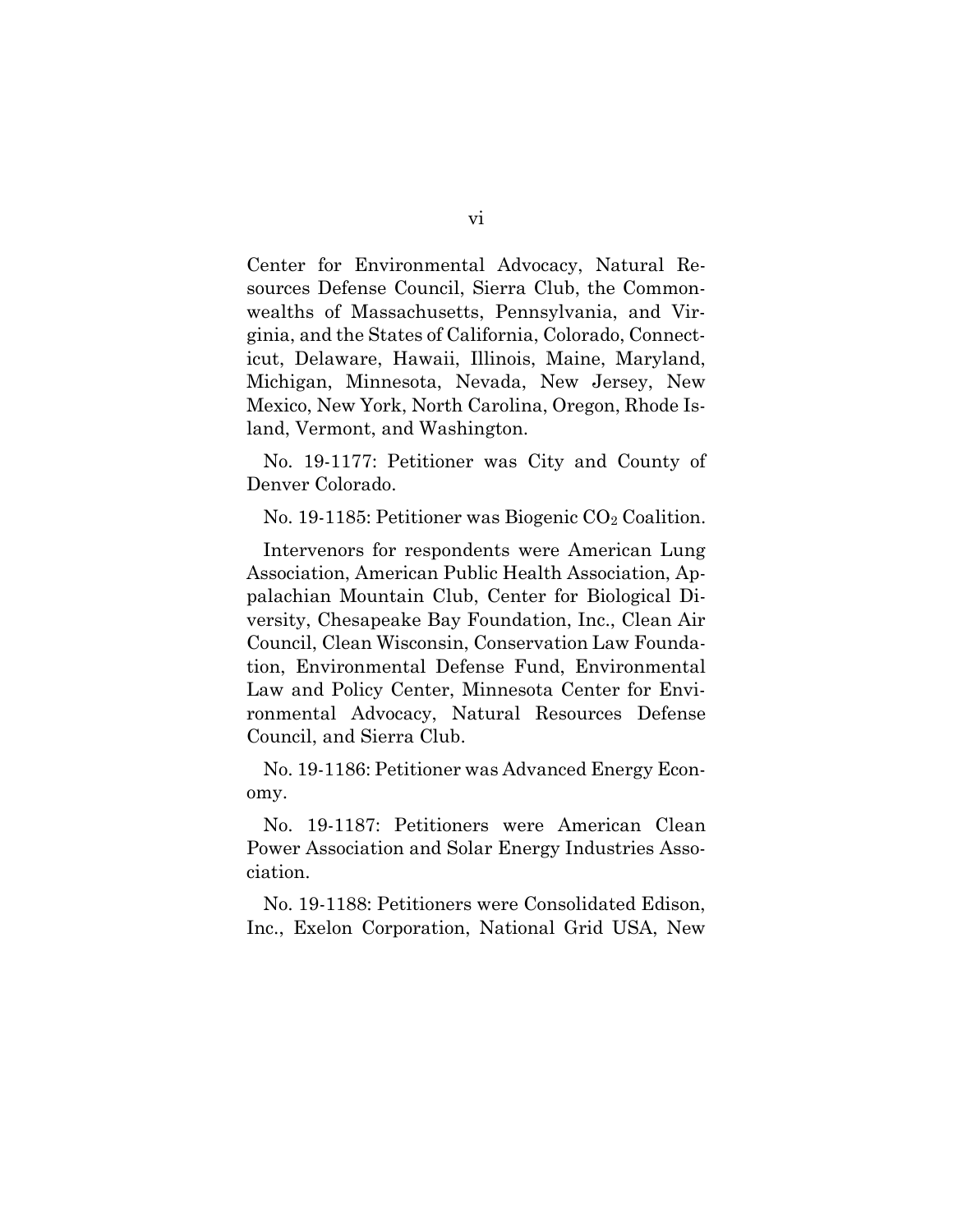York Power Authority, Power Companies Climate Coalition, Public Service Enterprise Group Incorporated, and Sacramento Municipal Utility District.

Pursuant to Supreme Court Rule 29.6, Petitioner provides the following disclosure statement: Westmoreland Mining Holdings LLC ("Westmoreland") has an extensive portfolio of coal mining operations in the United States and Canada. Westmoreland has no parent corporation and no publicly held corporation owns 10% or more of its stock.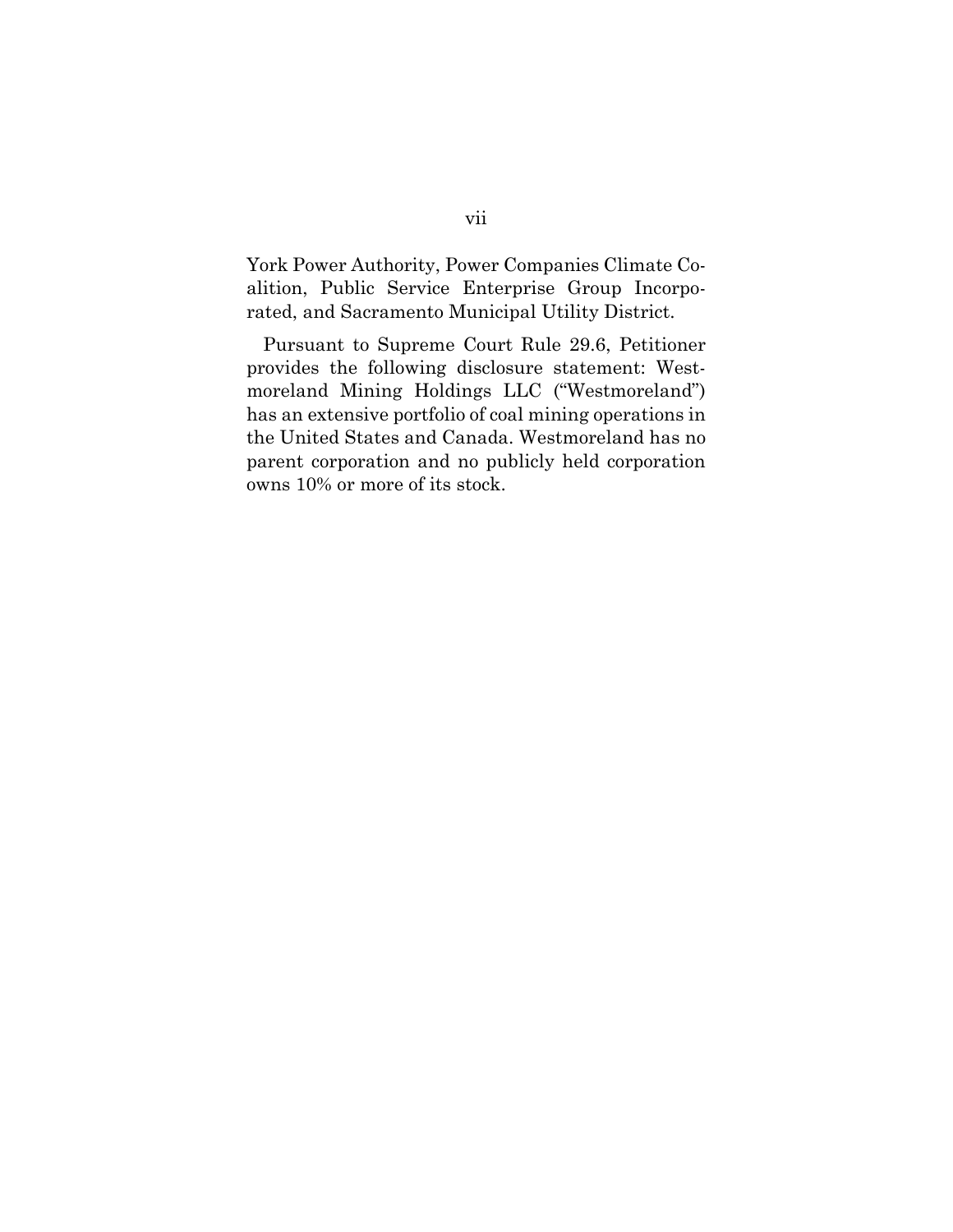# viii

# **TABLE OF CONTENTS**

| STATUTORY PROVISION INVOLVED 4                                                                                                                                   |
|------------------------------------------------------------------------------------------------------------------------------------------------------------------|
|                                                                                                                                                                  |
|                                                                                                                                                                  |
|                                                                                                                                                                  |
| Section 111 Does Not Authorize EPA To<br>I.<br>Restructure the Nation's Electricity                                                                              |
| A. The Court's Precedents Require Clear<br>Congressional Authorization for<br>Agencies To Make Decisions of Vast<br>Economic and Political Significance 21       |
| B. Whether and How To Restructure<br>Entire Industries Is Indisputably a<br>Question of Vast Economic and                                                        |
| C. Congress Did Not Clearly Authorize<br>EPA To Restructure Industries, Let<br>Alone the Nation's Electricity Sector 35                                          |
| II.<br>Interpreting Section 111 To Authorize<br><b>EPA To Restructure Entire Industries</b><br>Would Result in a Forbidden<br>Delegation of Legislative Power 41 |
|                                                                                                                                                                  |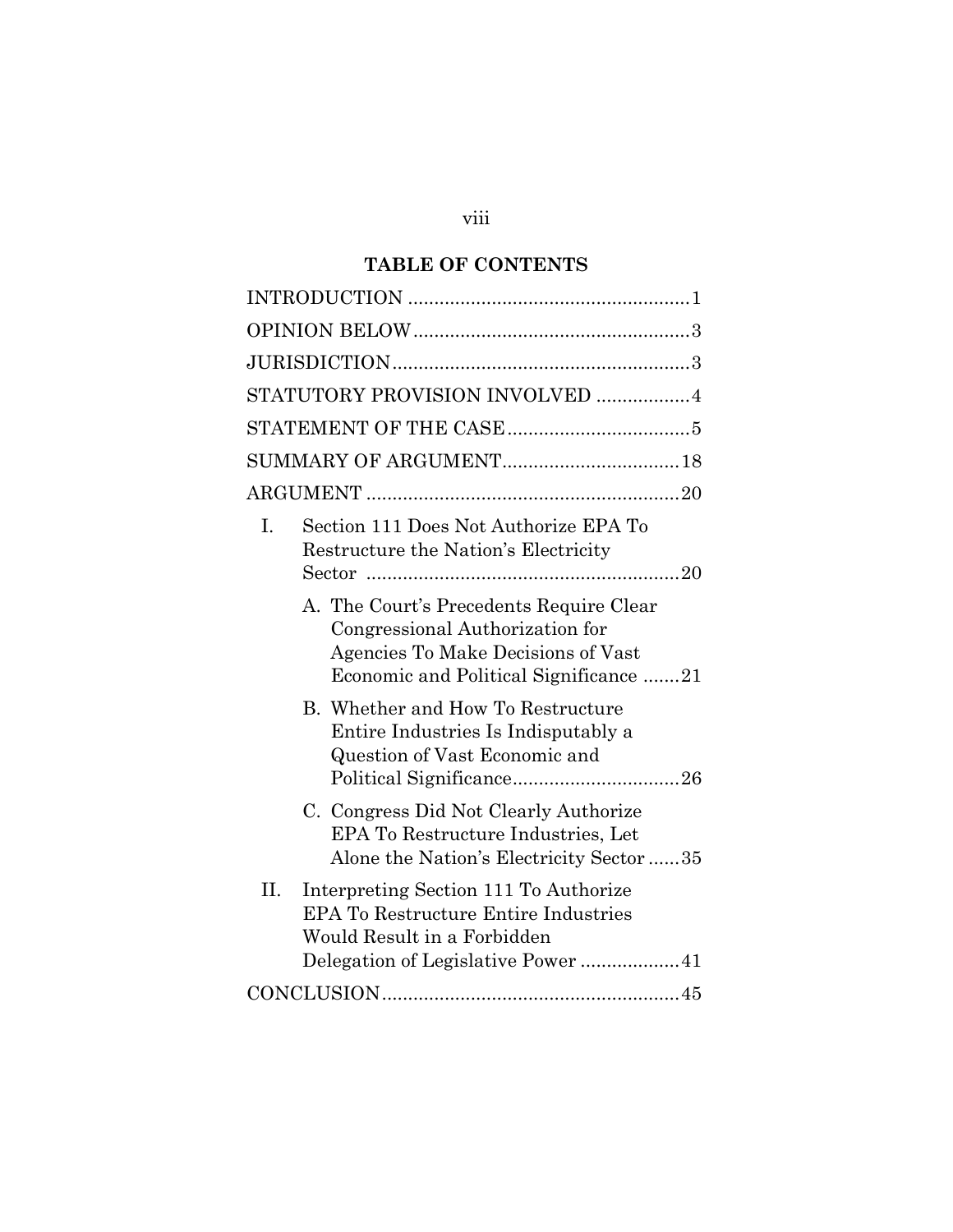## **TABLE OF AUTHORITIES**

### **CASES**

| Ala. Ass'n of Realtors v. Dep't of Health<br>& Hum. Servs.                      |
|---------------------------------------------------------------------------------|
|                                                                                 |
| Ark. Elec. Coop. Corp. v. Ark. Pub.<br>Serv. Comm'n,                            |
| Astoria Fed. Savings & Loan Ass'n v.<br>Solimino, 501 U.S. 104 (1991)36         |
| Edward J. DeBartolo Corp. v. Fla. Gulf<br>Coast Bldg. & Constr. Trades Council, |
| FDA v. Brown & Williamson Tobacco Corp.,                                        |
| FERC v. Elec. Power Supply Ass'n,                                               |
| Free Enter. Fund v. Pub. Co. Acct. Oversight                                    |
| Gonzales v. Oregon,                                                             |
| Grosjean v. Am. Press Co.,                                                      |
| Gundy v. United States,                                                         |
| Hughes v. Talen Energy Mktg., LLC,                                              |

### ix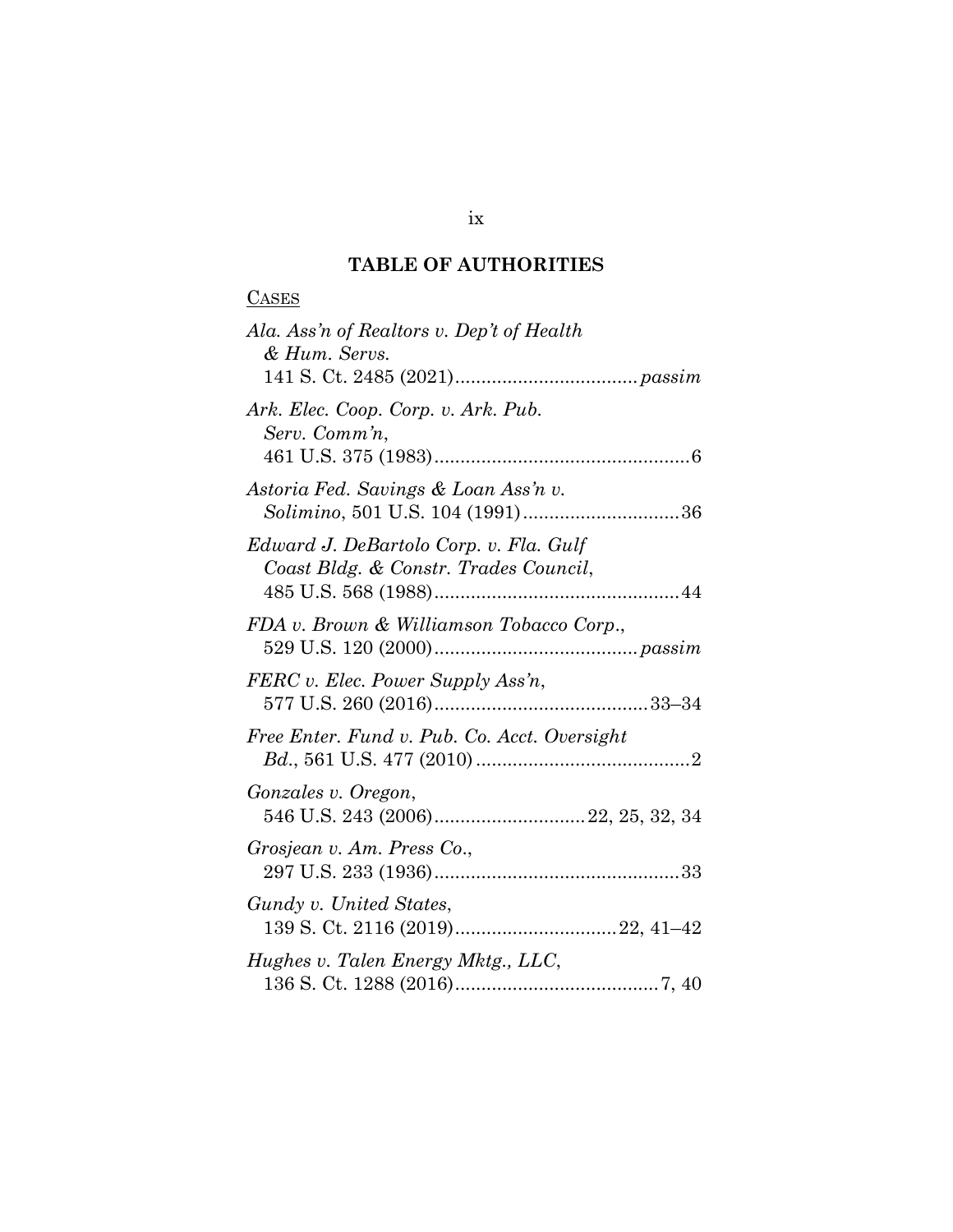| Indus. Union Dep't, AFL-CIO v. Am.                            |
|---------------------------------------------------------------|
| Petrol. Inst.,                                                |
| Interstate Com. Comm'n v. Cincinnati, N.O.<br>& T.P. Ry. Co., |
| J.W. Hampton, Jr., & Co. v. United States,                    |
| King v. Burwell,                                              |
| Marshall Field & Co. v. Clark,                                |
| MCI Telecomm. Corp. v. Am. Tel. & Tel. Co.,                   |
| Michigan v. EPA,                                              |
| Michigan v. EPA,<br>268 F.3d 1075 (D.C. Cir. 2001) 34         |
| Minneapolis Star & Tribune Co. v. Minn.<br>Comm'r of Revenue, |
| New York v. FERC,                                             |
| Oneok, Inc. v. Learjet, Inc.,                                 |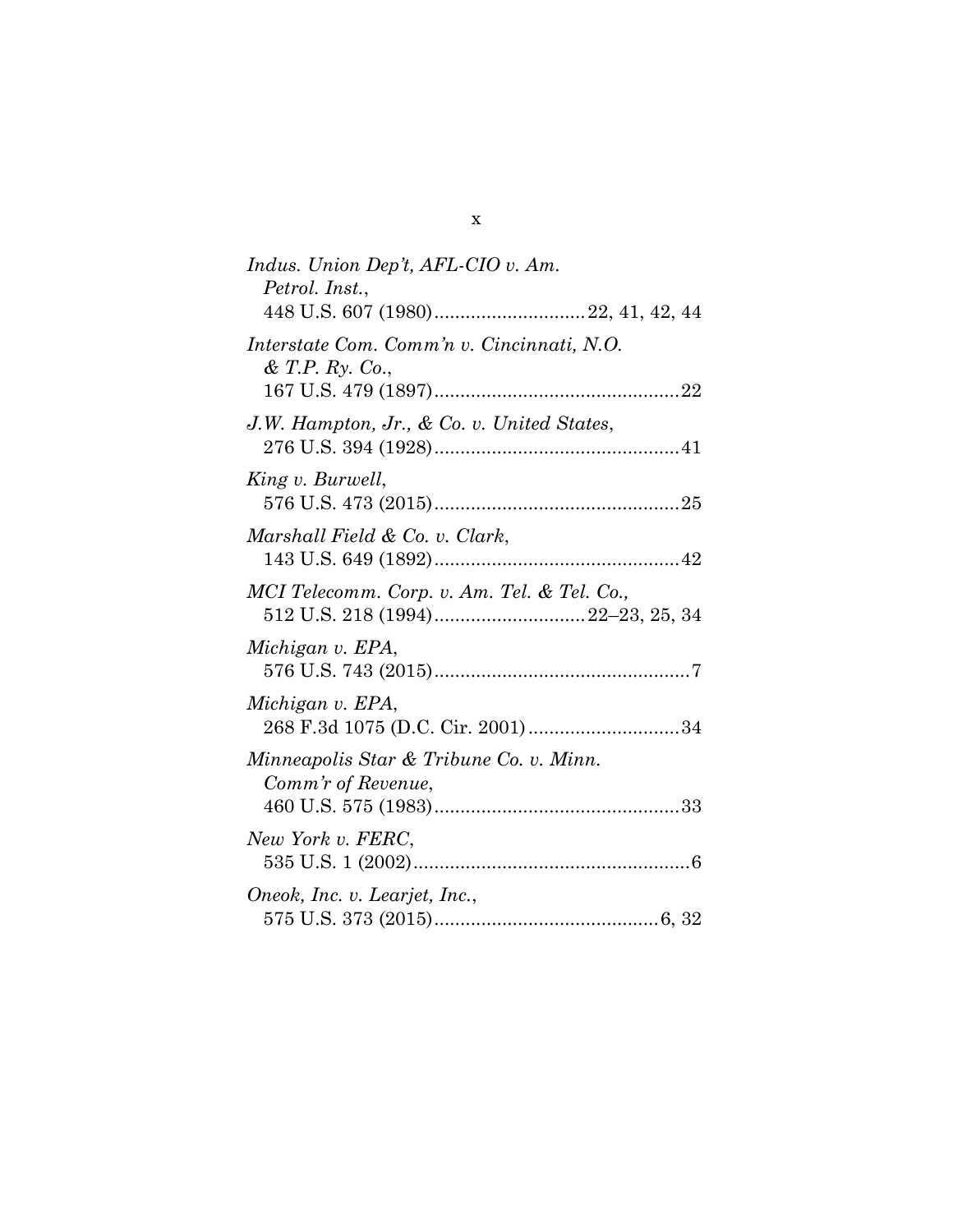| Pac. Gas & Elec. Co. v. State Energy Res.                               |
|-------------------------------------------------------------------------|
| Conservation & Dev. Comm'n,                                             |
| Panhandle E. Pipe Line Co. v. Pub. Serv.                                |
| Comm'n of Ind.,                                                         |
| Rodriguez v. United States,                                             |
| Solid Waste Agency of N. Cook Cnty. v.<br>U.S. Army Corps of Eng'rs,    |
| United Sav. Ass'n of Tex. v. Timbers of<br>Inwood Forest Assocs., Ltd., |
| U.S. Forest Serv. v. Cowpasture River<br>Pres. Ass'n,                   |
| U.S. Telecom Ass'n v. FCC,                                              |
| Util. Air Regul. Grp. v. EPA,                                           |
| Vt. Yankee Nuclear Power Corp. v. NRDC,                                 |
| Wayman v. Southard,<br>23 U.S. (10 Wheat) 1 (1825)21, 42                |
| West Virginia v. EPA,                                                   |

# xi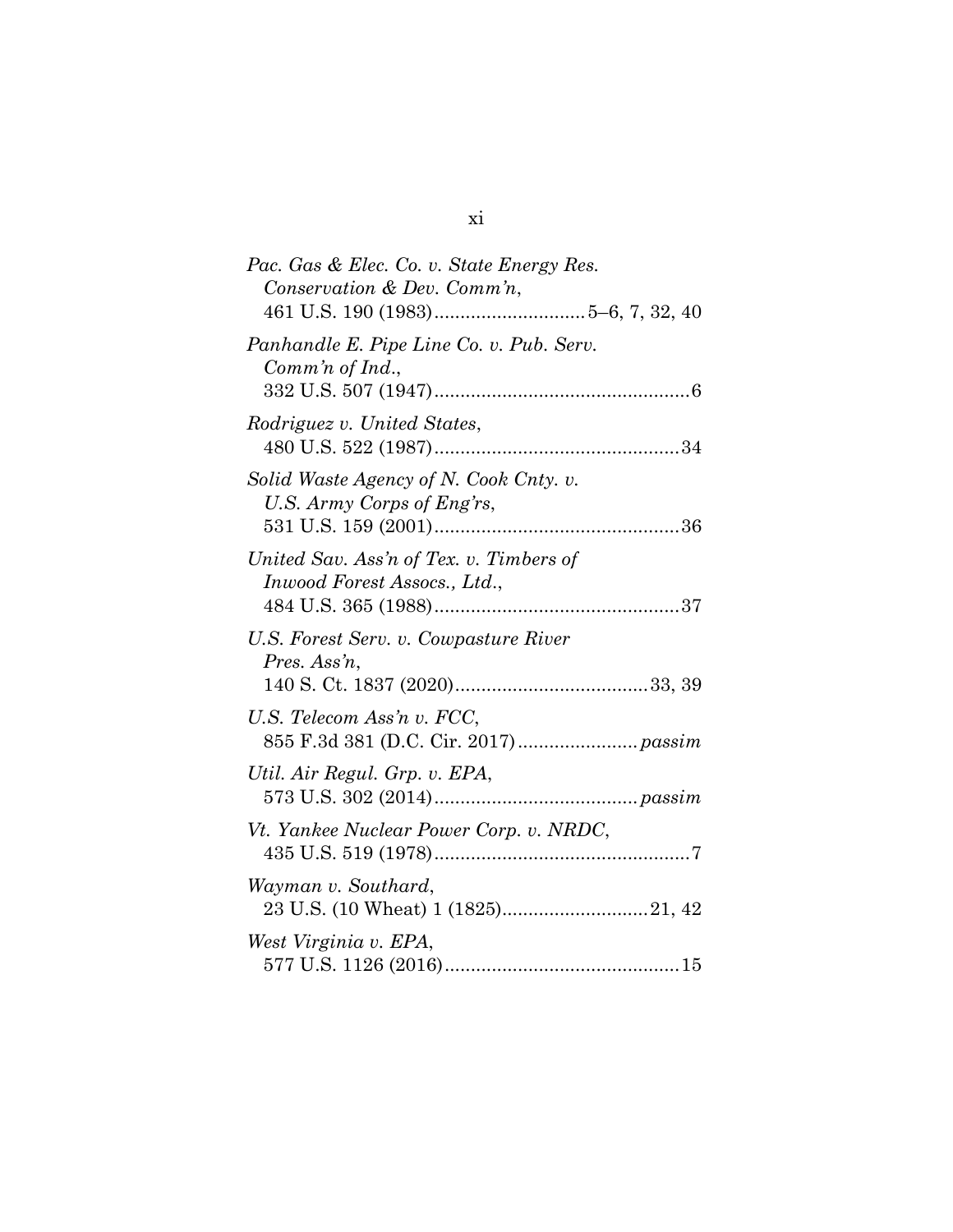# $\,$ xii

| Whitman v. Am. Trucking Assn's, Inc., |  |
|---------------------------------------|--|
|                                       |  |

# **CONSTITUTIONAL PROVISIONS**

# **STATUTES**

# REGULATIONS

| 79 Fed. Reg. 34,830 (June 18, 2014)11      |  |
|--------------------------------------------|--|
|                                            |  |
| 80 Fed. Reg. 64,662 (Oct. 23, 2015) passim |  |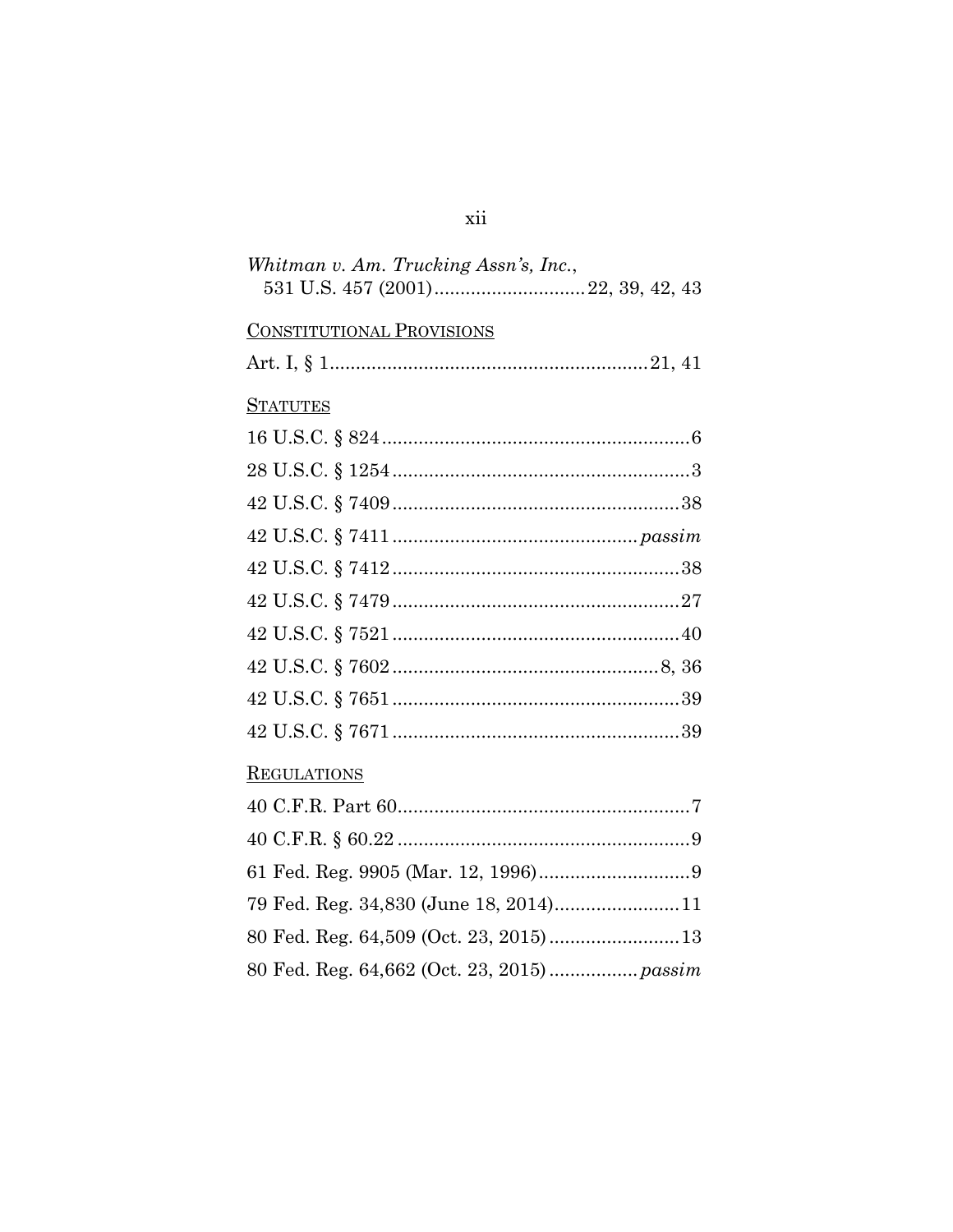| <b>OTHER AUTHORITIES</b>                                                                                                             |
|--------------------------------------------------------------------------------------------------------------------------------------|
| American Clean Energy and Security Act,                                                                                              |
| Application of Alle-Catt Wind Energy LLC for<br>a Certificate of Env't Compatibility & Pub.<br>Need, No. 17-F-0282, 2020 WL 3036287, |
| Stephen Breyer, Judicial Review of Questions<br>of Law and Policy, 38 Admin. L. Rev. 363                                             |
| Clean Energy Jobs and American Power Act,                                                                                            |
| Climate Protection Act of 2013, S. 332, 113th                                                                                        |
| Congressional Research Service, Clean Air<br>Act: A Summary of the Act and Its Major                                                 |
| Congressional Research Service, The Federal<br>Power Act and Electricity Markets (2017)6-7                                           |
| Coral Davenport, Strange Climate Event:<br>Warmth Toward U.S., N.Y. Times (Dec. 11,                                                  |
| EPA, Factsheet: Overview of the Clean Power                                                                                          |

# xiii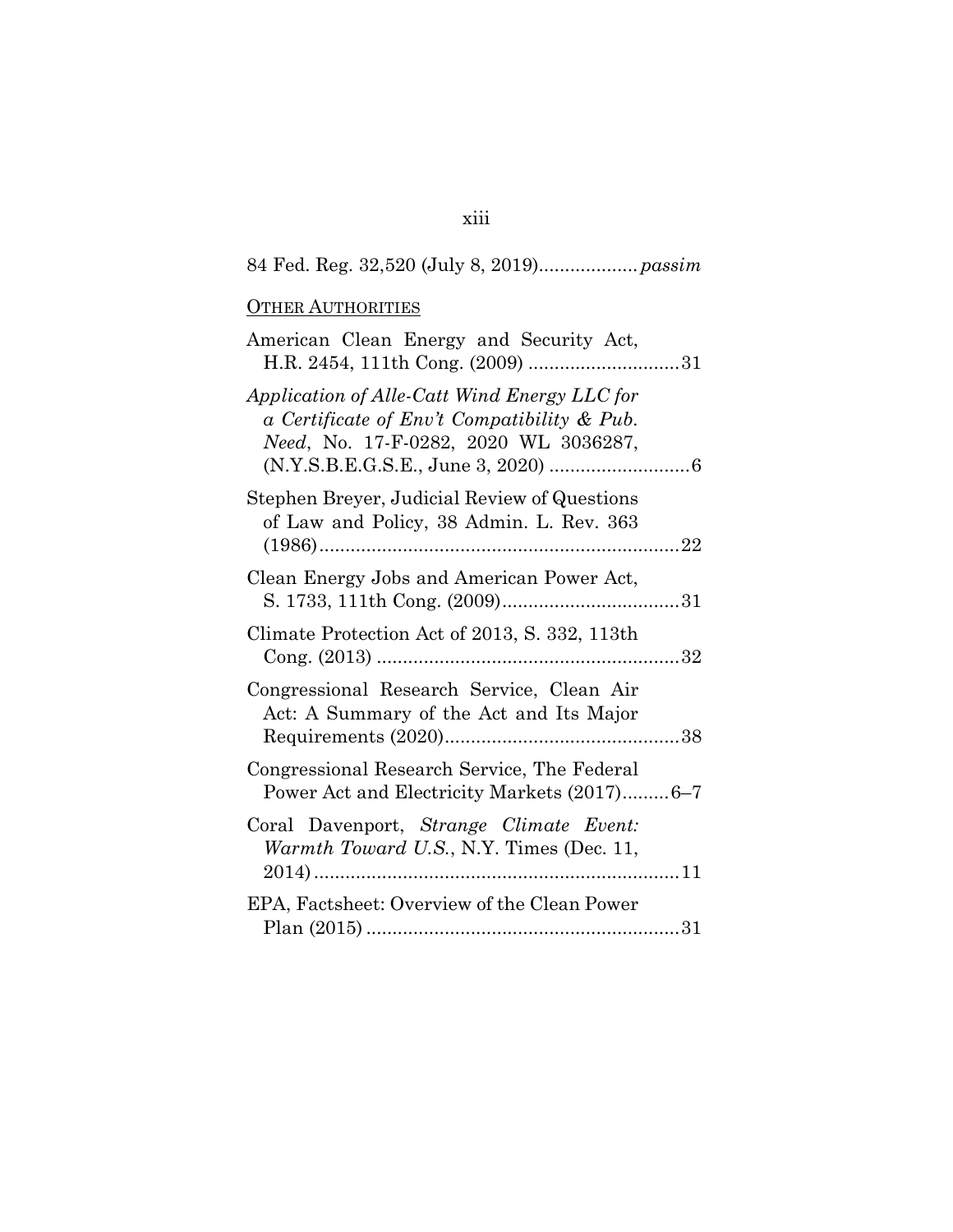# xiv

| EPA, Regulatory Impact Analysis for The<br>Clean Power Plan Final Rule, (Oct. 23,                                                                                             |
|-------------------------------------------------------------------------------------------------------------------------------------------------------------------------------|
| Executive Office of the President,<br>The President's Climate Action                                                                                                          |
| Jennifer Mascott, Gundy v. United States:<br>Reflections on the Court and the State of the<br>Nondelegation Doctrine, 26 Geo. Mason L.                                        |
| Nat'l Mining Ass'n, EPA's Clean Power Plan:<br>An Economic Impact Analysis (Nov. 13,                                                                                          |
| Original Concurrent Resolution, S. Con.<br>Res. 8, S. Amdt. 646, 113th Cong. (2013)32                                                                                         |
| Oversight Hearing: EPA's Proposed Carbon<br>Pollution Standards for Existing Power<br>Plants Before the Senate Env't. & Pub.<br><i>Works Comm.</i> , 113th Cong. 782 (2014)11 |
| Petition for A Ltd. Proceeding to Approve<br>Second Solar Base Rate Adjustment, by<br>Duke Energy Fla., LLC, No. 20190072-EI,<br>2019 WL 3323489 (Fla. P.S.C., July 22,       |
| President Barack Obama, Fact Sheet,<br>President Obama to Announce Historic<br>Carbon Pollution Standards for Power<br>Plants, The White House (Aug. 3, 2015)31               |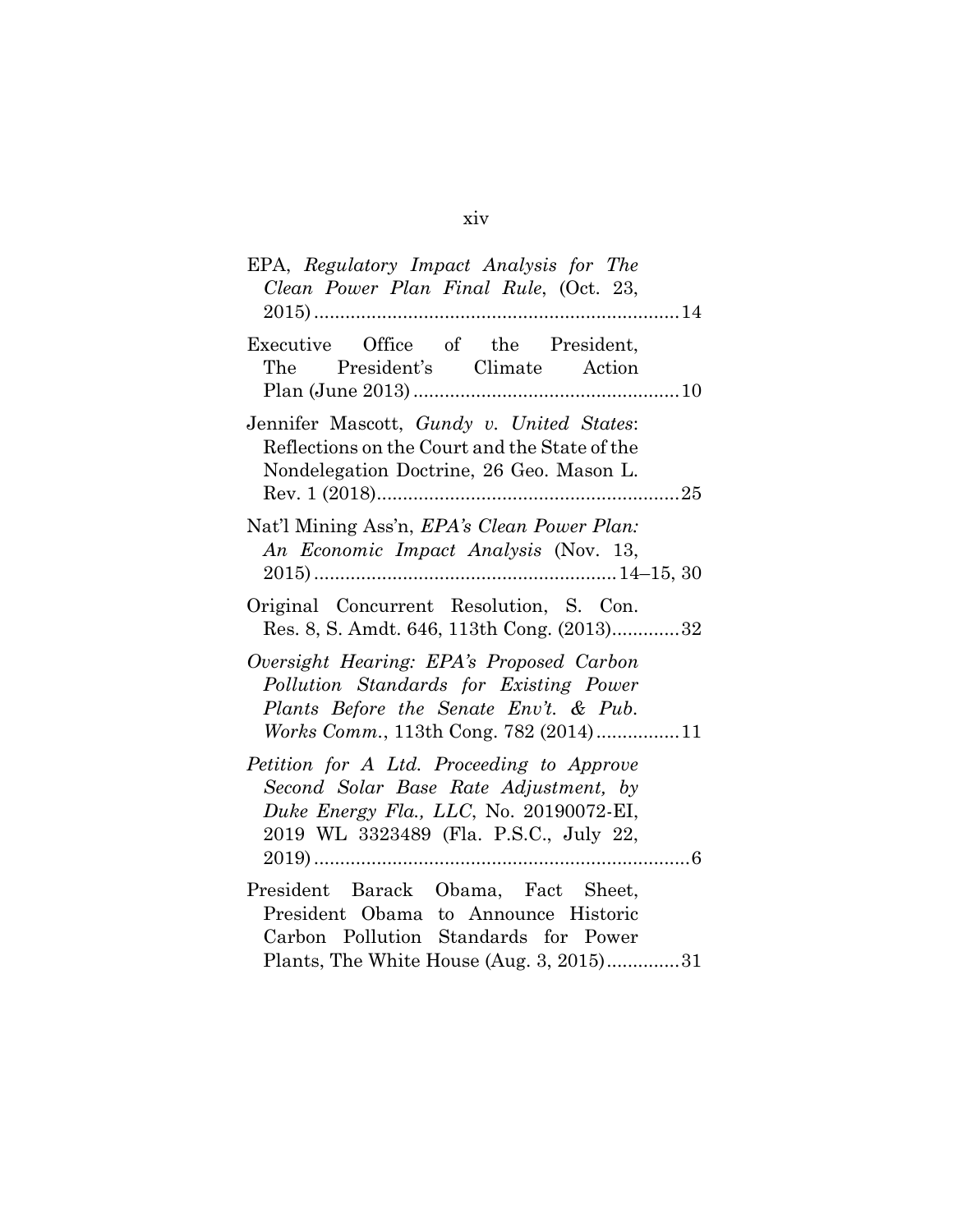| President Barack Obama, Presidential                                                                                             |  |
|----------------------------------------------------------------------------------------------------------------------------------|--|
| Memorandum: Power Sector Carbon<br>Pollution Standards (June 25, 2013) 10–11                                                     |  |
| President Barack Obama, Remarks by the<br>President Before Cabinet Meeting, 2014<br>Daily Comp. Pres. Doc. 19 (Jan. 14. 2014)10  |  |
| President Barack Obama, Remarks by the<br>President in Announcing the Clean Power<br>Plan, 2015 Daily Comp. Pres. Doc. 546 (Aug. |  |
| President Barack Obama, Speech on Climate<br>Change at the United Nations (Sept. 22,                                             |  |
| President Barack Obama, State of the Union                                                                                       |  |
| Amanda Reilly & Kevin Bogardus, 7 years<br>later, failed Waxman-Markey bill still<br>makes waves, E&E Daily (June 27, 2016)31-32 |  |
| Resources for the Future, Carbon Pricing Bill<br>Tracker (updated June 21, 2021) 32                                              |  |
| Tackling the Climate Crisis at Home and<br>Abroad, Executive Order No. 14,008, 86                                                |  |
| Justin Walker, The Kavanaugh Court and the<br>Schechter-To-Chevron Spectrum, 95 Ind.                                             |  |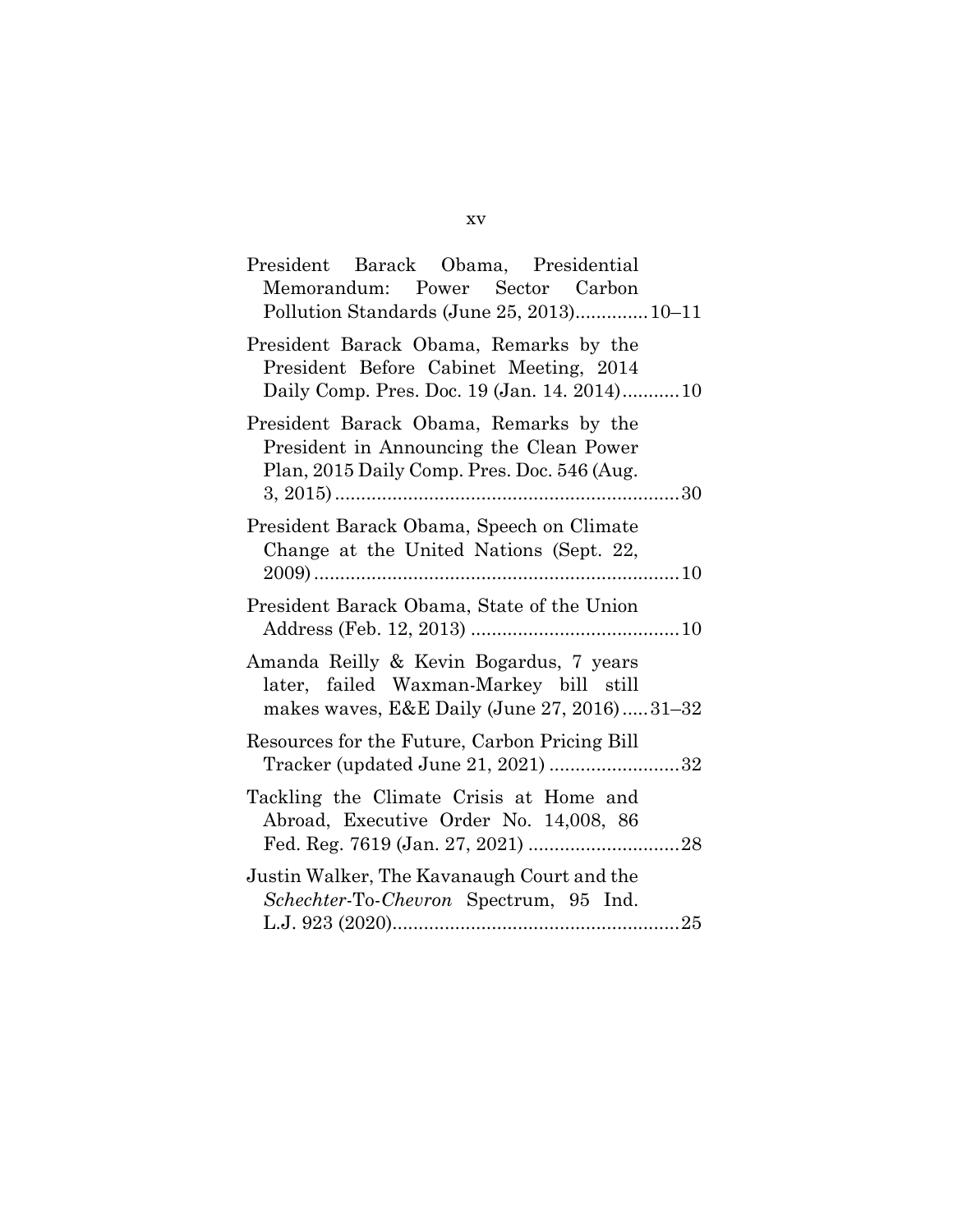#### **INTRODUCTION**

The centerpiece of the American Clean Energy and Security Act of 2009 was an amendment to the Clean Air Act establishing a cap-and-trade program for greenhouse-gas emissions, primarily carbon-dioxide emitted by power plants. The Act's sponsors and supporters, including President Barack Obama, championed it as a historic measure to decarbonize the electricity sector and transition to renewable generation. To those ends, the Act backstopped its cap-and-trade program with an elaborate structure of mandates, subsidies, timelines, and targets.

But this case is not about that legislation, because it didn't pass Congress. Nor did the scores of other bills before and since proposing similar programs.

Instead, the subject of this case is the Environmental Protection Agency's authority to enact a functionally identical cap-and-trade program for the electricity sector so as to decarbonize generation and force a transition to renewables. After his legislative push failed, President Obama directed EPA to go it alone. And so it did, pointing to an all-but-forgotten backwater of the Clean Air Act, Section 111(d), as authority to restructure a central sector of the economy. To achieve its decarbonization objective, EPA claimed the unprecedented power to set emission requirements that existing facilities could not achieve in operation, but only through what EPA called "generation shifting"—that is, reducing the utilization of or shuttering plants in favor of lower-emitting sources like wind and solar power. The statutory interpretation underlying EPA's rule, the "Clean Power Plan,"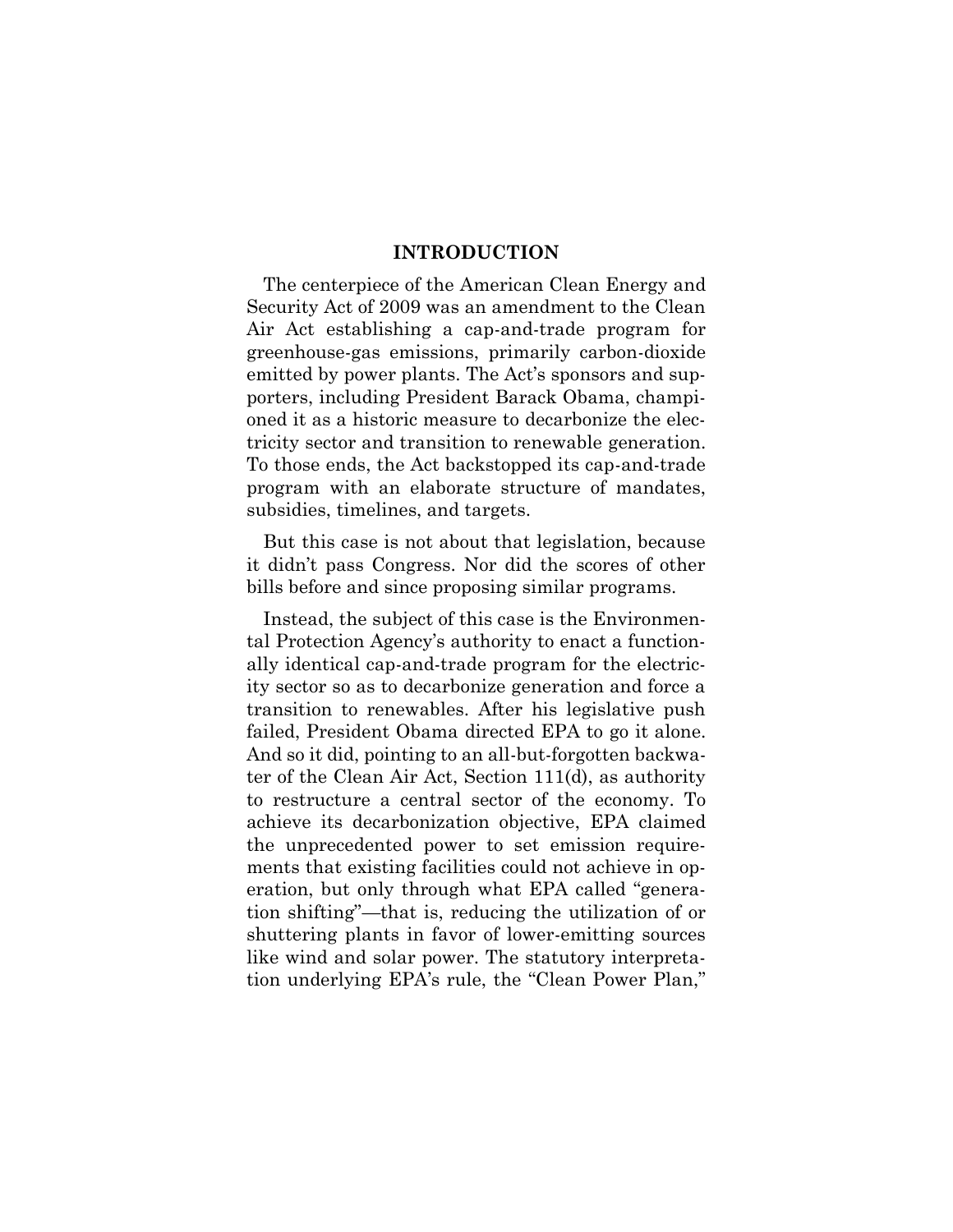("CPP") empowers EPA to regulate practically any kind of emissions source across the economy out of existence.

This is not the first time the Court has confronted an agency's "claim to discover in a long-extant statute an unheralded power to regulate a significant portion of the American economy" or otherwise decide questions of "vast economic and political significance." *Util. Air Regul. Grp. v. EPA* ("*UARG*"), 573 U.S. 302, 324 (2014) (quotation marks omitted). This isn't even the first case involving such a claim asserted in an EPA regulation addressing greenhouse-gas emissions. *Id*. But it is an unusually stark illustration of a recurring problem: agencies sidestepping Congress to decide major questions, the sort that Congress ought to be the one to decide, on their own. Worse, the prospect of agency action relieves pressure on Congress to legislate, which in turn leaves it to agencies to act in Congress's breach. That vicious cycle is an unfortunate consequence of the reality that "diffusion of power carries with it a diffusion of accountability." *Free Enter. Fund v. Pub. Co. Acct. Oversight Bd*., 561 U.S. 477, 497 (2010).

But there need not and should not be any confusion over agency power in this case or its ilk. The Court's precedents applying the "major questions" doctrine hold that Congress must "speak clearly if it wishes to assign to an agency decisions of vast economic and political significance." *UARG*, 573 U.S. at 324 (quotation marks omitted). That rule draws a straightforward and easily administrable line—clear statutory authorization—governing asserted delegations of power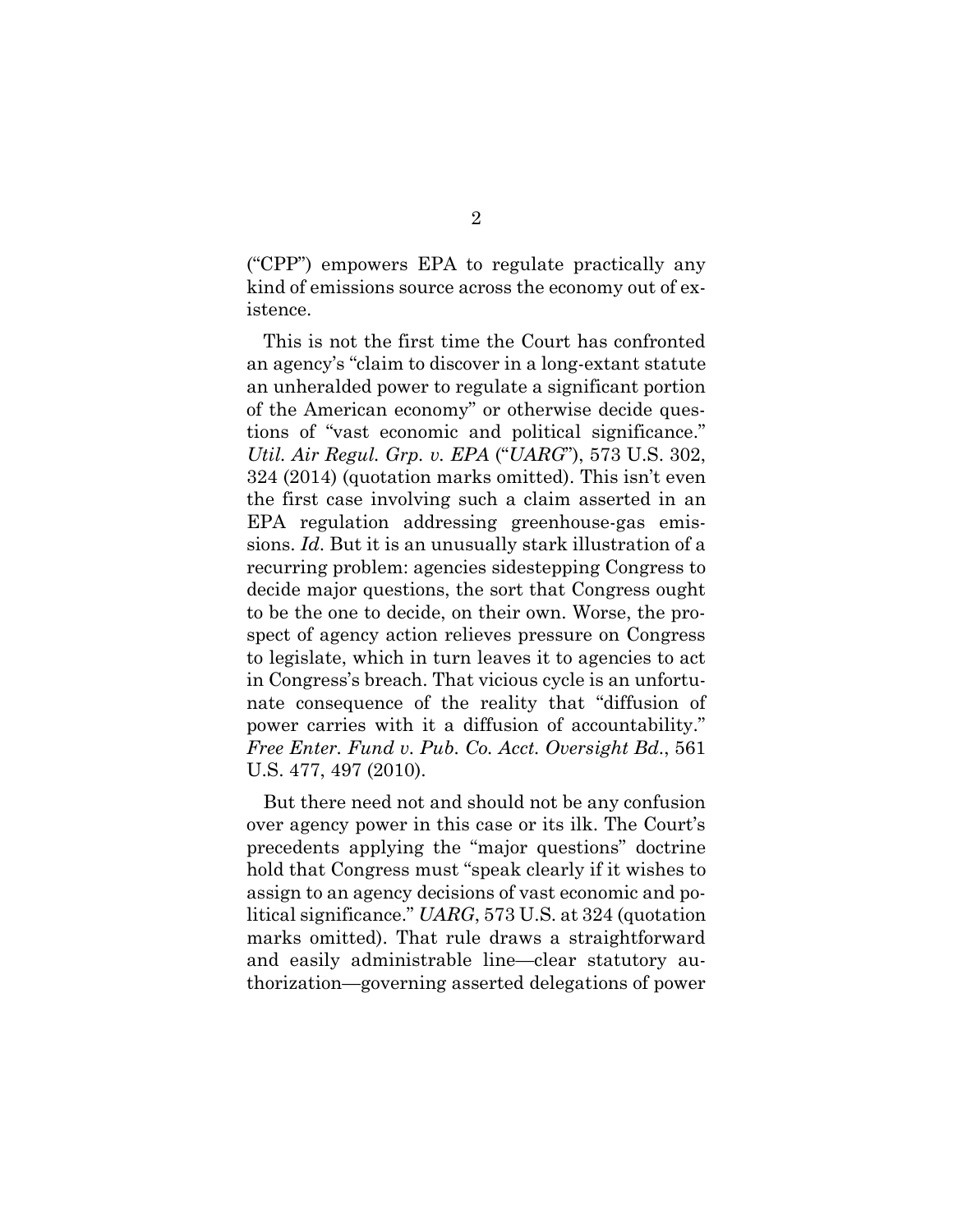to decide major questions. And the Clean Power Plan's claim of authority to restructure entire industrial sectors falls far on the wrong side of that line, as the statute says nothing of the sort.

Although many of the lower courts have faithfully followed this Court's major questions precedents, others like the court below have given the doctrine short shrift. And that opening emboldens agencies to press their luck, as EPA did here. The Court should take this timely opportunity to make clear that it meant what it said in *UARG*, *FDA v. Brown & Williamson Tobacco Corp.*, *MCI Telecommunications Corp. v. American Telephone & Telegraph Co*., and its other major questions cases; clarify that the doctrine is not limited to questions of agency jurisdiction, as the court below believed; and emphasize that the recesses of a statutory scheme are no place to discover vast and unheralded agency power. So doing will break the vicious cycle of agency overreach and place the power and responsibility to decide major policy questions where they properly belong: with Congress.

#### **OPINION BELOW**

The D.C. Circuit's opinion is reported at 985 F.3d 914 and reproduced at J.A.53.

#### **JURISDICTION**

The D.C. Circuit entered judgment on January 19, 2021. J.A.53. The petition for certiorari was timely filed on June 18, 2021. This Court has jurisdiction under 28 U.S.C. § 1254(1).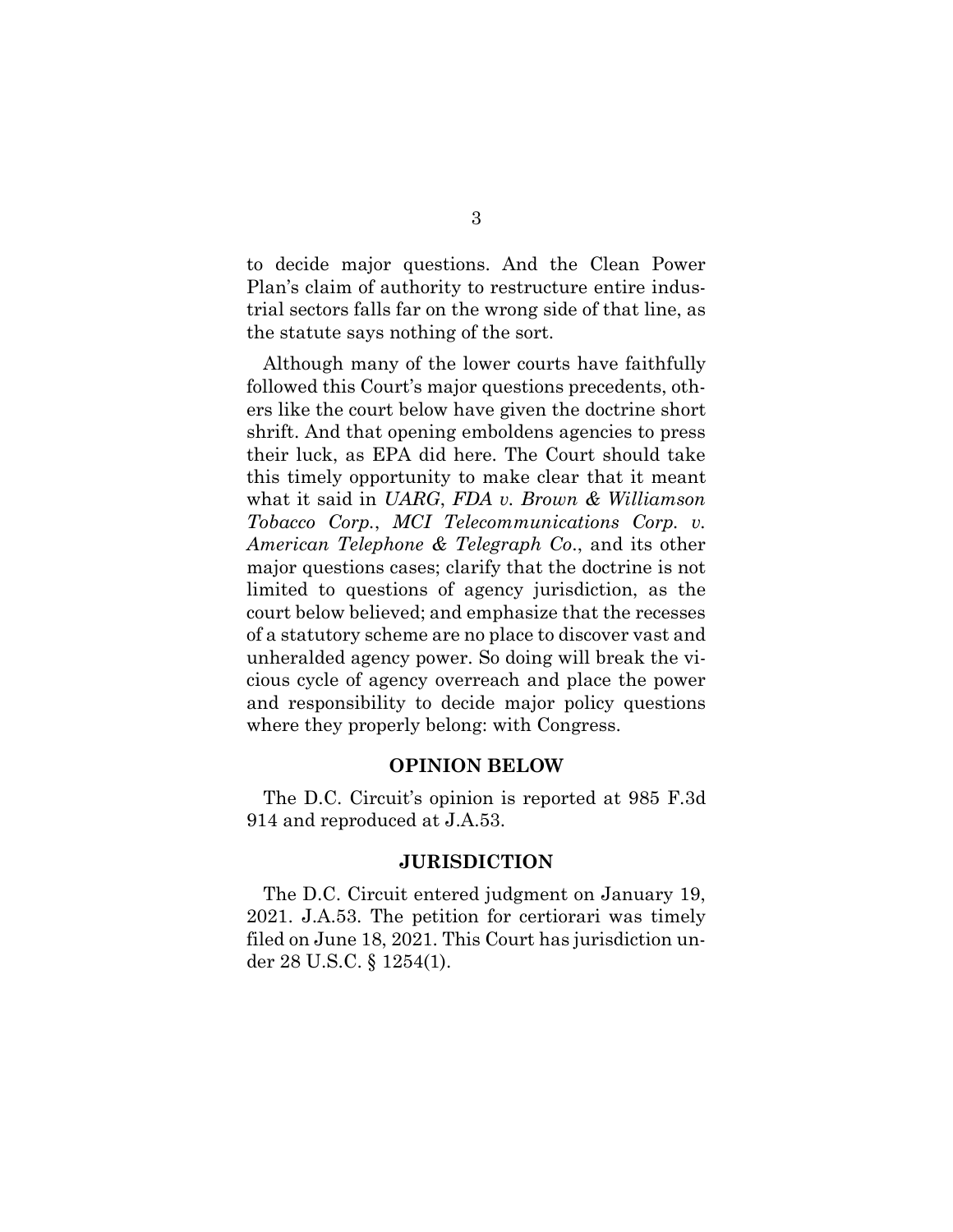#### **STATUTORY PROVISION INVOLVED**

Clean Air Act § 111(d)(1), 42 U.S.C. § 7411(d)(1), provides, in relevant part:

The Administrator shall prescribe regulations which shall establish a procedure similar to that provided by section 7410 of this title under which each State shall submit to the Administrator a plan which (A) establishes standards of performance for any existing source for any air pollutant (i) for which air quality criteria have not been issued or which is not included on a list published under section 7408(a) of this title or emitted from a source category which is regulated under section 7412 of this title but (ii) to which a standard of performance under this section would apply if such existing source were a new source, and (B) provides for the implementation and enforcement of such standards of performance.

Section 111(a)(1) provides:

The term "standard of performance" means a standard for emissions of air pollutants which reflects the degree of emission limitation achievable through the application of the best system of emission reduction which (taking into account the cost of achieving such reduction and any nonair quality health and environmental impact and energy requirements)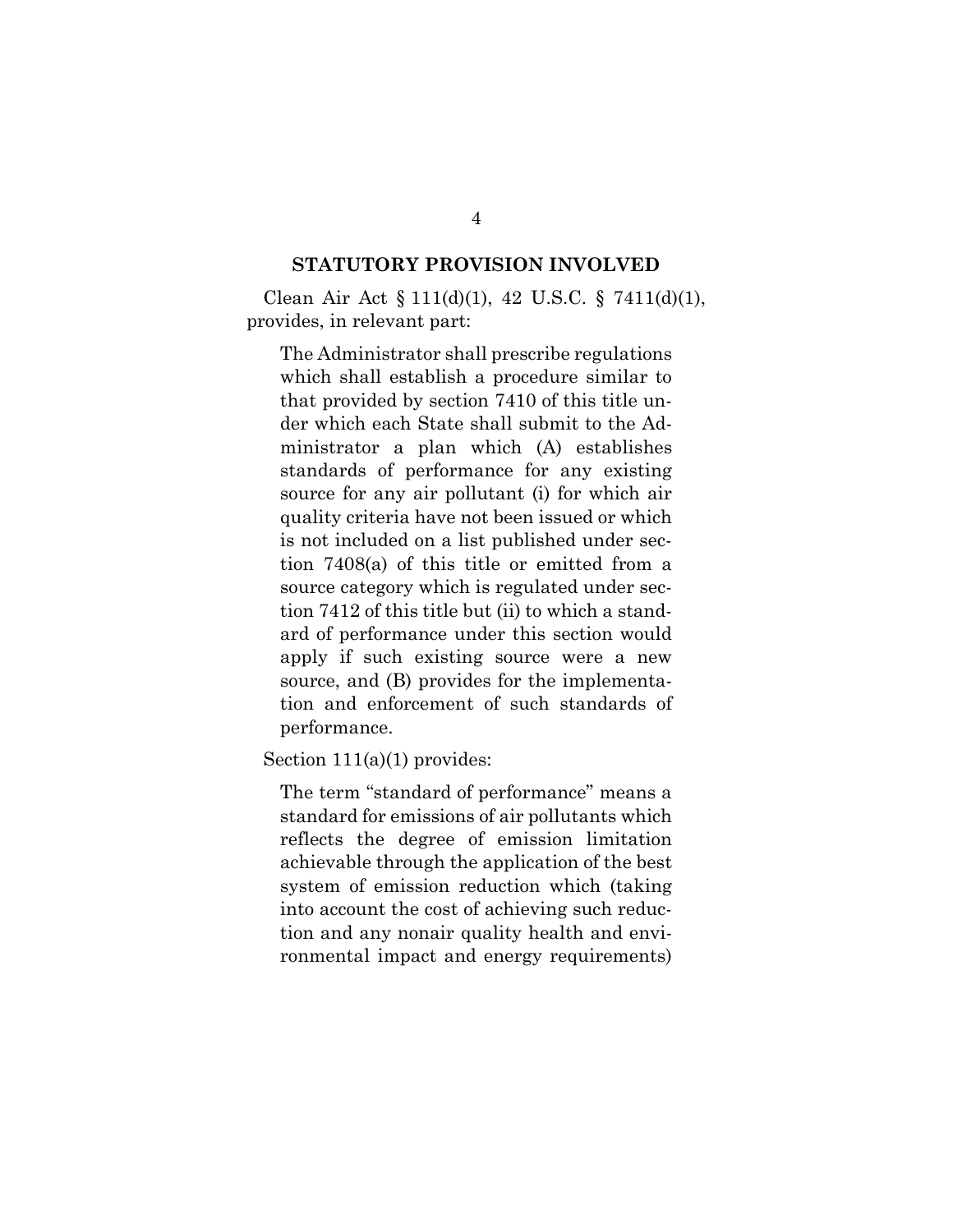the Administrator determines has been adequately demonstrated.

Section 111 is reproduced at Pet.App.204a.

#### **STATEMENT OF THE CASE**

The Clean Power Plan's limitations on carbon-dioxide emissions from coal- and gas-fired power plants are premised on "shifting" electricity generation away from those plants in favor of lower-emitting sources like combined-cycle gas, wind, and solar. EPA located the authority to restructure the Nation's electricity sector in Section 111(d), an obscure provision employed a handful of times over the past five decades to improve the operating performance of existing facilities.

1. EPA has never been responsible for determining the mix of generation necessary to satisfy the Nation's electricity needs. Instead, regulation of the need for, types of, and utilization of generating capacity has always been the purview of the States and, as to limited aspects affecting wholesale rates, the Federal Energy Regulatory Commission (or its predecessor).

Since the dawn of the Age of Electricity, the regulation of electric generation has been the province of the States. *See Pac. Gas & Elec. Co. v. State Energy Res. Conservation & Dev. Comm'n*, 461 U.S. 190, 206 (1983). The States have long exercised "their traditional responsibility in the field of regulating electrical utilities for determining questions of need, reliability, cost and other related state concerns." *Id*. at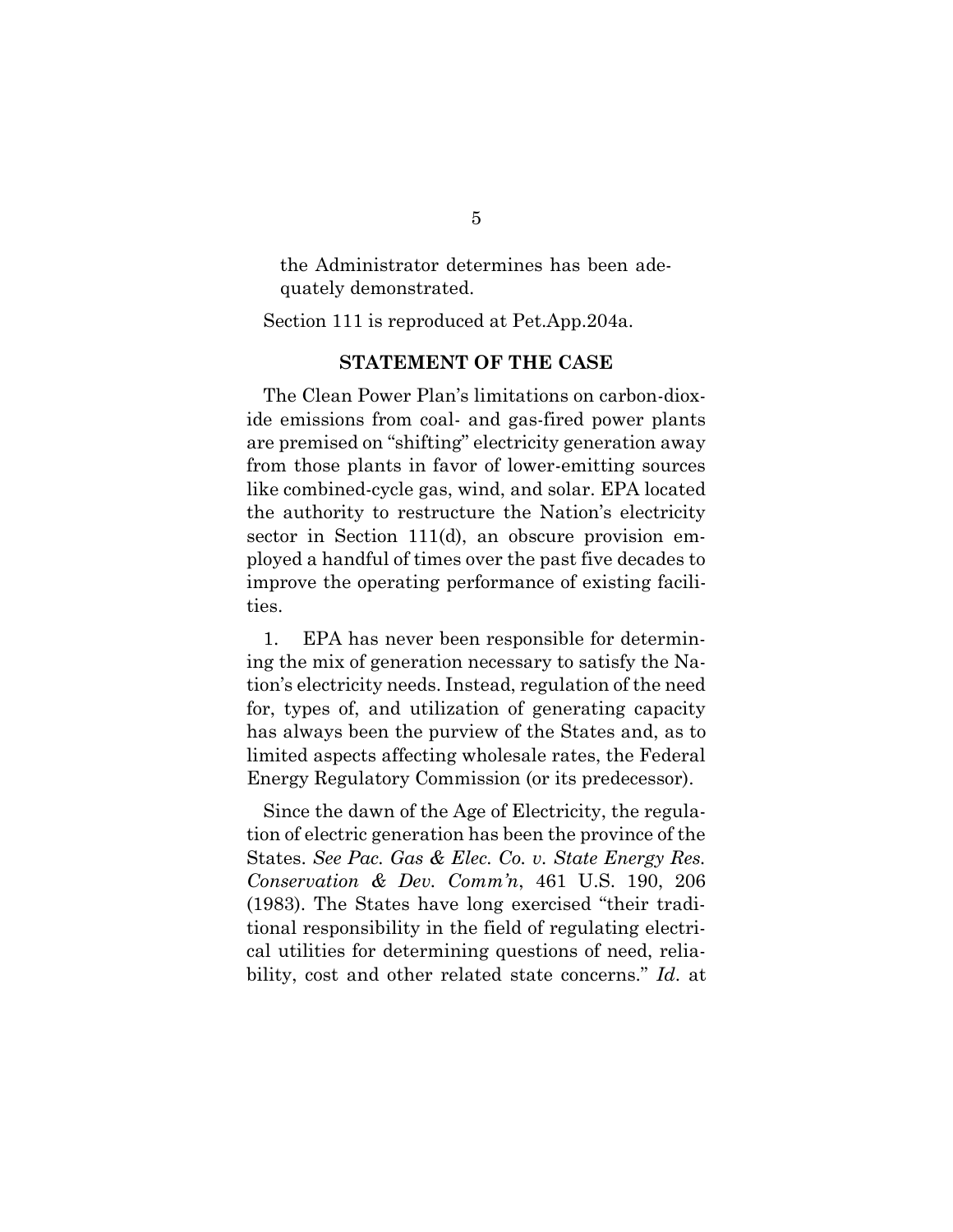205. This includes specifically "authority over the need for additional generating capacity [and] the type of generating facilities to be licensed." *Id*. at 212. Indeed, "the regulation of utilities is one of the most important of the functions traditionally associated with the police power of the States." *Ark. Elec. Coop. Corp. v. Ark. Pub. Serv. Comm'n*, 461 U.S. 375, 377 (1983). And States exercise that power diligently, particularly with respect to the mix of generation.<sup>2</sup>

Congress, in turn, has long resisted intruding on State authority in this area, legislating with "meticulous regard for the continued exercise of state power, not to handicap or dilute it in any way." *Oneok, Inc. v. Learjet, Inc.*, 575 U.S. 373, 388 (2015) (quoting *Panhandle E. Pipe Line Co. v. Pub. Serv. Comm'n of Ind*., 332 U.S. 507, 517–18 (1947)). In the Federal Power Act, it filled a "regulatory gap" by providing for federal regulation of interstate wholesale electricity transactions held to be beyond States' reach, *id*. at 384, but it generally denied federal regulatory authority "over facilities used for the generation of electric energy," 16 U.S.C. § 824(b)(1). Thus, FERC "has no authority to direct or encourage generation." Congressional Research Service, The Federal Power Act and Electricity

<sup>2</sup> *See, e.g.*, *Petition for A Ltd. Proceeding to Approve Second Solar Base Rate Adjustment, by Duke Energy Fla., LLC*, No. 20190072- EI, 2019 WL 3323489, at \*2 (Fla. P.S.C., July 22, 2019) (approving project because it would "diversify and strengthen [the] supply side generation portfolio"); *Application of Alle-Catt Wind Energy LLC for a Certificate of Env't Compatibility & Pub. Need*, No. 17-F-0282, 2020 WL 3036287, at \*48 (N.Y.S.B.E.G.S.E., June 3, 2020) (similar).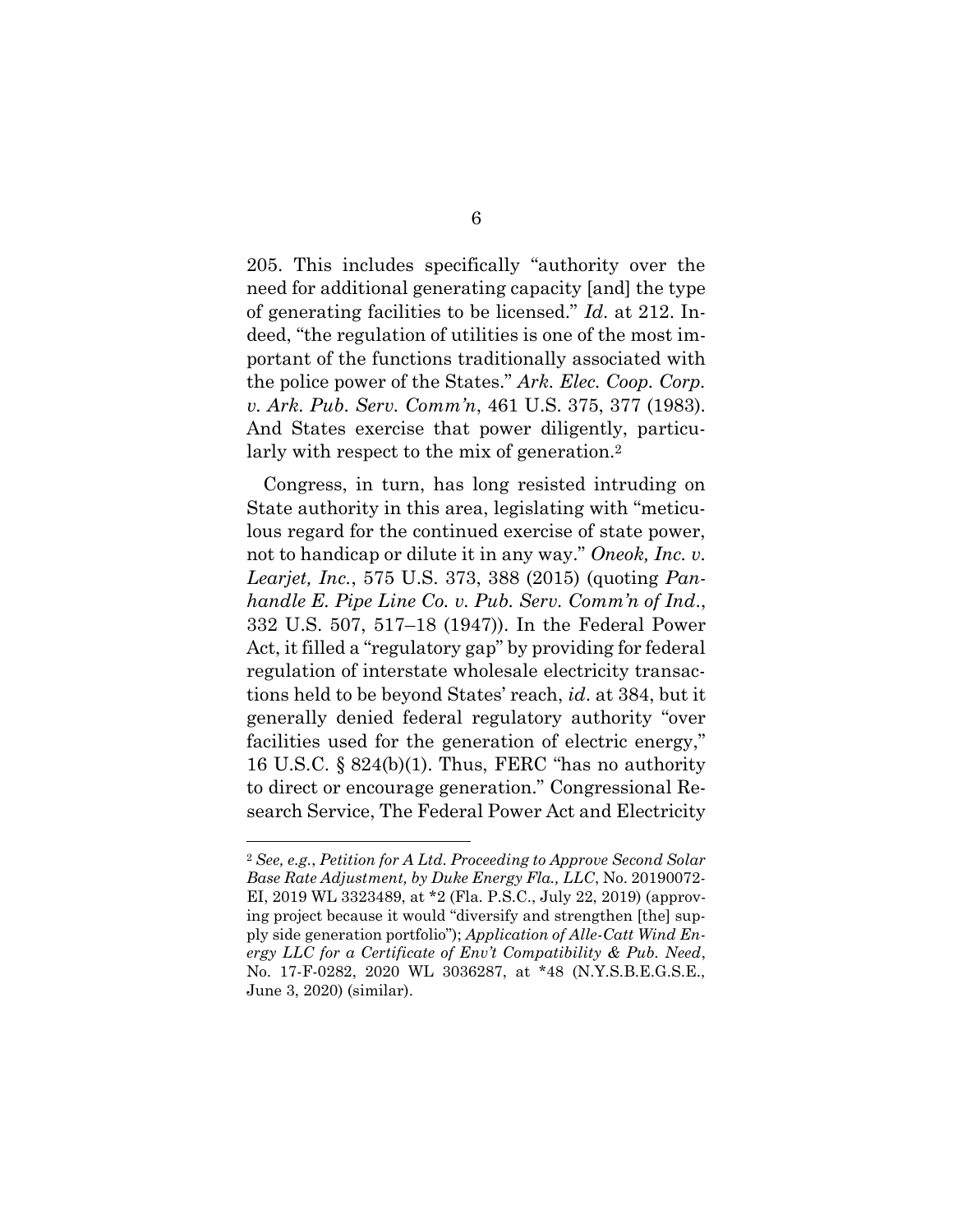Markets 9 (2017). As FERC has acknowledged, that power remains reserved to the States. *New York v. FERC*, 535 U.S. 1, 24 (2002); *see also Hughes v. Talen Energy Mktg., LLC*, 136 S. Ct. 1288, 1299 (2016) (identifying this as an area of "[t]he States' reserved authority"). Likewise, when Congress has authorized federal regulation of things like nuclear-plant safety, it has not disturbed the States' "traditional authority" to make decisions regarding the need for and types of power generation. *Pacific Gas*, 461 U.S. at 212; *Vt. Yankee Nuclear Power Corp. v. NRDC*, 435 U.S. 519, 550 (1978).

2. Prior to the CPP, EPA had never asserted authority to prescribe or otherwise regulate the mix of generation sources. The CPP purported to find this authority in Section 111(d) of the Clean Air Act.

"The Clean Air Act establishes a series of regulatory programs to control air pollution from stationary sources[.]" *Michigan v. EPA*, 576 U.S. 743, 747 (2015). Among them is Section 111, entitled "Standards of performance for new stationary sources." 42 U.S.C. § 7411. The statute directs EPA to list "categories of stationary sources" that it determines to "cause[], or contribute[] significantly to, air pollution which may reasonably be anticipated to endanger public health or welfare." *Id*. § 7411(b)(1)(A). <sup>3</sup> EPA then must "establish[] Federal standards of performance for new sources within [each] category." *Id*.

<sup>&</sup>lt;sup>3</sup> A "stationary source" is "any building, facility, or installation which emits or may emit any air pollutant." *Id*. § 7411(a)(3).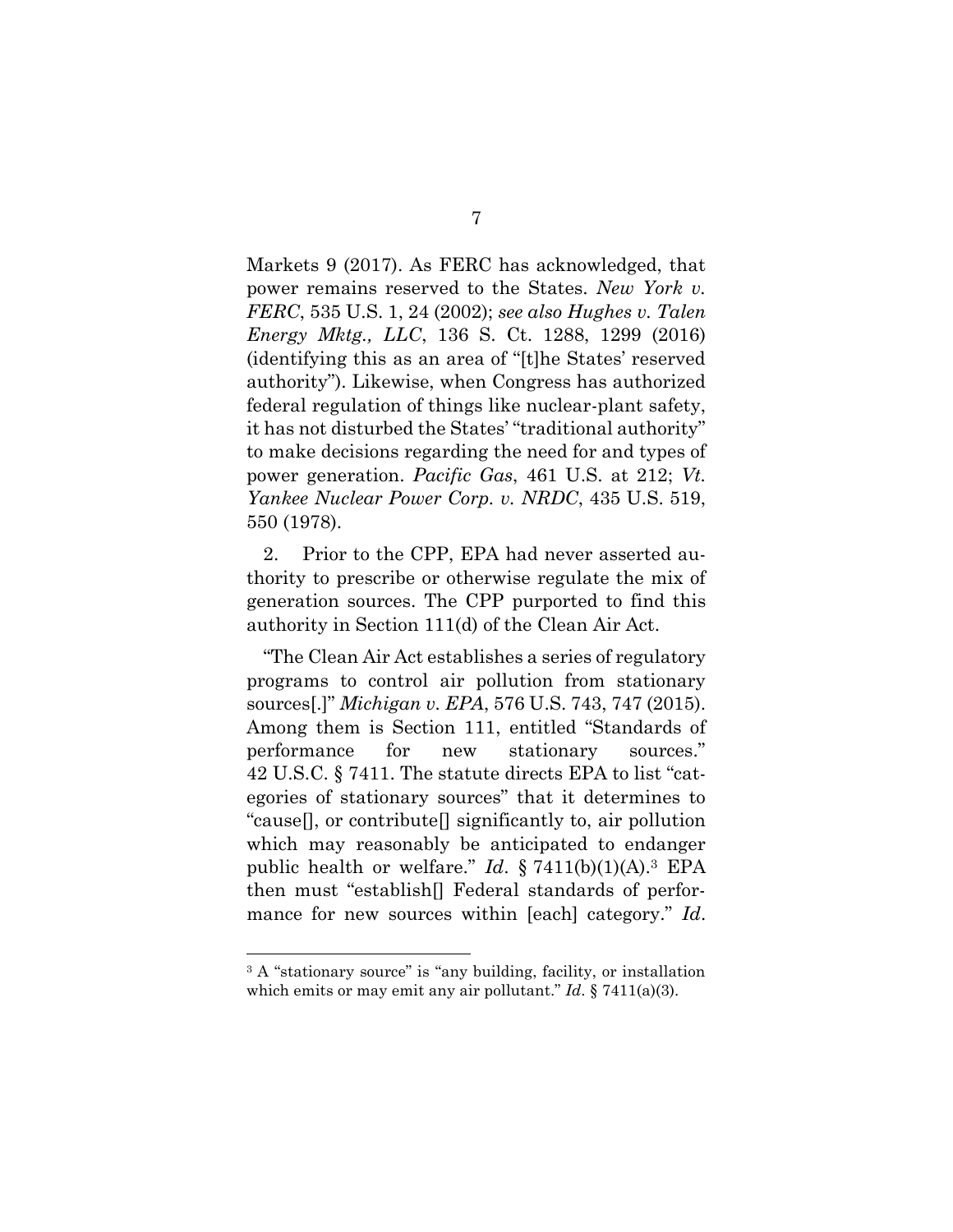$\S 7411(b)(1)(B)$ . A "new source" is one built after the proposal of standards. *Id*. § 7411(a)(2). To date, EPA has listed and established standards of performance for more than 70 categories of new sources. *See* 40 C.F.R. Part 60.

Notwithstanding its title's reference to "new…sources," Section 111 also addresses existing sources. Weighing in at all of a paragraph, Section  $111(d)(1)$  authorizes EPA to "prescribe regulations" directing each State to submit a plan establishing and implementing "standards of performance" for emissions of certain<sup>4</sup> existing sources in categories that are subject to new-source standards. *Id*. § 7411(d)(1).

The Clean Air Act defines "standard of performance" in two places. Although Section 111 is the only provision establishing any "standard of performance," the term is defined in the Act's general "Definitions" provision as "a requirement of continuous emission reduction, including any requirement relating to the operation or maintenance of a source to assure continuous emission reduction." *Id*. § 7602(*l*). And it is defined in Section 111 itself as "a standard for emissions of air pollutants which reflects the degree of emission limitation achievable through the application of the best system of emission reduction which (taking into account the cost of achieving such reduction and any nonair quality health and environmental impact and

<sup>4</sup> Specifically, those where neither the relevant pollutant nor the source is already covered by the National Ambient Air Quality Standards program or National Emissions Standards for Hazardous Air Pollutants Program, respectively.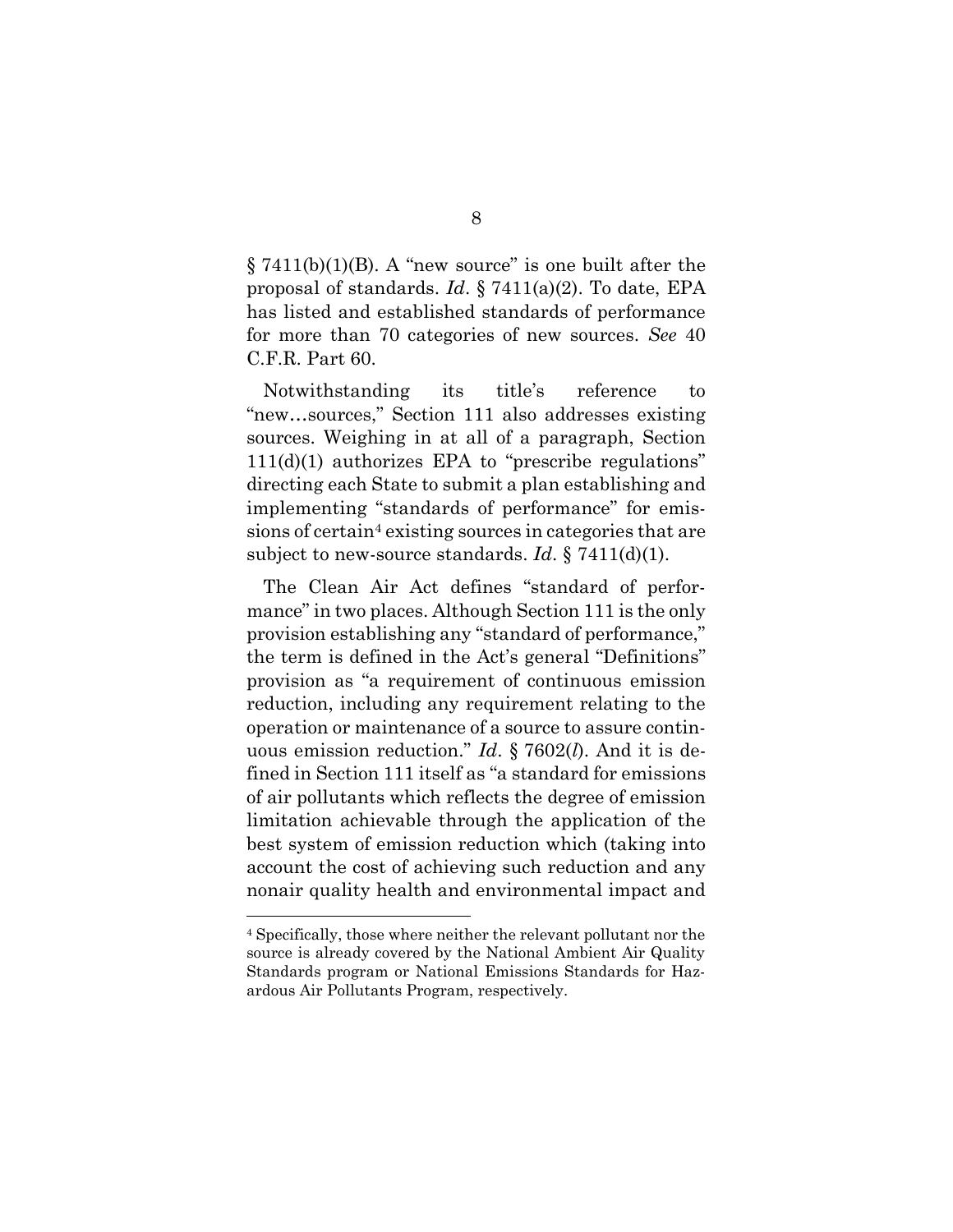energy requirements) the [EPA] determines has been adequately demonstrated." *Id*. § 7411(a)(1).

Thus, Section 111(d) establishes a two-step process for imposing standards of performance on existing sources. First, EPA publishes an "emission guideline that reflects the application of the best system of emission reduction (considering the cost of such reduction) that has been adequately demonstrated for designated facilities." 40 C.F.R. § 60.22(b)(5). Second, States then establish "standards of performance for any existing source[s]" based on EPA's guideline and consideration of the factors like "the remaining useful life of [a given] existing source." 42 U.S.C. § 7411(d)(1). Only when a State fails to submit a satisfactory plan may EPA directly impose a standard of performance on existing sources. *Id*. § 7411(d)(2).

From its enactment in 1970 to adoption of the CPP in 2015, Section 111(d) was applied to a sum total of "four pollutants from five source categories," 80 Fed. Reg. 64,703 & n.275 (Oct. 23, 2015), with only one added since the provision's last amendment in 1990, 61 Fed. Reg. 9905 (Mar. 12, 1996). "Every one of those rulemakings applied technologies, techniques, processes, practices, or design modifications directly to individual sources." 84 Fed. Reg. 32,520, 32,526 (July 8, 2019) (listing and discussing rules). None relied on measures wholly outside individual sources, decreased utilization of individual sources, or "shifting" production away from individual sources. *Id*.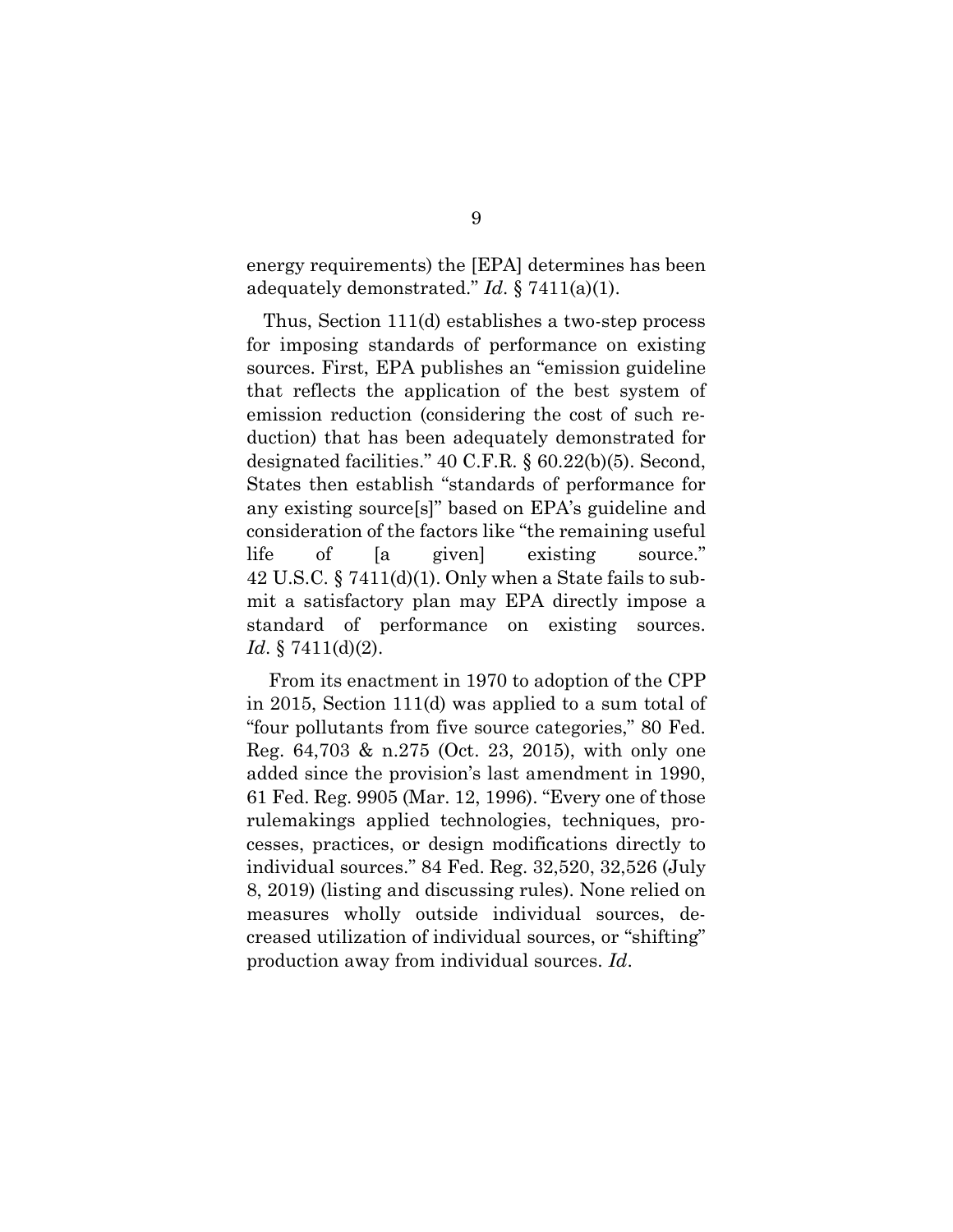3.a. Upon taking office, President Barack Obama pledged to cut U.S. greenhouse-gas emissions by transitioning electric generation from fossil-fuel sources to renewables.<sup>5</sup> To that end, the Obama Administration, and the President himself, championed legislation to cap electricity-sector carbon emissions and thereby force a transition to renewable generation. <sup>6</sup> After Congress declined to enact that policy into law, the President announced in his 2013 State of the Union address that his administration would instead proceed through executive action: "[I]f Congress won't act soon to protect future generations, I will. I will direct my Cabinet to come up with executive actions we can take, now and in the future, to reduce pollution…, and speed the transition to more sustainable sources of energy."<sup>7</sup> A few months later, he ordered EPA to propose and finalize carbon-emission standards for

<sup>5</sup> *See* Executive Office of the President, The President's Climate Action Plan 6 (June 2013) available at https://obamawhitehouse .archives.gov/sites/default/files/image/president27sclimateactionplan.pdf (last visited Dec. 3, 2021).

<sup>6</sup> *See* President Barack Obama, Speech on Climate Change at the United Nations, 2009 Daily Comp. Pres. Doc. 736 (Sept. 22, 2009) available at https://obamawhitehouse.archives.gov/thepress-office/remarks-president-united-nations-general-assembly (last visited Dec. 9, 2021).

<sup>7</sup> President Barack Obama, State of the Union Address 2013 Daily Comp. Pres. Doc. 90 (Feb. 12, 2013); *see also* President Barack Obama, Remarks by the President Before Cabinet Meeting, 2014 Daily Comp. Pres. Doc. 19 (Jan. 14. 2014) ("[W]e are not just going to be waiting for a legislation….I've got a pen…and I can use that pen to sign executive orders and take executive actions and administrative actions that move the ball for-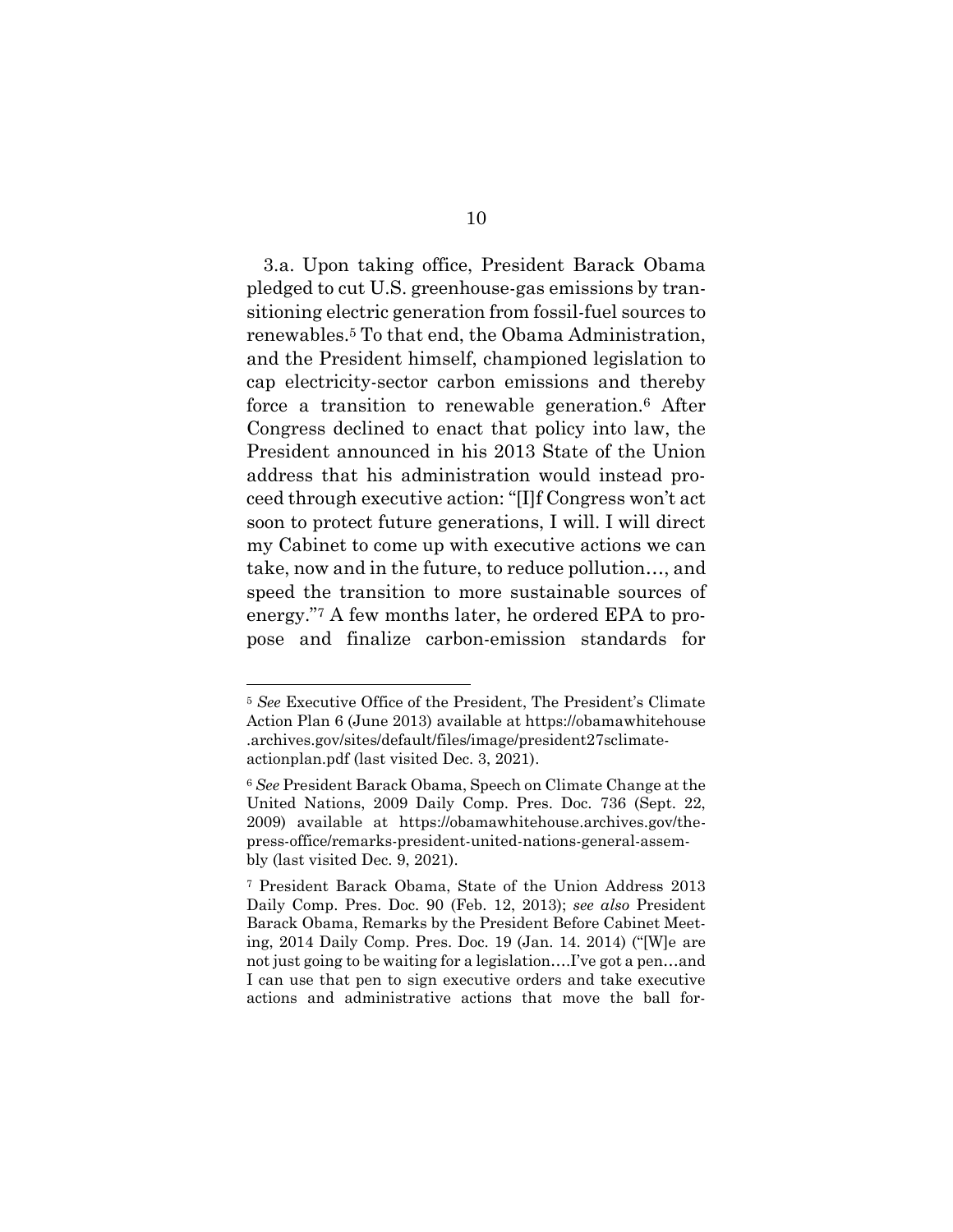power plants that would "speed[] the transition to more sustainable sources of energy."<sup>8</sup>

b. EPA did as it was told. In 2014, it proposed a rule, marketed as the "Clean Power Plan," to regulate existing power plants by capping emissions. 79 Fed. Reg. 34,830 (June 18, 2014). In congressional testimony, the EPA Administrator identified the rule's objective as transforming the Nation's electricity sector: "The great thing about this proposal is it really is an investment opportunity. This is not about pollution control. It is about increased efficiency at our plants, no matter where you want to invest. It is about investments in renewables and clean energy."<sup>9</sup> The Secretary of State put it more bluntly: "We're going to take a bunch of them [coal-fired power plants] out of commission."<sup>10</sup>

ward…") available at https://obamawhitehouse.archives.gov/the-press-office/ 2014/01/14/remarks-president-cabinet-meeting (last visited Dec. 3, 2021).

<sup>8</sup> President Barack Obama, Presidential Memorandum: Power Sector Carbon Pollution Standards (June 25, 2013) available at https://obamawhitehouse.archives.gov/the-press-office/2013/06/25/Presidential-memorandum-power-sector-carbon-pollution-standards (last visited Dec. 3, 2021).

<sup>9</sup> *Oversight Hearing: EPA's Proposed Carbon Pollution Standards for Existing Power Plants Before the Senate Env't. & Pub. Works Comm.*, 113th Cong. 782 at 33 (2014) (testimony of Gina McCarthy, Administrator, United States Environmental Protection Agency).

<sup>10</sup> Coral Davenport, Strange Climate Event: Warmth Toward U.S., N.Y. Times (Dec. 11, 2014) at A14.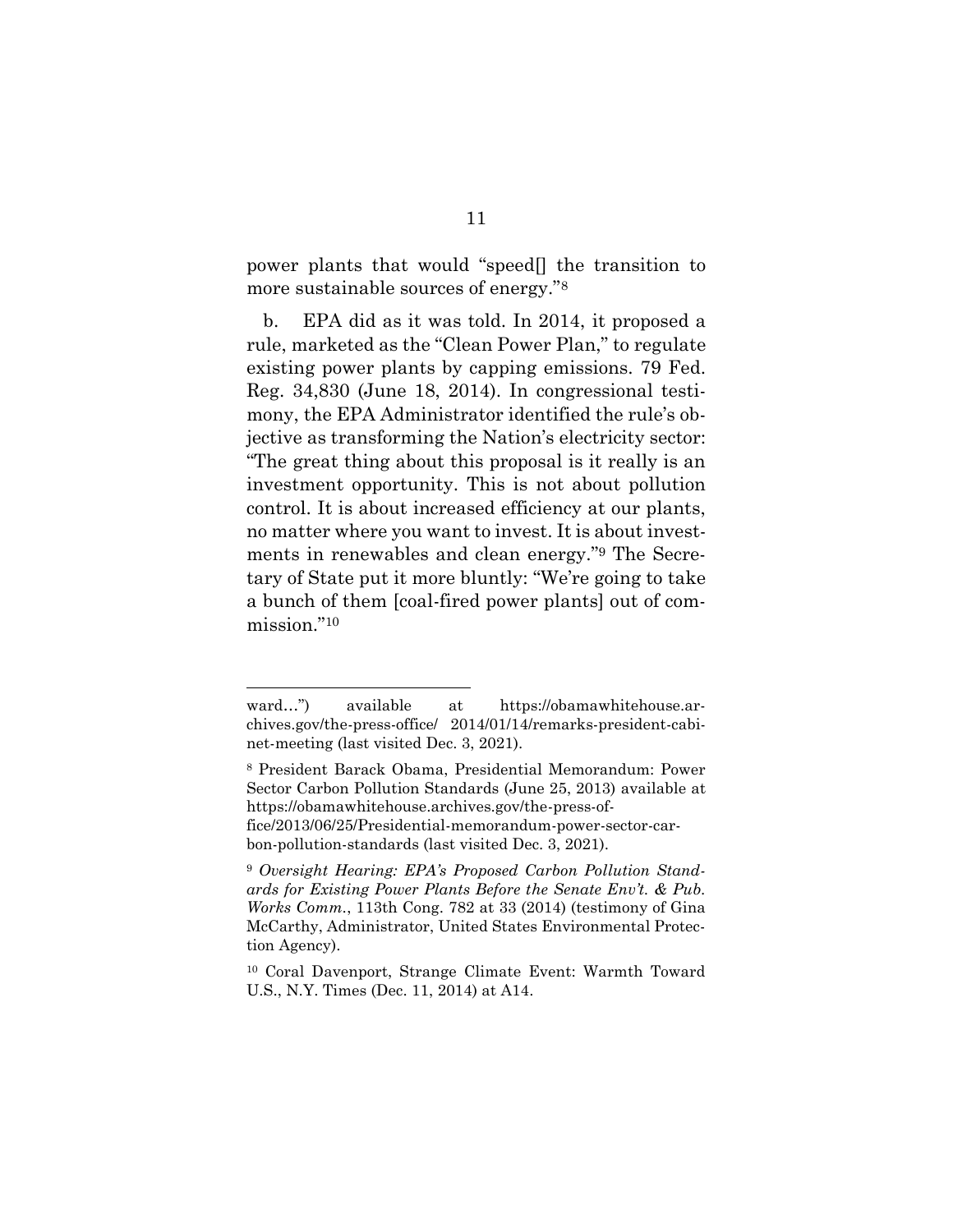c. EPA published the final rule on October 23, 2015. 80 Fed. Reg. 64,662. Relying on Section 111(d) as authority, the rule sets "final emission guidelines" that States must use in imposing standards of performance on existing plants. *Id*. at 64,663. The guidelines set "performance rates" for existing plants calculated by adding up the rate improvements associated with each of three "Building Blocks" that EPA determined comprise the "best system of emission reduction" for those plants. *Id*. at 64,667.

The first was to improve the efficiency of coal-fired plants through equipment upgrades and operational improvements—albeit ones that EPA recognized could not be applied to all plants, such that the agency had to rely on emissions trading to justify the rateimprovements associated with this building block. *Id*. at 64,734.

Departing further from precedent, the second and third building blocks did not involve any system applicable to a particular facility, or even "improving the emission rates of individual sources," but "shifting generation" of electricity to other sources altogether. Id. at 64,726. The second building block was shifting generation from "the most carbon-intensive affected [plants]" (i.e., coal-fired plants) to "less carbon-intensive affected [plants]" (i.e., natural gas combined cycle plants). *Id*. at 64,745. And the third was shifting generation from existing plants, including gas- and coalfired plants, to new renewable generating capacity, specifically "wind turbines and solar voltaic installations." *Id*. at 64,747–48.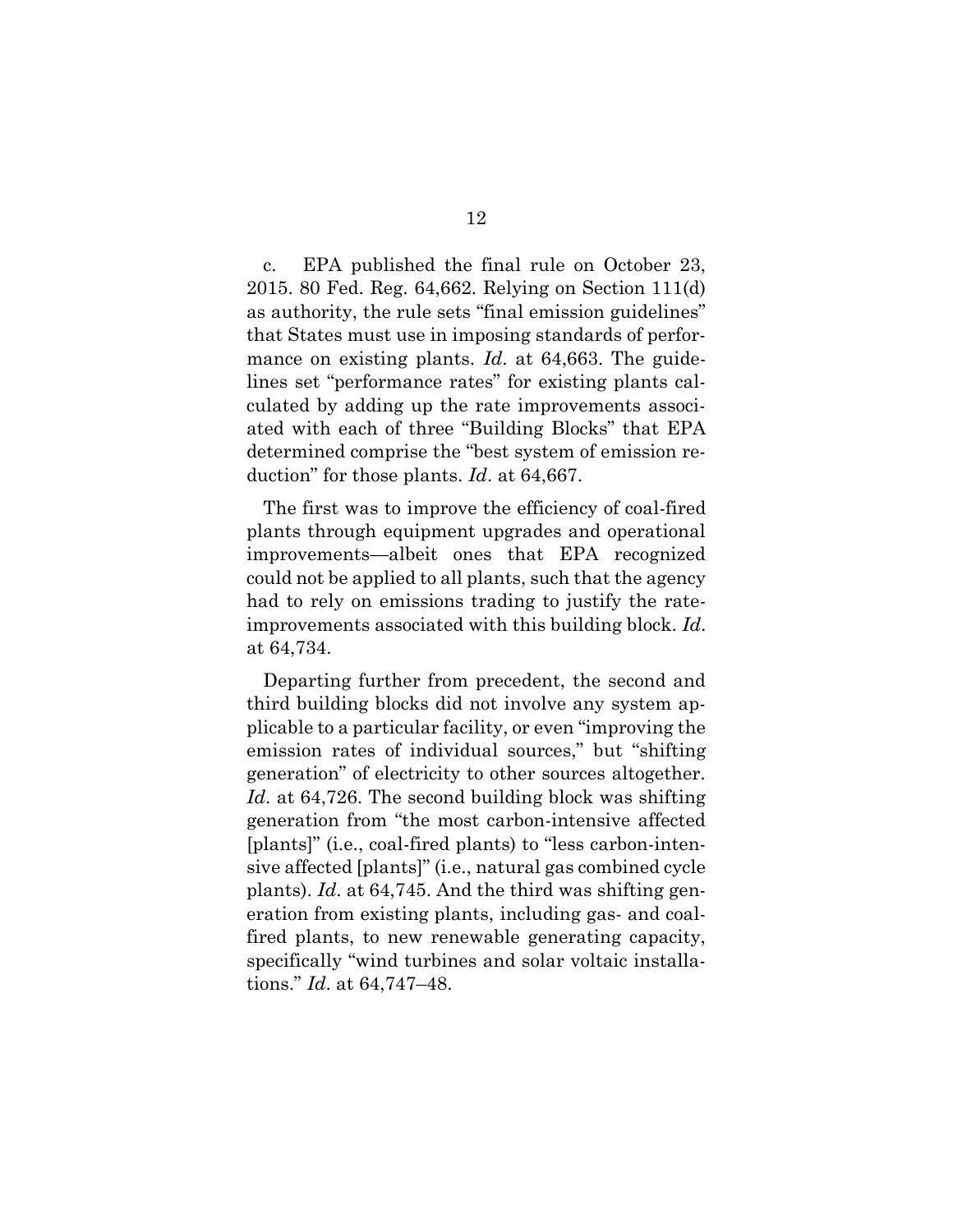EPA rationalized this departure from its historic use of Section 111(d) on the theory that the statutory term "system of emission reduction" could encompass any "set of measures that work together to reduce emissions," *id*. at 64,720, including "actions that may occur off-site and actions that a third party takes pursuant to a commercial relationship with the owner/operator." *Id.* at 64,761. And so it was enough that "reduced generation" is a "measure[] that fossil fuel-fired [plants] may implement to reduce their emissions of air pollutants and thereby achieve emission limits." *Id*. at 64,780.

EPA recognized that no existing facility could actually meet the CPP's rates through pollution controls or operational improvements. *Id*. at 64,754. In fact, the rates were even stricter than those EPA determined to be attainable with the "best" available technology for *brand new* fossil-fuel-fired plants. *Compare* 80 Fed. Reg. 64,509, 64,510, 64,513 (Oct. 23, 2015) (new-source standards), *with* 80 Fed. Reg. at 64,707 (existing-source standards). For their existing plants to achieve compliance, States would have to implement measures to shift generation like emissions trading, which EPA acknowledged to be "an integral part of [its] BSER analysis." *Id*. at 64,734.

The stated objective of all this was to transform the electricity sector. That was, in fact, the White House's message to the public about the rule: it would force an "aggressive transformation" of the electricity sector through "transition to zero-carbon renewable energy sources." White House Fact Sheet, CADC.App.2076–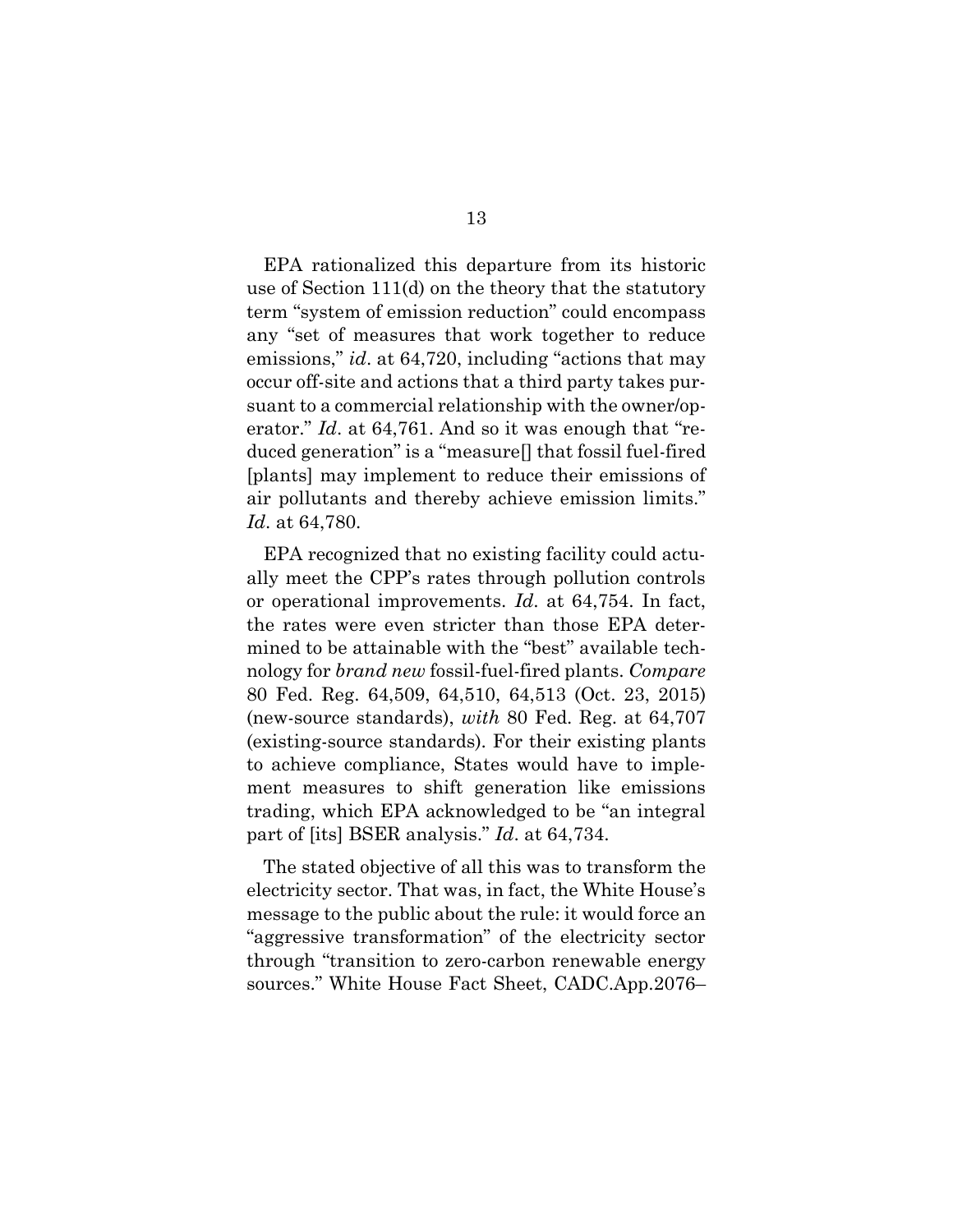77. EPA was hardly more circumspect. It acknowledged in the final rule that it adopted generationshifting because measures that improve efficiency at existing sources alone would not transform the electricity sector: "the quantity of emission reductions achieved…would be of insufficient magnitude in the context of this pollutant and this industry." 80 Fed. Reg. at 64,787. So it decided that "most of the  $CO<sub>2</sub>$ controls need to come in the form of…replacement of higher emitting generation with lower- or zero-emitting generation." *Id*. at 64,728.

d. Commensurate with that objective, the CPP's projected impacts were staggering. EPA's own modeling concluded that the CPP would force the immediate retirement of dozens of coal-fired power plants, cause coal production to plummet, reduce new natural gas generation by up to 69 percent, and sacrifice thousands of jobs in the electricity, mining, and resource sectors by 2025. EPA, *Regulatory Impact Analysis for The Clean Power Plan Final Rule*, 3-30, 3-33, 3-27, 6- 25 (Oct. 23, 2015). <sup>11</sup> Industry modeling projected that the CPP would lead wholesale electricity costs to rise by \$214 billion, displace 40 percent of coal generation, and impose \$64 billion in costs to replace the plants that were forced to close. *See* Nat'l Mining Ass'n,

<sup>11</sup> Available at https://19january2017snapshot.epa.gov/sites/production/files/2015-08/documents/cpp-final-rule-ria.pdf (last visited Dec. 3, 2021).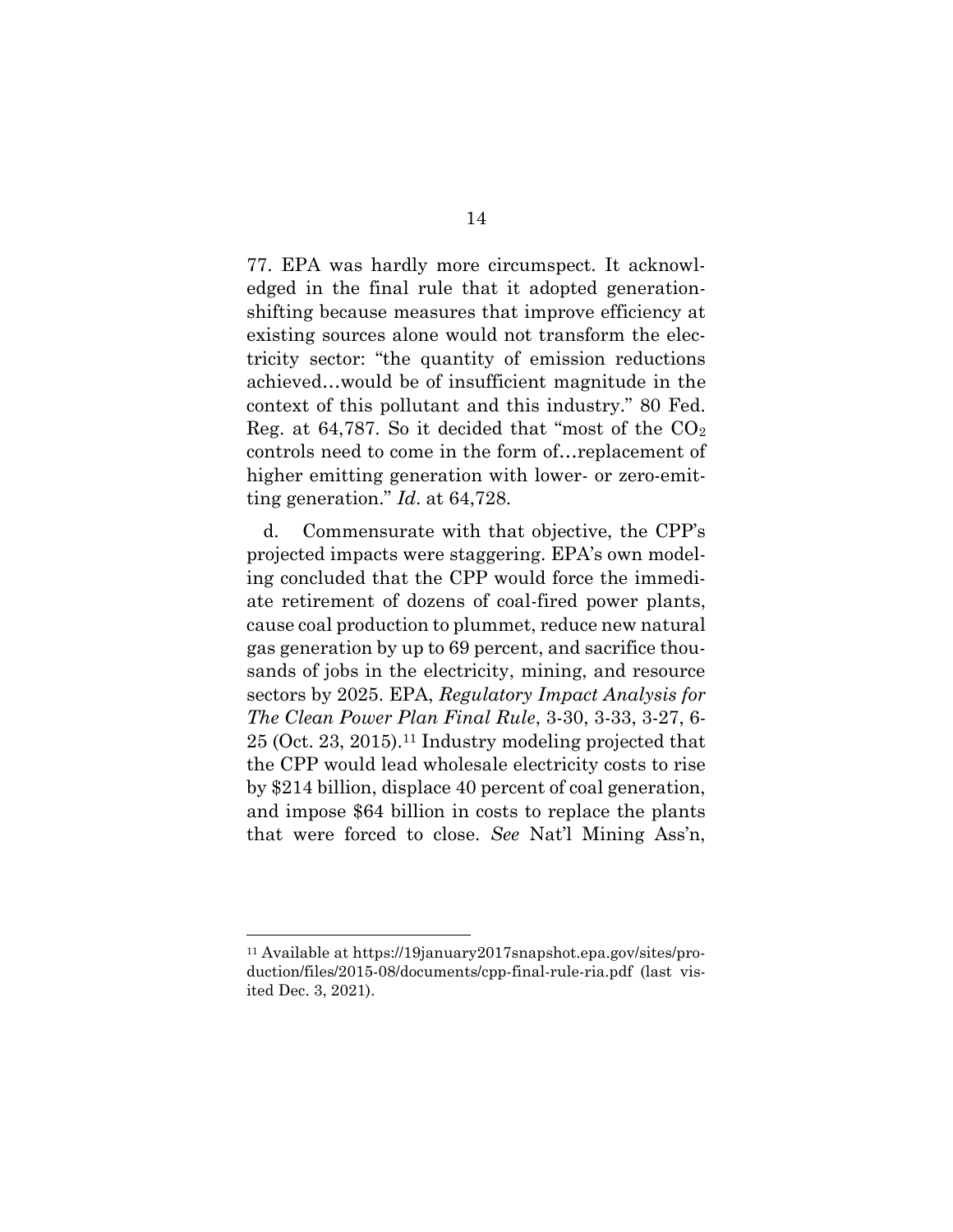### *EPA's Clean Power Plan: An Economic Impact Analysis*, at 2 (Nov. 13, 2015) ("NMA EIA").<sup>12</sup>

e. The CPP never took effect. Dozens of parties, including 27 States, petitioned for review of the rule, and this Court stayed it after the D.C. Circuit declined to do so. *West Virginia v. EPA*, 577 U.S. 1126 (2016). The *en banc* D.C. Circuit heard argument on the merits, but "that litigation was held in abeyance and ultimately dismissed as the EPA reassessed its position." J.A.88.

4. That process culminated in EPA's 2019 Affordable Clean Energy ("ACE") rule. The ACE rule repealed the CPP and finalized replacement emission guidelines premised solely on source-level efficiency improvements. 84 Fed. Reg. 32,520 (July 8, 2019). EPA conceded that the CPP was "in excess of its statutory authority" under Section 111. *Id*. at 32,523. That provision, it explained, "unambiguously limits the BSER [best system of emission reduction] to those systems that can be put into operation at a building, structure, facility, or installation," such as "add-on controls" and "inherently lower-emitting processes/practices/designs." *Id*. at 32,524. It "does not authorize EPA" to select a "system that is premised on application to the source category as a whole or to entities entirely outside the regulated source category." *Id*. "Thus, the EPA is precluded from basing

<sup>12</sup> Available at http://nma.org/attachments/article/2368/ 11.13.15%20NMA\_EPAs%20Clean%20Power%20Plan%20%20 An%20Economic%20Impact%20Analysis.pdf. (last visited Dec. 3, 2021).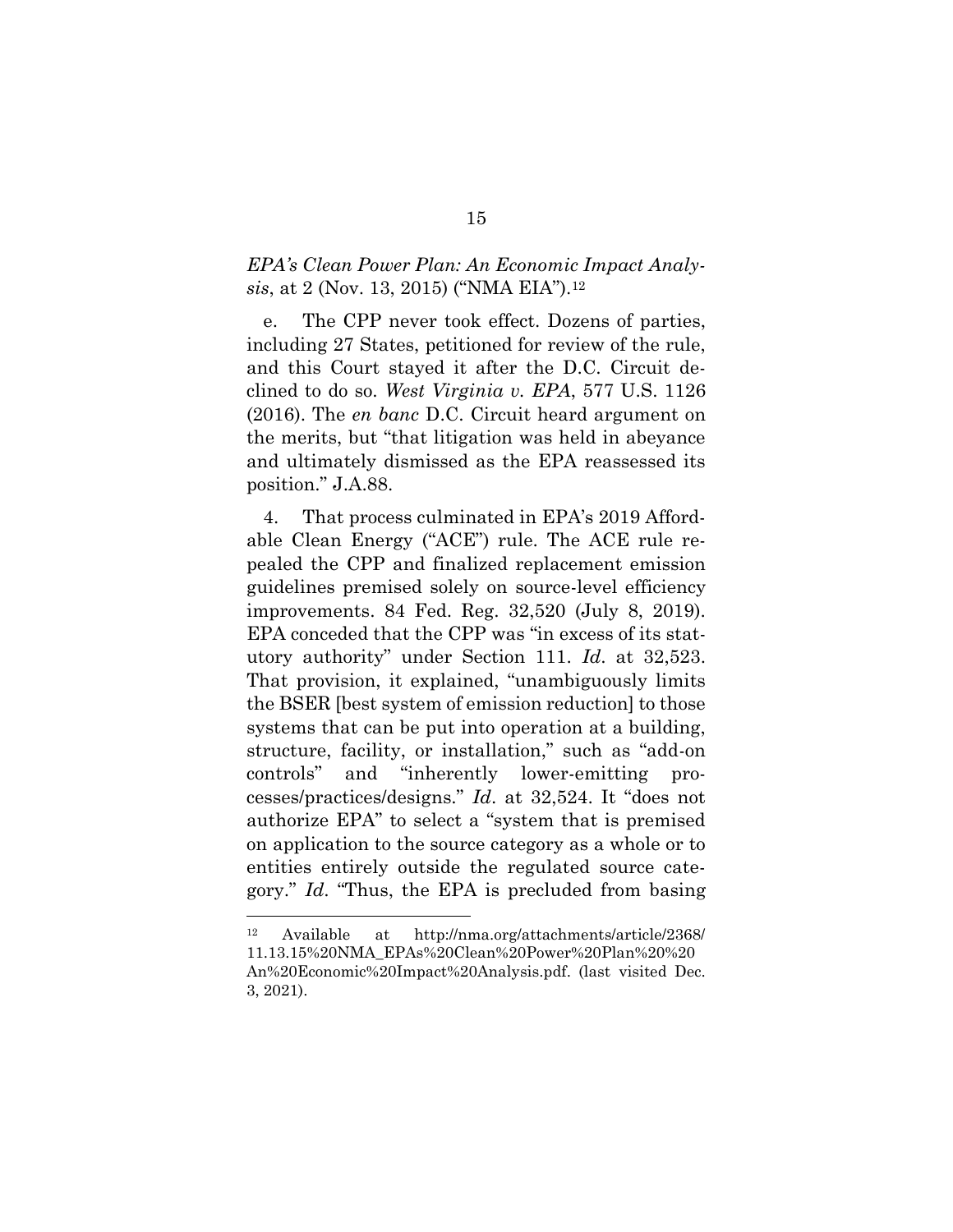BSER on strategies like generation shifting and corresponding emissions offsets because these types of systems cannot be put into use at the regulated building, structure, facility, or installation." *Id*.

EPA also found support for its historical interpretation of Section 111 and repeal of the CPP in this Court's decisions applying the major questions doctrine. The CPP, it reasoned, was indisputably a "major" rule based on its cost, "impact on regulated parties and the economy," encroachment on State and FERC authorities, congressional and public attention to its subject matter, and the "absence of a valid limiting principle to basing a CAA section 111 rule on generation shifting." *Id*. Through shifting-based approaches, EPA "could empower itself to order the wholesale restructuring of any industrial sector" even where it lacks "authority to even regulate all the actors within that sector," such as renewable sources. *Id*. But the statute contains no hint of "Congressional intent to endow the Agency with discretion of this breadth to regulate a fundamental sector of the economy." *Id*. Accordingly, EPA concluded, that power may not be inferred. *Id*.

5. Reflecting its significance, the ACE rule drew numerous challengers and defenders from the ranks of State and local government, the electricity sector, the natural resources sector, and the environmental movement, as well as more than 175 amicus parties. As in the litigation over the CPP, the central issue was EPA's authority under Section 111(d) to restruc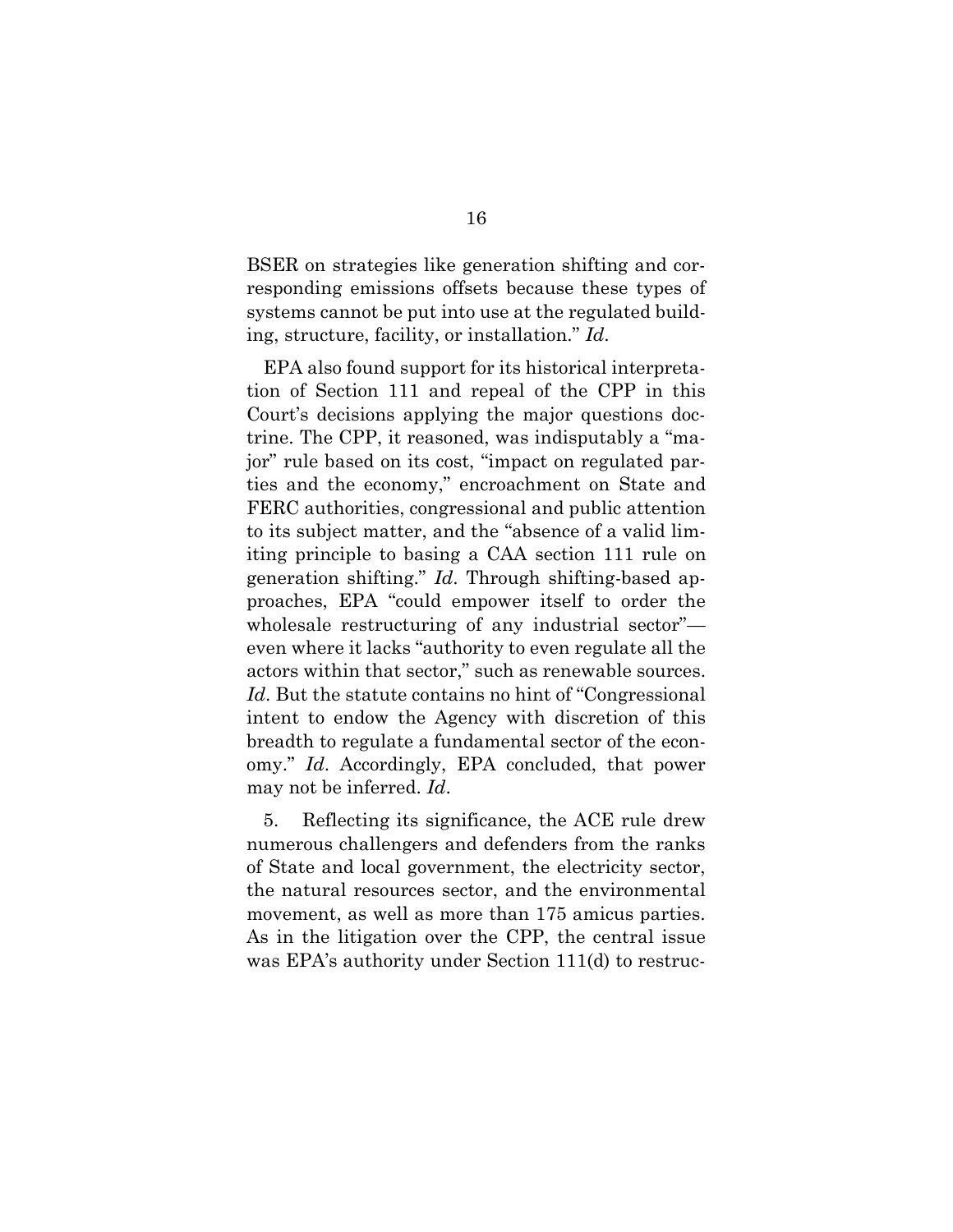ture the electricity sector through generation-shifting. Petitioner Westmoreland Mining Holdings LLC intervened below to defend repeal of the CPP.

The D.C. Circuit rejected the ACE rule's interpretation of Section 111 and so vacated its repeal of the CPP. The panel majority held that "Congress imposed no limits on the types of measures that the EPA may" adopt as the "best system of emission reduction" so long as it considers "cost, any nonair quality health and environmental impacts, and energy requirements." J.A.108. Under the statute, it may even adopt measures like demand-side regulation and "capturing emissions after they are released into the air by planting trees." J.A.143 n.9. The panel majority also concluded that the major questions doctrine had no application at all because "the regulation of greenhouse gas emissions by power plants…falls squarely within the EPA's wheelhouse." J.A.137.

Judge Walker dissented. The CPP, he concluded, was indisputably a major rule, based on its "almost unfathomable" costs and touted benefits, heavy impact on entire industries, and political salience. J.A.217–26 (Walker, J., dissenting). And yet "[h]ardly any party in this case makes a serious and sustained argument that § 111 includes a clear statement unambiguously authorizing the EPA to consider off-site solutions like generation shifting." J.A.217 (Walker, J., dissenting). Judge Walker therefore would have upheld the repeal: "because the rule implicates 'deci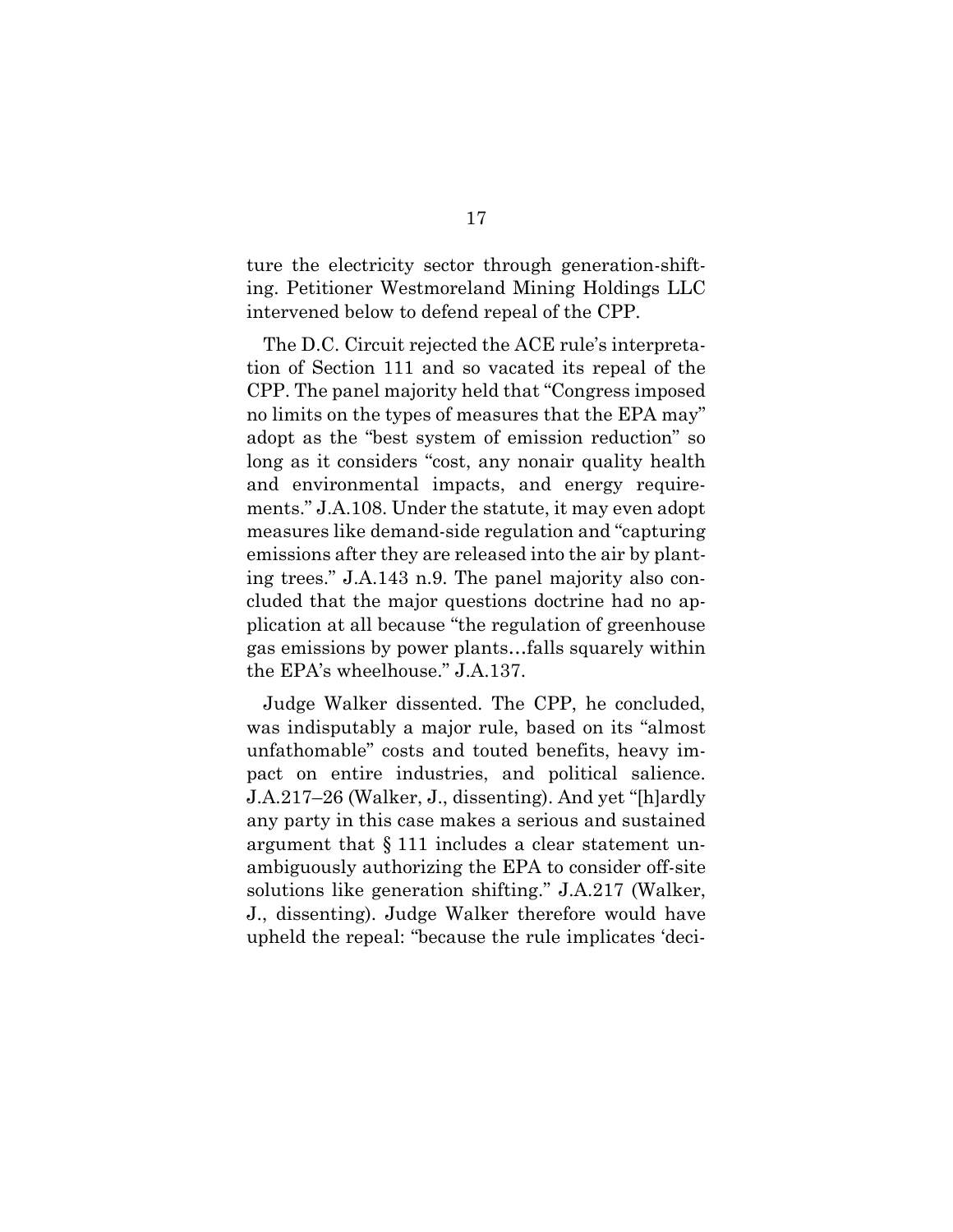sions of vast economic and political significance,' Congress's failure to clearly authorize the rule means the EPA lacked the authority to promulgate it." *Id*.

After judgment, EPA sought and obtained a partial stay of the mandate to consider a new plan, given that the CPP's underlying figures and its deadlines had become outdated in the five years since this Court's stay.

#### **SUMMARY OF THE ARGUMENT**

I. EPA was constrained to repeal the Clean Power Plan because Congress did not clearly authorize the agency to decide the major question of whether and how to restructure entire sectors of the economy so as to achieve emissions reductions.

A. The major questions doctrine requires "clear congressional authorization" for agencies to make decisions of "vast economic and political significance." *UARG*, 573 U.S. at 324 (quotation marks omitted). It reflects the overriding presumption that Congress intends to reserve the most important decisions to itself, and it thereby serves the constitutional principle that Congress may not divest itself of the legislative power by passing the buck on hard decisions through delegation.

B. The Clean Power Plan implicated major questions by every possible measure. Its impacts—in terms of costs, lost jobs, and forgone economic growth—were nothing short of massive. It asserted authority to resolve a heated and long-running debate over climate and energy policy, one that has occupied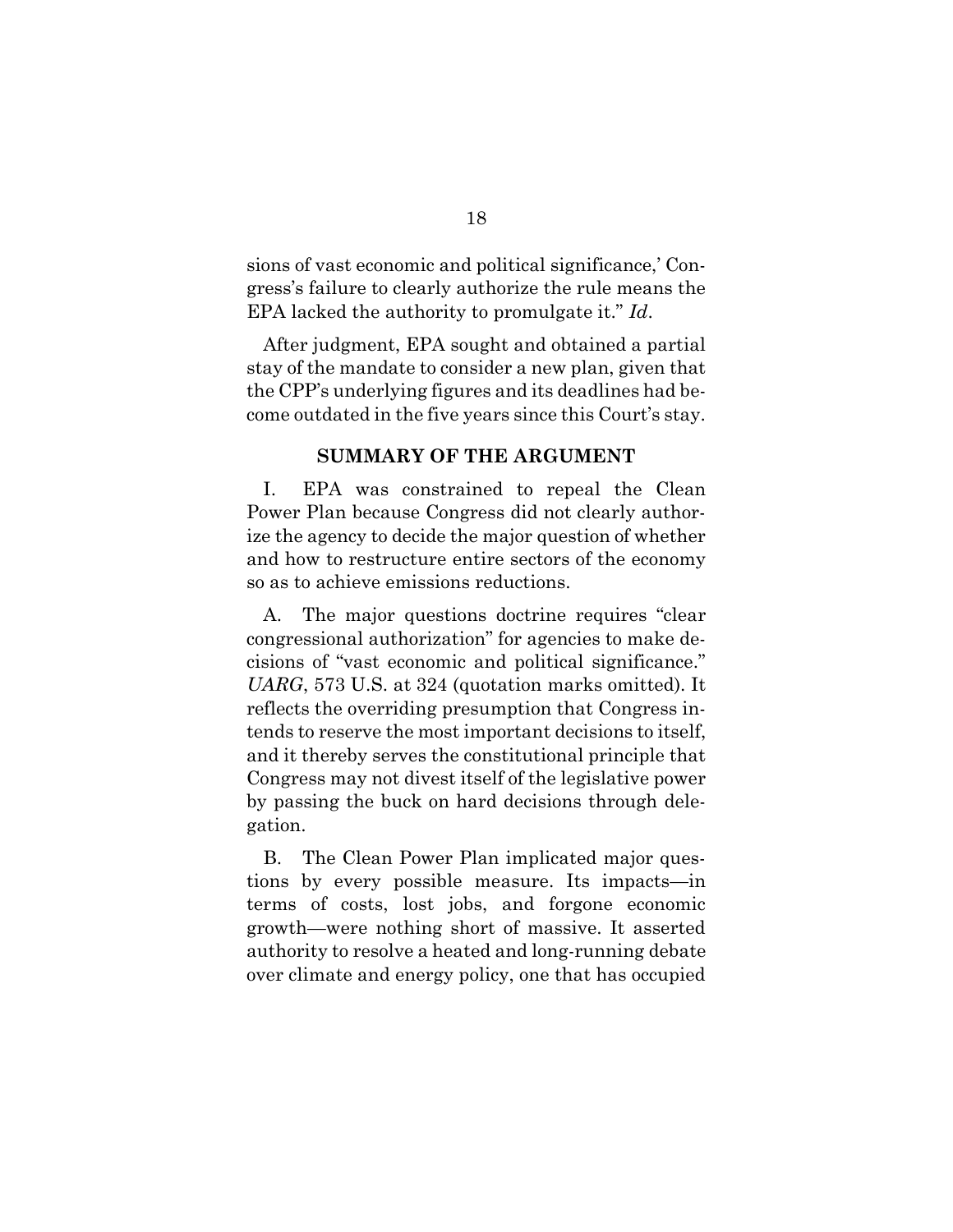Congress for decades, by agency fiat. It intruded on States' traditional authority, long observed by Congress, to choose the mix of electricity sources necessary to ensure public safety and welfare. And, most significant of all, it claimed the unheralded power under Section 111(d) to upend entire industries by forcing the reduced utilization or closure of practically any emitting facility—a far cry from EPA's historical usage of the provision to implement achievable improvements to sources' emissions performance in operation.

C. None of this was clearly authorized by Congress. Consistent with EPA's historical practice, the statute authorizes only standards respecting the "performance" of individual sources, as opposed to reduced performance or non-performance. Not a word of the statutory text suggests that EPA has the power to reorganize industries by setting standards based on reduced utilization of sources, closure of sources, or too-clever-by-half contrivances like "generation shifting." When Congress has authorized mere components of the Clean Power Plan like emissions trading, it did so expressly with the type of clear language absent here. Section 111(d) is an ancillary provision of the Act that serves as a fall back to its primary stationary-source programs, not an untapped source of unbounded authority over the economy. Even if the statute is ambiguous in some respect, that could not support the Clean Power Plan's claim that Congress intended to assign EPA this awesome power.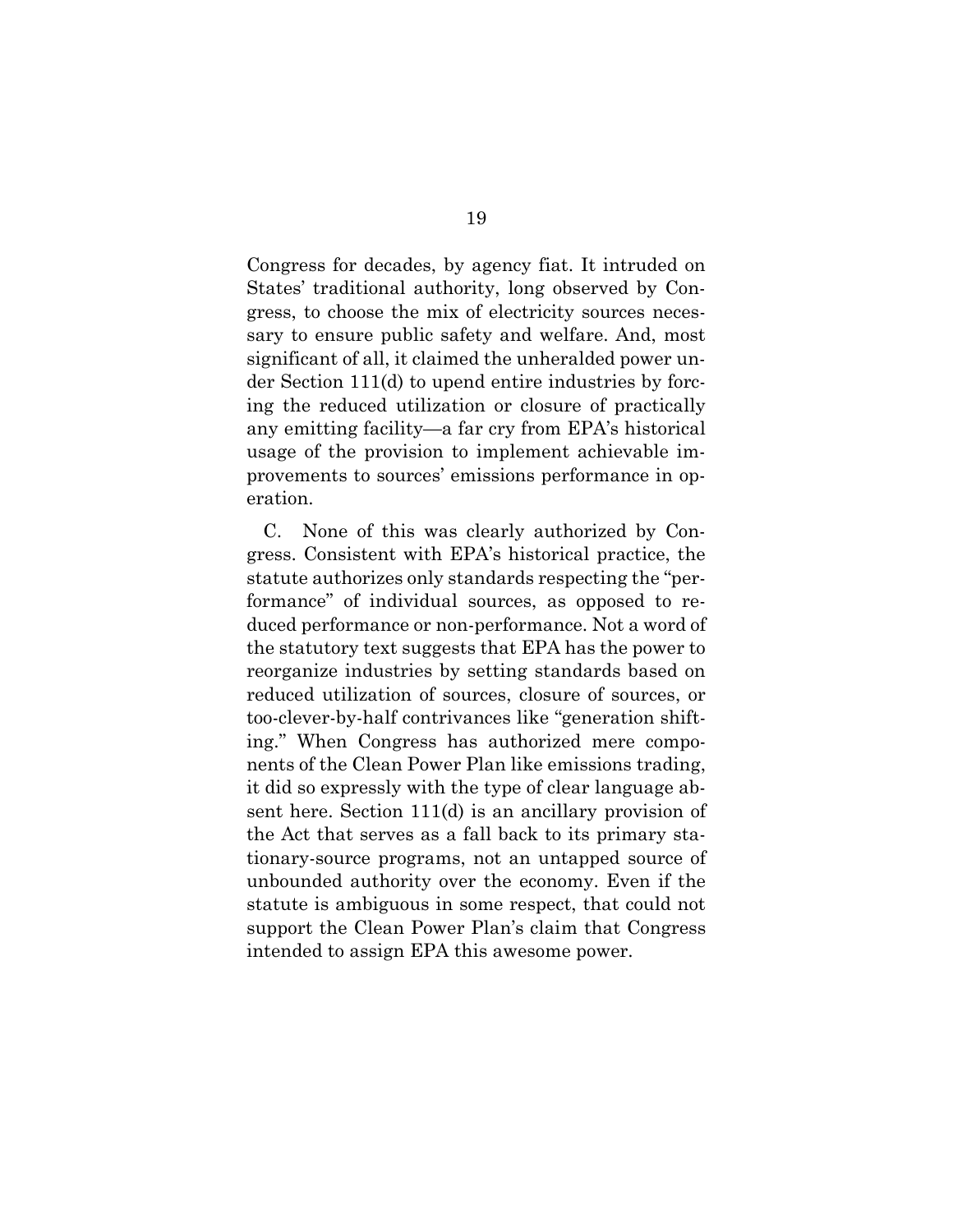II. Accepting the Clean Power Plan's interpretation of EPA's authority would result in a forbidden delegation of legislative power. Treating reduced utilization and shifting as permissible components of Section 111 standards allows EPA to shrug off the statutory criteria that would otherwise limit its regulatory discretion. What's left is unbridled power for the agency to decide what industries to target, how fast to proceed, and how far to go in achieving its objectives, whether decarbonization or otherwise. To avoid constitutional doubt, Section 111 must be interpreted according to its plain language as not delegating that power to the agency.

#### **ARGUMENT**

#### **I. Section 111 Does Not Authorize EPA To Restructure the Nation's Electricity Sector**

"For an agency to issue a major rule, Congress must *clearly* authorize the agency to do so." *U.S. Telecom Ass'n v. FCC*, 855 F.3d 381, 420 (D.C. Cir. 2017) (Kavanaugh, J., dissenting from denial of rehearing en banc). That rule is dispositive here. Whether and how to restructure the electricity sector is indisputably a question of vast economic and political significance for the Congresses that rejected cap-and-trade schemes akin to the CPP, for the communities whose livelihoods depend on fossil-fuel production, and for electricity consumers on whom the CPP would impose billions in price increases. Accordingly, the Clean Power Plan—which asserted EPA's authority to answer that question and force a transition to renewable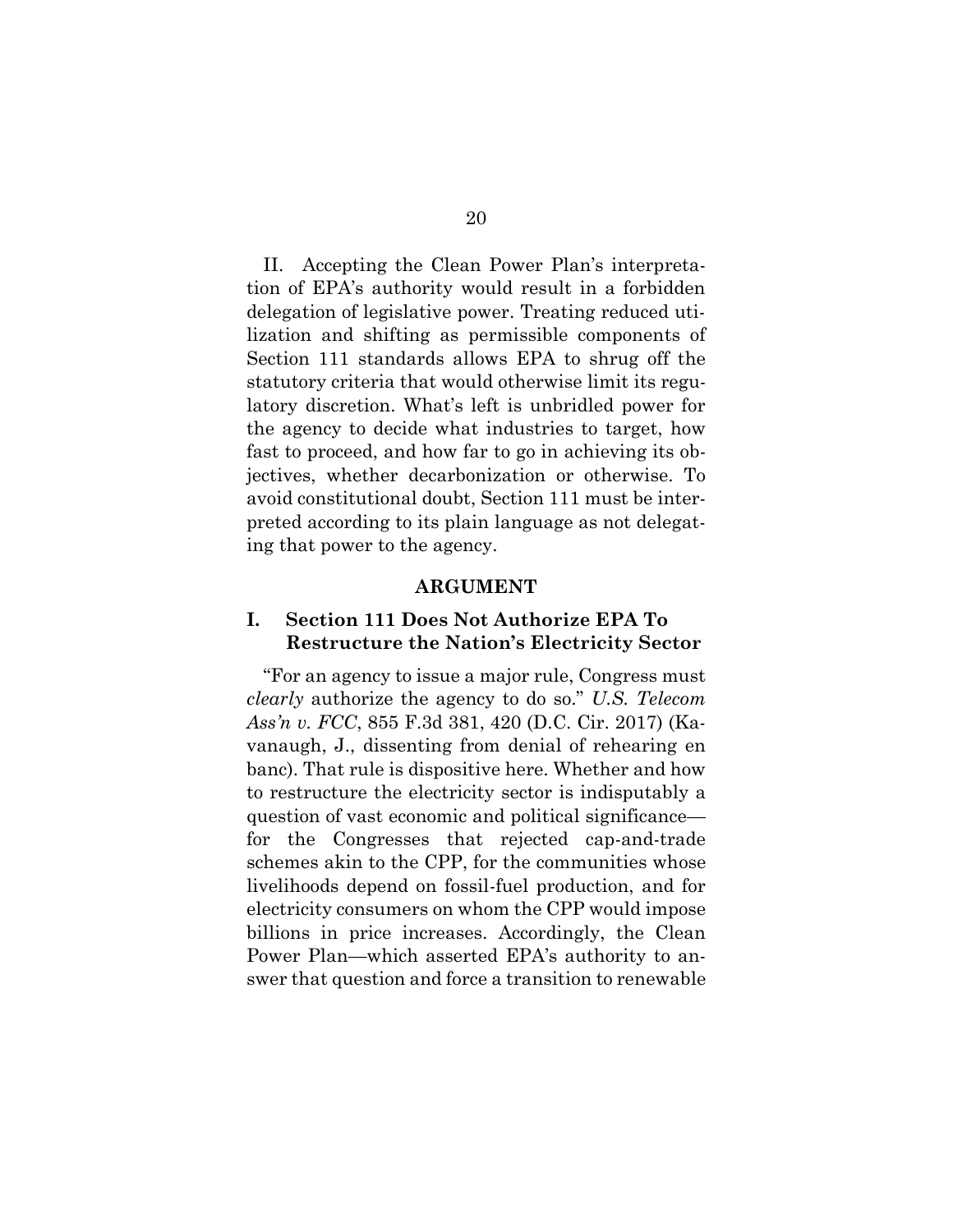generation—was indisputably a major rule. Because Congress in Section 111 did not clearly authorize EPA to make that decision, the Clean Power Plan was unlawful, and EPA's repeal of it properly reflected the agency's limited authority.

### **A. The Court's Precedents Require Clear Congressional Authorization for Agencies To Make Decisions of Vast Economic and Political Significance**

The major questions doctrine holds that Congress must "speak clearly if it wishes to assign an agency decisions of vast 'economic and political significance.'" *UARG*, 573 U.S. at 324 (quoting *FDA v. Brown & Williamson Tobacco Corp*., 529 U.S. 120, 160 (2000)). In case after case, the Court has applied that rule to reject agencies' claims "to discover in a long-extant statute an unheralded power to regulate 'a significant portion of the American economy'" or otherwise "bring about an enormous and transformative expansion in [the agency's] regulatory authority." *Id*.

This doctrine is grounded in the Constitution's separation of powers. Because the Constitution vests the "legislative power" in Congress alone, U.S. Const., Art. I, § 1, "important subjects...must be entirely regulated by the legislature itself," and it may delegate to another branch only "power…to fill up the details." *Wayman v. Southard*, 23 U.S. (10 Wheat) 1, 43 (1825). Accordingly, absent independent constitutional authority, the Executive Branch may "issue binding legal rules…only pursuant to and consistent with a grant of authority from Congress." *U.S. Telecom*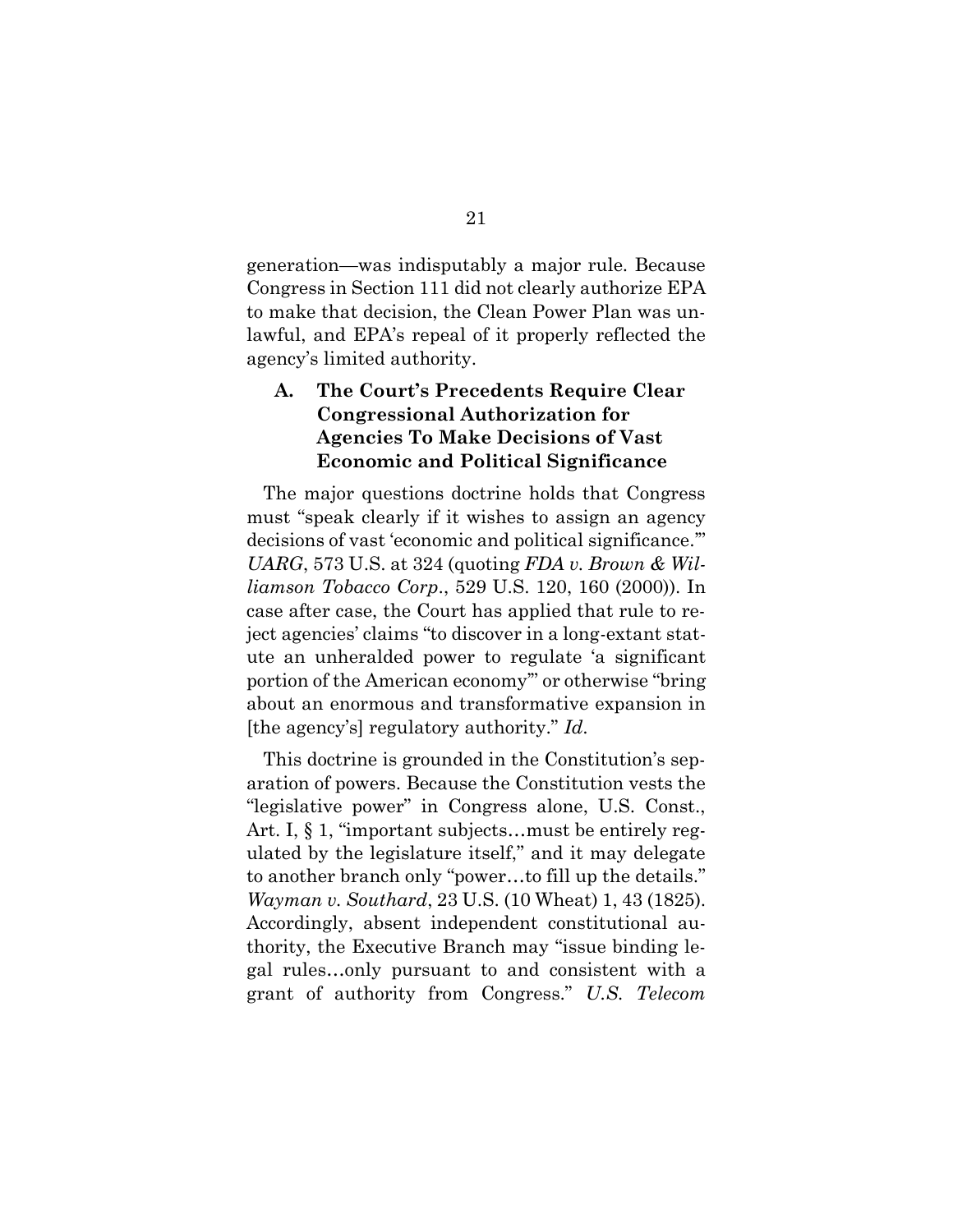*Ass'n*, 855 F.3d at 419 (Kavanaugh, J., dissenting). Thus, the major questions doctrine serves "the constitutional rule that Congress may not divest itself of its legislative power by transferring that power to an executive agency." *Gundy v. United States*, 139 S. Ct. 2116, 2142 (2019) (Gorsuch, J., dissenting); *see also Indus. Union Dep't, AFL-CIO v. Am. Petrol. Inst.*, 448 U.S. 607, 646 (1980) (plurality opinion).

The doctrine also reflects the sound interpretative presumptions that Congress intends to reserve important decisions to itself and "does not alter the fundamental details of a regulatory scheme in vague terms or ancillary provisions—it does not, one might say, hide elephants in mouseholes." *Whitman v. Am. Trucking Ass'ns, Inc*., 531 U.S. 457, 468 (2001). While legislation regularly calls on agencies to resolve "interstitial matters," "Congress is more likely to have focused upon, and answered, major questions." Stephen Breyer, Judicial Review of Questions of Law and Policy, 38 Admin. L. Rev. 363, 370 (1986). The Court has long understood that, when Congress intends to delegate to an agency a power of "delicacy and importance," it does so unambiguously through "language open to no misconstruction, but clear and direct"—to the exclusion of asserted delegations founded upon "doubtful and uncertain language." *Interstate Com. Comm'n v. Cincinnati, N.O. & T.P. Ry. Co*., 167 U.S. 479, 505 (1897); *see also Brown & Williamson*, 529 U.S. at 161 (expressing "confiden[ce] that Congress could not have intended to delegate a decision of such economic and political significance to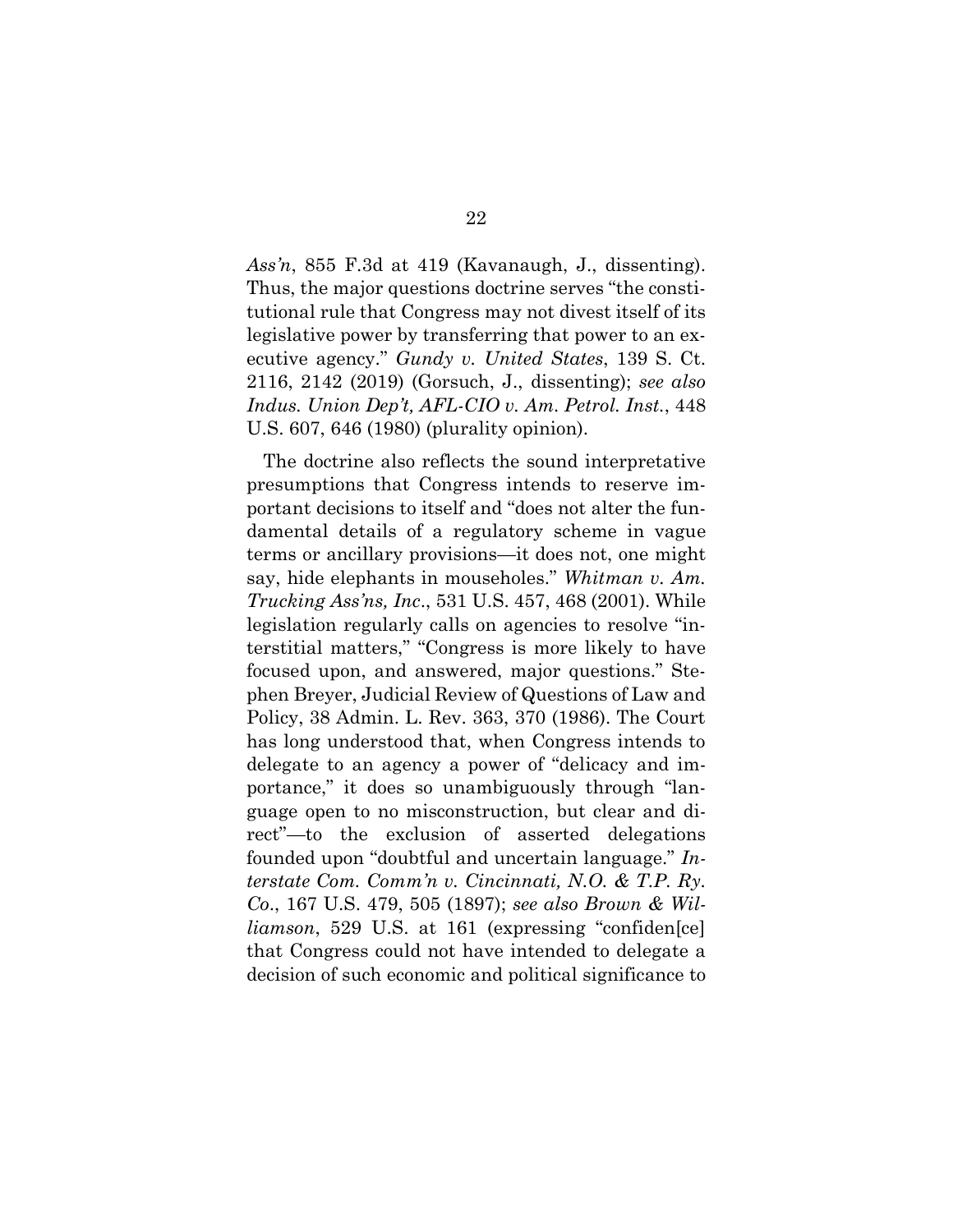an agency in so cryptic a fashion"); *MCI Telecomm. Corp. v. Am. Tel. & Tel. Co.*, 512 U.S. 218, 231 (1994) ("highly unlikely"); *Gonzales v. Oregon*, 546 U.S. 243, 262 (2006) ("anomalous").

As developed in the Court's precedents, the major questions doctrine implements those ends through a straightforward two-step inquiry. The first step considers whether the agency claims regulatory authority over a matter of great significance. If so, the inquiry proceeds to the second step, assessing whether Congress has clearly authorized the agency to exercise that authority. The Court's decisions in *Brown & Williamson*, *UARG*, and *Alabama Association of Realtors v. Department of Health & Human Services* illustrate the doctrine's operation in this fashion.

*Brown & Williamson* rejected an FDA rule asserting authority to regulate tobacco products as "drugs" and "devices" under the Food, Drug, and Cosmetic Act. The Court had no difficulty concluding that the agency's assertion of authority "to regulate an industry constituting a significant portion of the American economy" implicated "a decision of…economic and political significance." 529 U.S. at 159–60. Reinforcing that conclusion was Congress's repeated rejection of proposals to confer precisely that power on FDA. *Id*. There being no clear statutory authorization for the rule, the Court invalidated it, reasoning that "Congress could not have intended to delegate a decision of such economic and political significance to an agency in so cryptic a fashion." *Id*. at 160.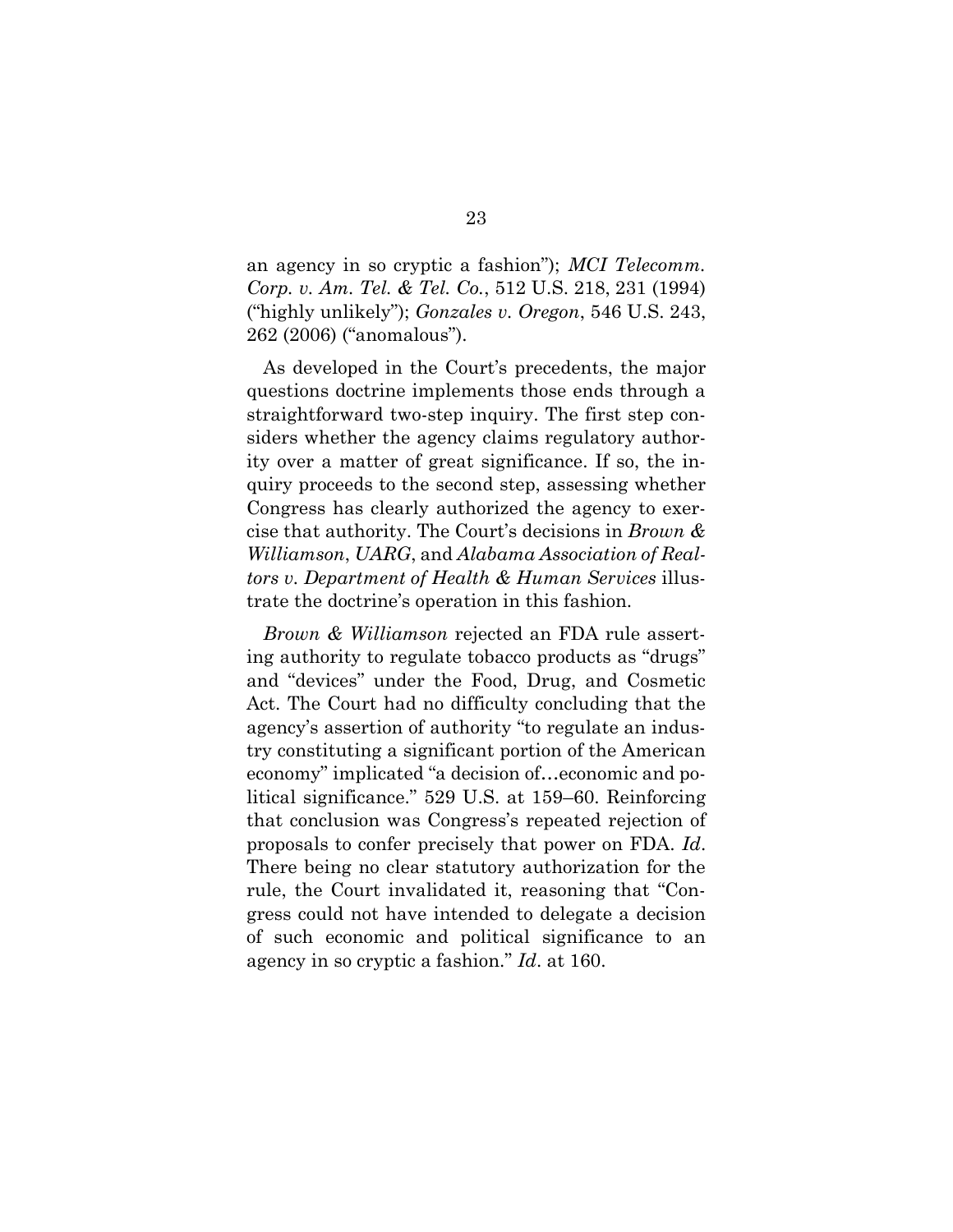*UARG* similarly applied the major questions doctrine to invalidate a portion of an EPA rule extending a permitting program to small facilities by interpreting the term "air pollutant" in the program's statutory trigger to include greenhouse-gas emissions. 573 U.S. at 320–22. The question of the agency's asserted authority was plainly a major one: "The power to require permits for the construction and modification of tens of thousands, and the operation of millions, of small sources nationwide falls comfortably within the class of authorizations that we have been reluctant to read into ambiguous statutory text." *Id*. at 324. And the Court rejected EPA's interpretation "because it would bring about an enormous and transformative expansion in EPA's regulatory authority *without clear congressional authorization*." *Id*. (emphasis added).

And, just this term, *Alabama Association of Realtors v. Department of Health & Human Services* applied the major questions doctrine in considering a nationwide moratorium on evictions imposed by the Centers for Disease Control and Prevention under a statute authorizing disease-prevention measures like fumigation and pest extermination. 141 S. Ct. 2485, 2486 (2021). The "sheer scope of the CDC's claimed authority" implicated the doctrine, given the moratorium's economic and social impact, its intrusion on "an area that is the particular domain of state law," the novelty of CDC's assertion of authority, and the lack of any limiting principle for that authority. *Id*. at 2489. As Congress did not "clearly" authorize anything like the moratorium—merely "ambiguous" text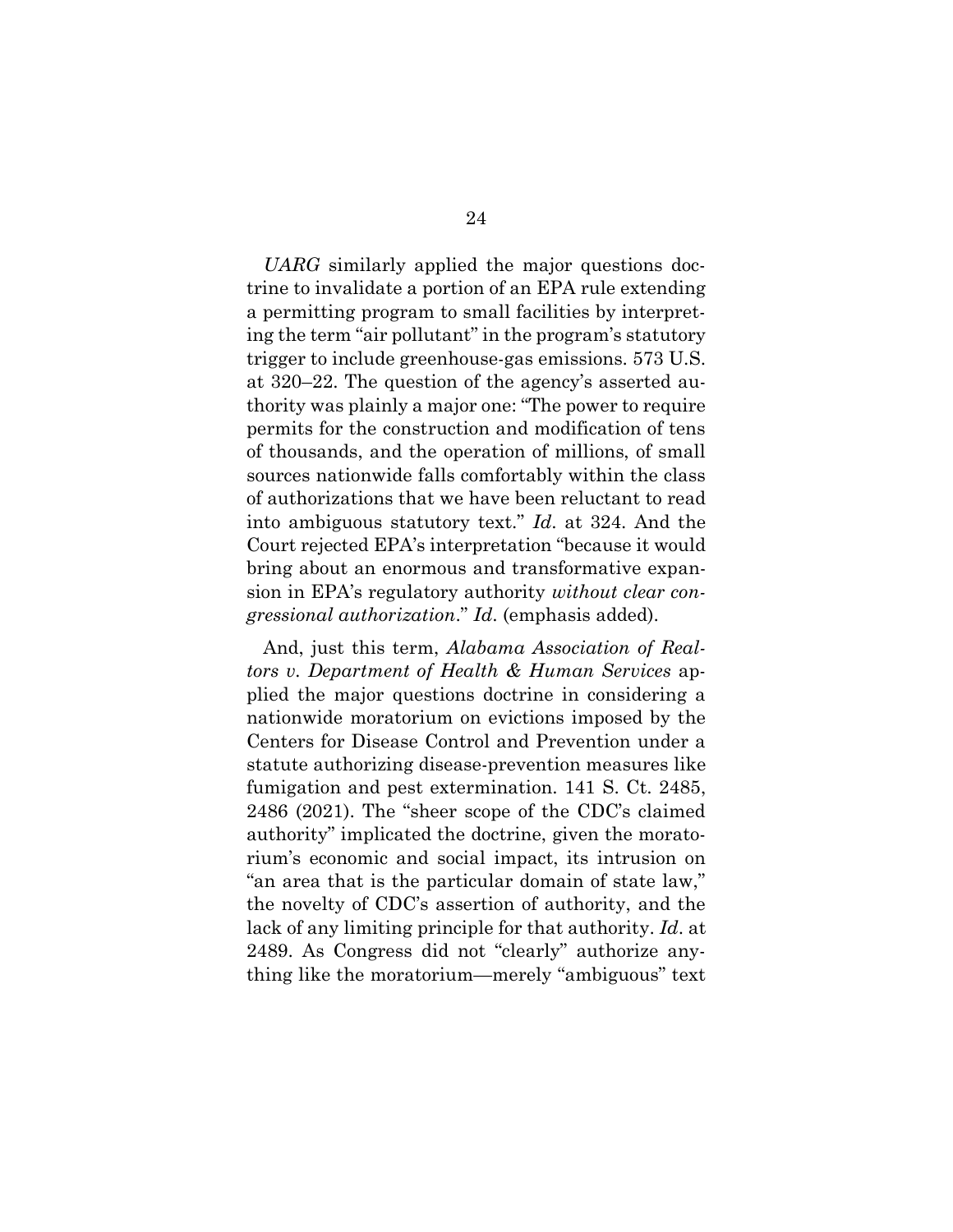being insufficient to support so major a rule—it was "difficult to imagine [the moratorium's challengers] losing" on the merits. *Id*. at 2485.

The other precedents in this area apply the same analysis to agencies' assertions of significant powers. *See, e.g.*, *King v. Burwell*, 576 U.S. 473, 485–86 (2015) (declining to defer to agency's interpretation where Congress did not "expressly" assign question to agency and it had "no expertise" in the area); *Gonzales*, 546 U.S. at 274 (rejecting assertion of major power premised on "obscure" statutory provision); *MCI Telecomm. Corp.*, 512 U.S. at 231 (adjudging it "highly unlikely" Congress would delegate decision on regulating an industry without saying so clearly).

In an influential<sup>13</sup> opinion addressing the  $\text{FCC's}\$  decision (since rescinded) to subject Internet providers to common-carrier regulation, then-Judge Kavanaugh summed up the "lesson" of this line of authority: "If an agency wants to exercise expansive regulatory authority over some major social or economic activity…an *ambiguous* grant of statutory authority is not enough. Congress must *clearly* authorize an agency to take such a major regulatory action." *U.S. Telecom Ass'n*, 855 F.3d at 422 (Kavanaugh, J., dissenting).

<sup>13</sup> *See, e.g.,* Justin Walker, The Kavanaugh Court and the *Schechter*-To-*Chevron* Spectrum, 95 Ind. L.J. 923, 941, 946 (2020); Jennifer Mascott, *Gundy v. United States*: Reflections on the Court and the State of the Nondelegation Doctrine, 26 Geo. Mason L. Rev. 1, 20–21 (2018).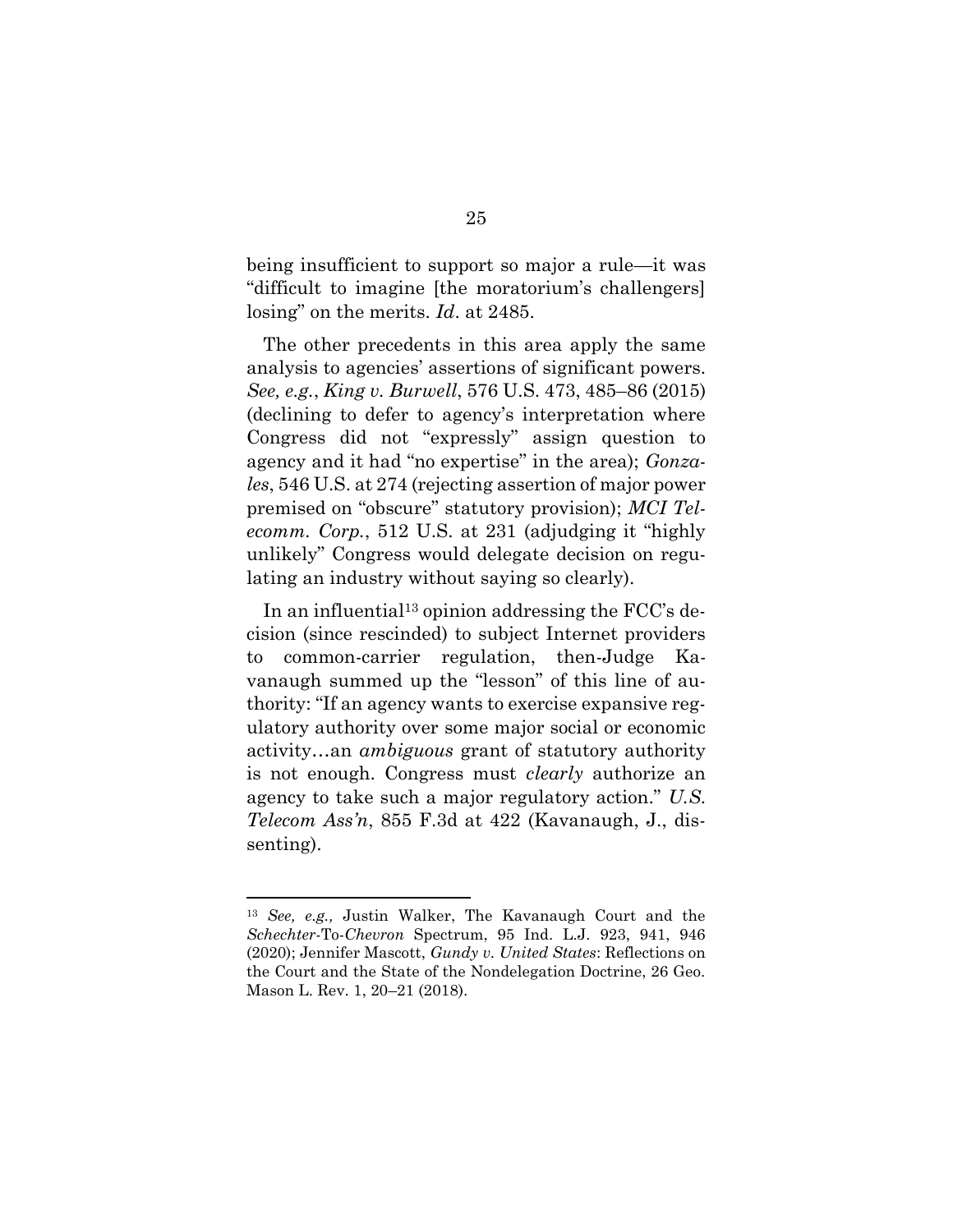### **B. Whether and How To Restructure Entire Industries Is Indisputably a Question of Vast Economic and Political Significance**

EPA's claim of authority in the CPP to restructure the electricity sector by "shifting" generation away from regulated facilities like coal-fired plants is precisely the kind of "transformative expansion" in regulatory power that the Court has held to implicate the major questions doctrine. Indeed, the Court has never confronted an agency decision of greater "economic and political significance" across so many dimensions, including: its vast impacts on the economy and regulated sources, attempted resolution of a policy dispute of intense political and public interest, invasion of an area of traditional State authority, and assertion of an expansive and unprecedented authority to upend entire industries. The conclusion of the court below that there is nothing "major" about any of this flies in the face of both precedent and common sense.

1. In the CPP, EPA asserted the previously unheralded—indeed, previously unimagined—power to force the closure of practically any emitting facility in the Nation. EPA's view, endorsed by the court below, was that Section 111 authorizes the agency to set emission limitations based on any conceivable "set of measures" that might be "taken by the owners or operators" of emissions sources "to reduce emissions." 80 Fed. Reg. at 64,720; *see also* J.A.108. That includes "contractual arrangements, investment, or purchase," 80 Fed. Reg. at 64,769, or simply throwing the off-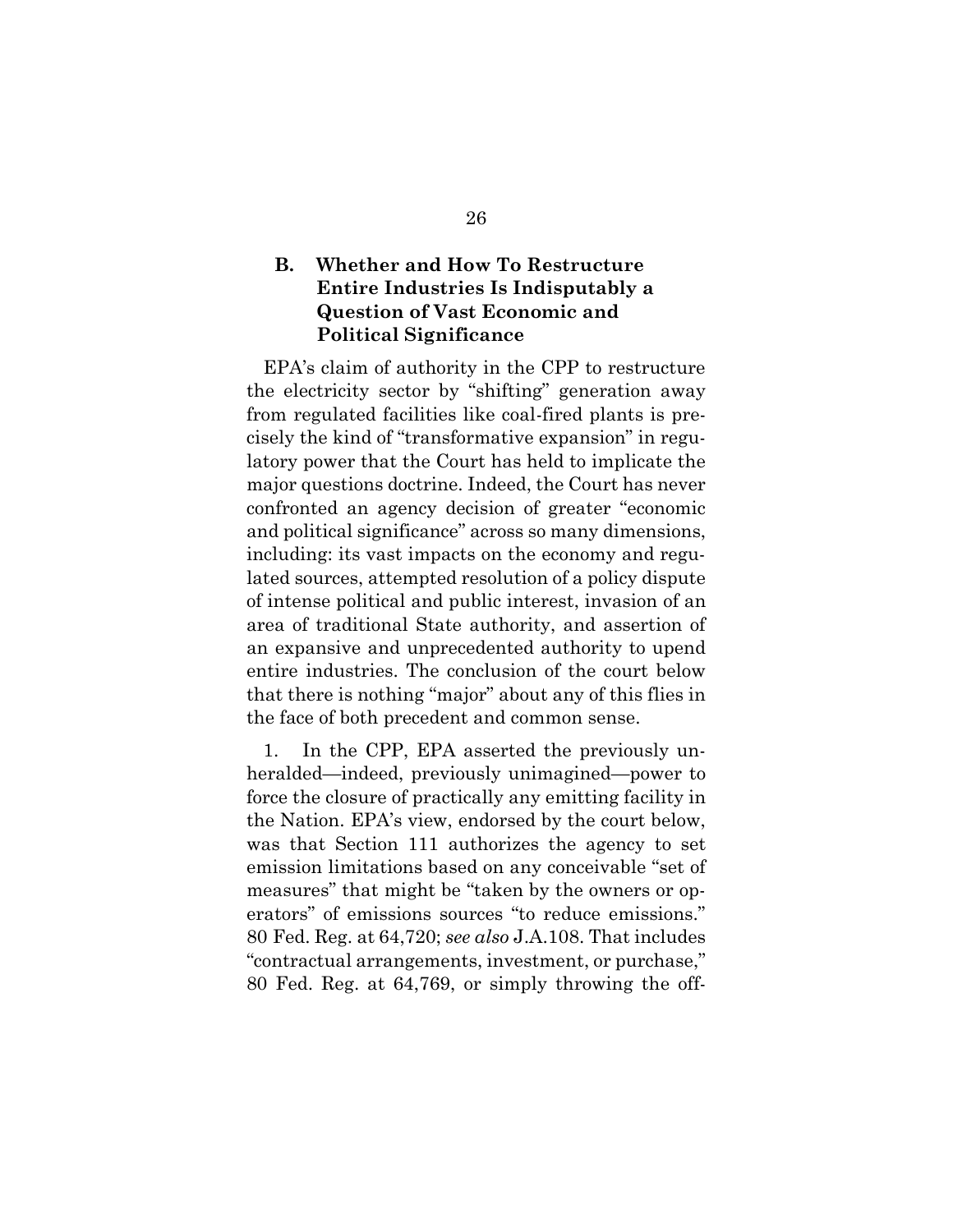switch, which the CPP refers to as "reduced generation," *id*. at 64,780. Reduced generation is, in fact, the cornerstone of the CPP: EPA designed the rule so that "most of the  $CO<sub>2</sub>$  controls need to come in the form of…replacement of higher emitting generation with lower- or zero-emitting generation." *Id*. at 64,728. The upshot is that, as to any source of any air pollutant, EPA claims discretion to set required "emission limitation[s]" at practically any level—even zero—given that reducing the usage of or shuttering a facility is always an "adequately demonstrated" means of reducing emissions. *See* 80 Fed. Reg. at 64,780 ("Reduced generation is a well-established method for individual fossil fuel-fired power plants to comply with their emission limits.").

That is an awesome power, made all the more so by two aspects of the statute. The first is that Section 111 has no minimum emissions threshold for regulated sources, applying to "any building, structure, facility, or installation which emits or may emit any air pollutant." 42 U.S.C. § 7411(a)(3); *compare id*. § 7479(a)(4) (prescribing minimum thresholds for NAAQS-related preconstruction-review program). Second, with the CPP having shrugged off EPA's historic view that Section 111 addresses only achievable improvements to sources' operating performance, the statute opens the door for EPA to set emission limitations based on any conceivable measure that could be taken by a source's owner or operator. That includes erecting entirely new facilities, reducing demand for its product, or reducing production. The court below put this plainly: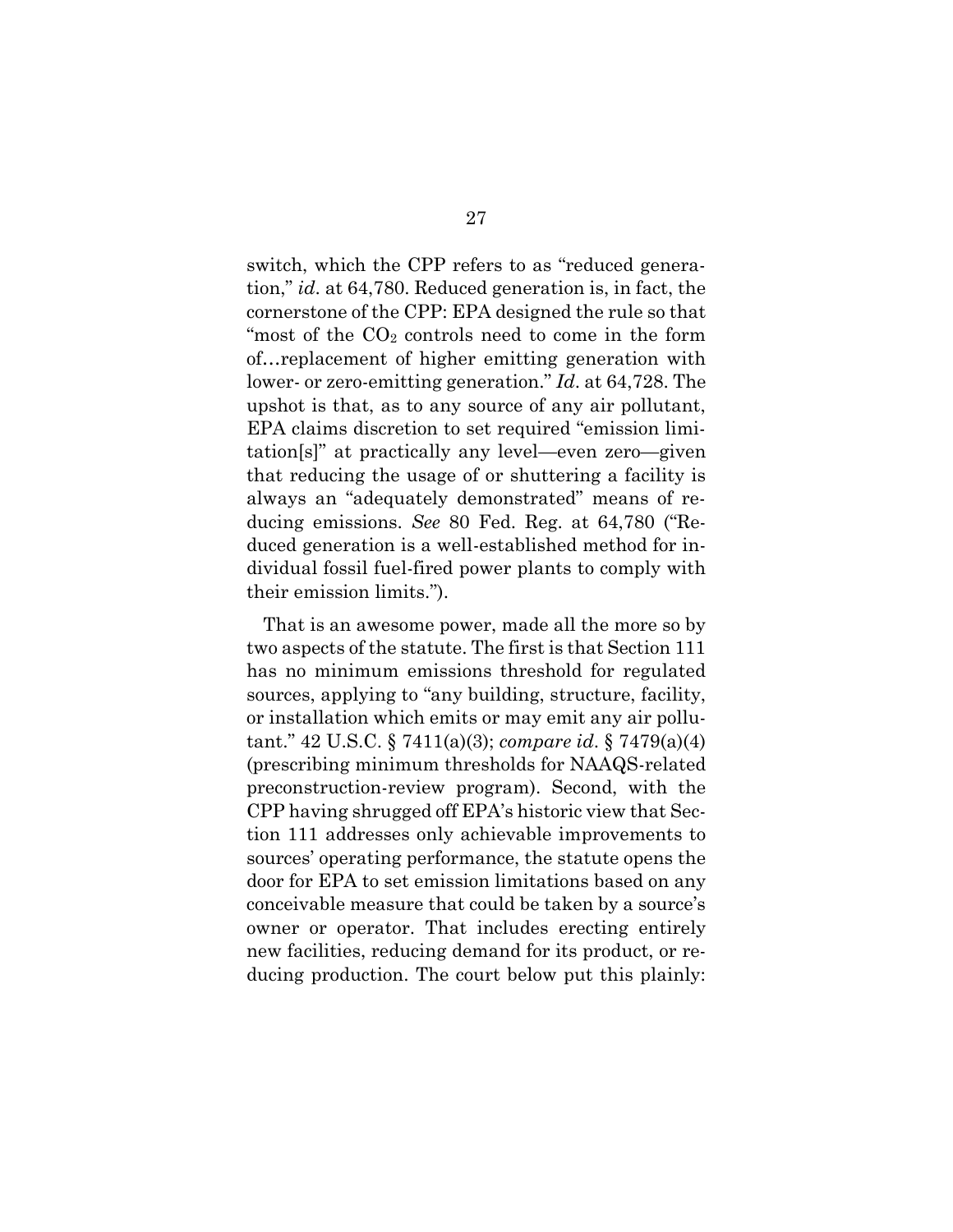in its view, "Congress imposed *no limits* on the types of measures the EPA may consider." J.A.108 (emphasis added); *see also* J.A.110.

The result is to transform EPA from an environmental regulator to the master of "a significant portion of the American economy," *Brown & Williamson*, 529 U.S. at 159, empowered to decide the fate of entire industries. Will it choose to accelerate the transition to zero-emission vehicles by determining that the best system of emission reduction for petroleum refineries is investing in electric cars and otherwise reducing demand for motor fuels—i.e., "fuel shifting"? Curtail the production of wood-pulp used to make books and magazines in favor of Kindles and iPads? Issue emission limitations for woodstoves (which are already subject to Section 111 standards) premised on replacing them with electric heat-pumps? And why not press homeowners—with their woodstoves, water heaters, gas ranges, and other sources of carbon-dioxide emissions—to install rooftop solar panels? All of these and more would be plausible "system[s] of emission reduction" under the CPP's interpretation of EPA's authority. After all, EPA need only consider "cost" and "energy requirements" in determining what measures have been "adequately demonstrated," the statute provides no standard governing that consideration, and nothing prevents EPA from treating the "climate crisis" as a brick on the scale. *Cf*. Tackling the Climate Crisis at Home and Abroad, Exec. Order No. 14,008, 86 Fed. Reg. 7619 (Jan. 27, 2021).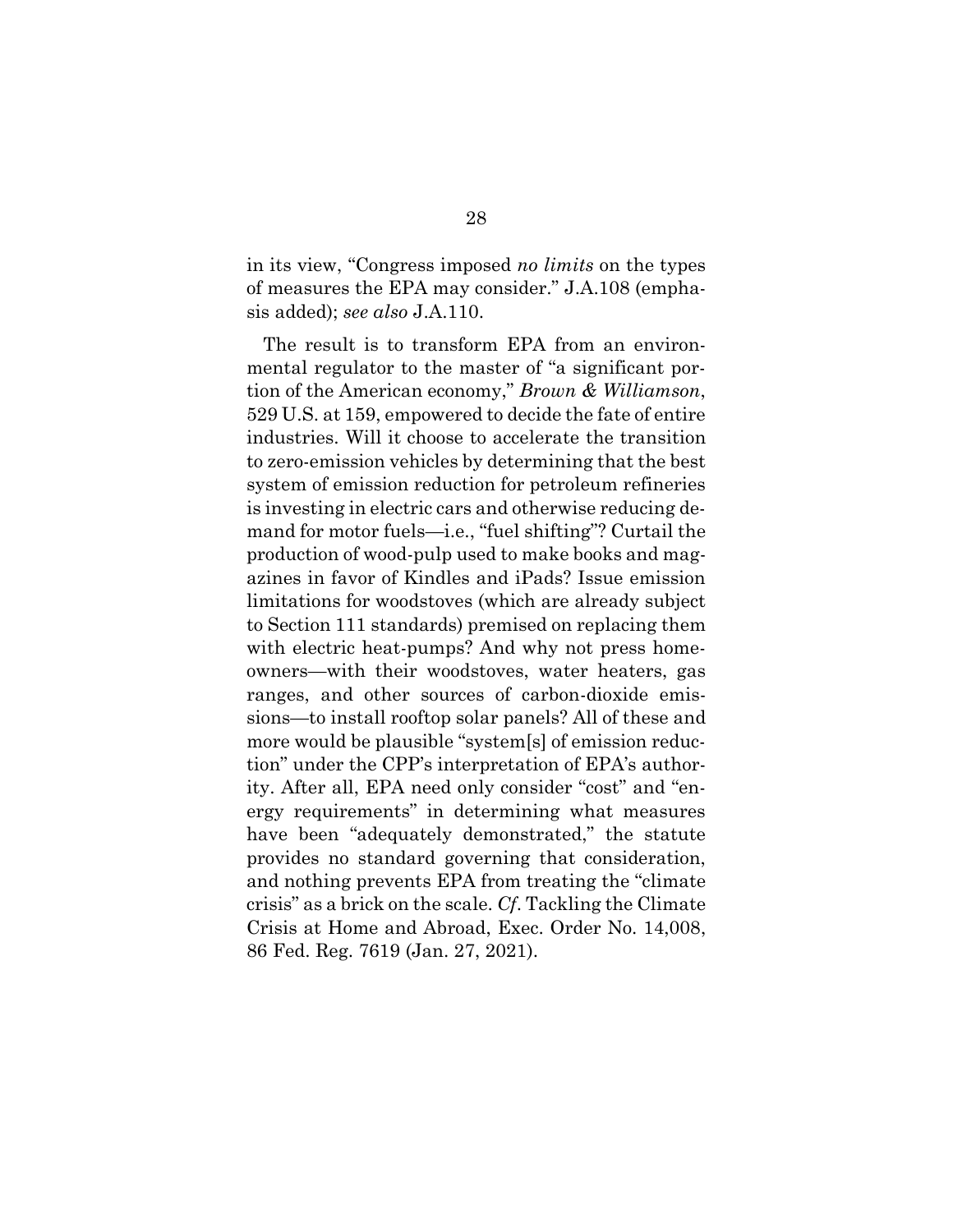The asserted agency authorities addressed in the Court's previous major questions cases pale in comparison to EPA's power to impose an indefinite series of transformative measures on practically every industrial facility, office building, community center, and home across the Nation. Rarely if ever has an agency laid claim to a more "extravagant statutory power," *UARG*, 573 U.S. at 324, or such a "breathtaking amount of authority," *Ala. Ass'n of Realtors*, 141 S. Ct. at 2489. If EPA's power to extend existing permitting programs to large numbers of smaller sources "falls comfortably within the class of authorizations" subject to the major questions doctrine, *UARG*, 573 U.S. at 324, then this awesome power surely qualifies.

The fact that this assertion of power has no precedent under the statute also warrants "a measure of skepticism," to say the least. *Id.* Section 111(d) is a statutory backwater. Since the provision's enactment in 1970, "no regulation premised on it has even begun to approach the size or scope" of the CPP. *Ala. Ass'n of Realtors*, 141 S. Ct. at 2489. It has been applied only a handful of times to improve the operating efficiency of facilities like fertilizer plants and pulp mills. *See* 84 Fed. Reg. at 32,526 & n.83. "Every one of those rulemakings applied technologies, techniques, processes, practices, or design modifications directly to individual sources." *Id*. None premised emission rates on reduced utilization of existing sources, through "shifting" or otherwise. *Id*. EPA's belated discovery in this "long-extant statute" of the previously unrecognized power to restructure entire industries according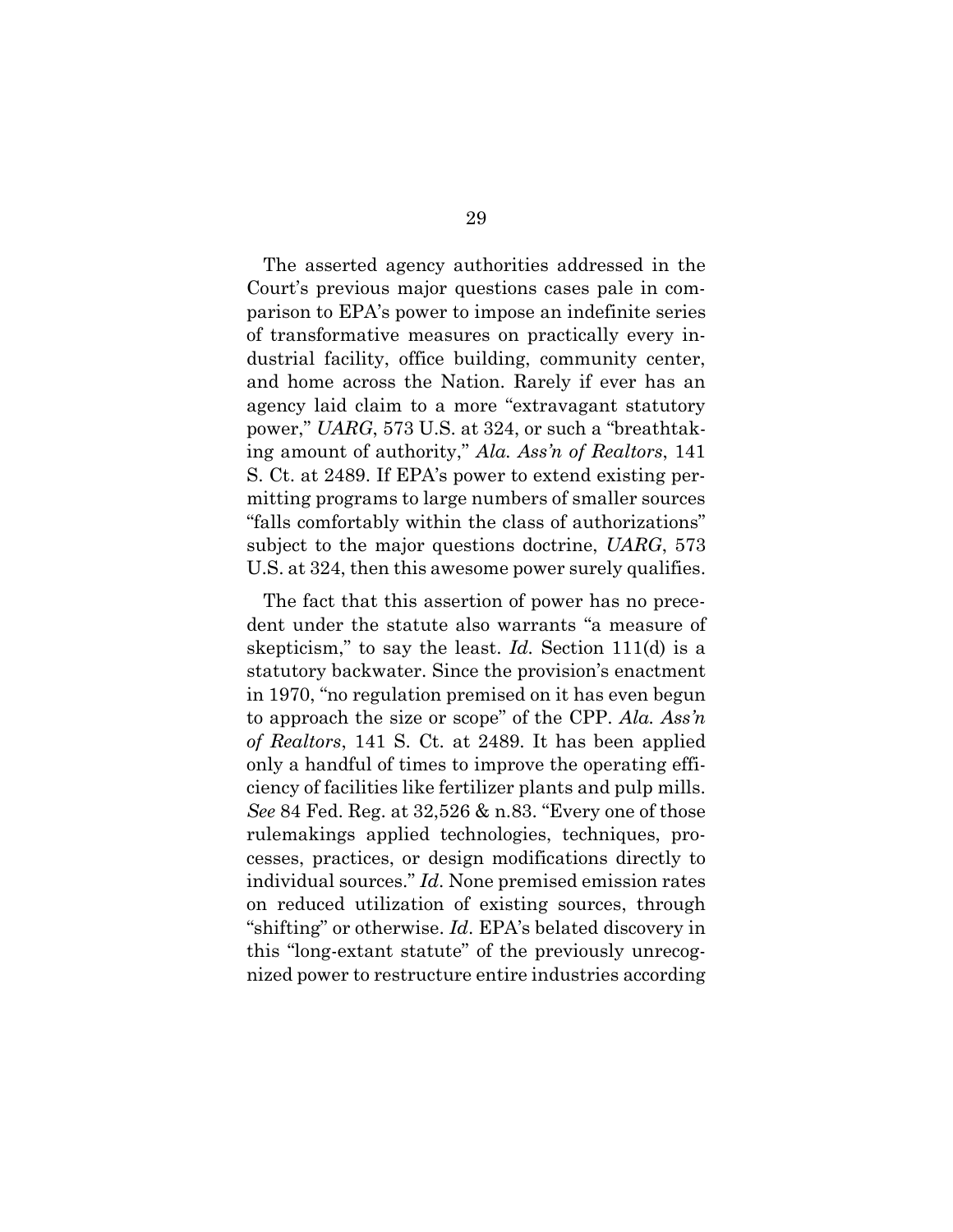to its policy objectives presents a major question requiring "clear congressional authorization." *UARG*, 573 U.S. at 324.

2. Focusing on the CPP itself, whether and how to restructure the Nation's electricity sector is on its face a question of "vast economic and political significance." *Id.* (quotation marks omitted). The numbers speak for themselves. EPA's own models projected billions in compliance costs, a near-collapse in coal production, displacement of thousands of jobs across multiple industries, and hundreds of billions in forgone economic growth. CADC.App.632–46. Industry, in turn, projected nearly a quarter-trillion in cost increases for electricity and massive required outlays to replace the generating capacity that the CPP would "shift" out of operation. NMA EIA at 2; *compare King*, 135 S. Ct. at 2489 (applying doctrine where question involved "billions of dollars" and "affected the price of health insurance for millions of people"). By any measure, the CPP was "transformative." *UARG*, 573 U.S. at 324.

That was the point. On the same day that President Obama declared the CPP "the single most important step America has ever taken in the fight against global climate change,"<sup>14</sup> the White House briefed reporters that the rule would "drive" an "aggressive transition to zero-carbon renewable energy sources"

<sup>14</sup> President Barack Obama, Remarks by the President in Announcing the Clean Power Plan, 2015 Daily Comp. Pres. Doc. 546 (Aug. 3, 2015).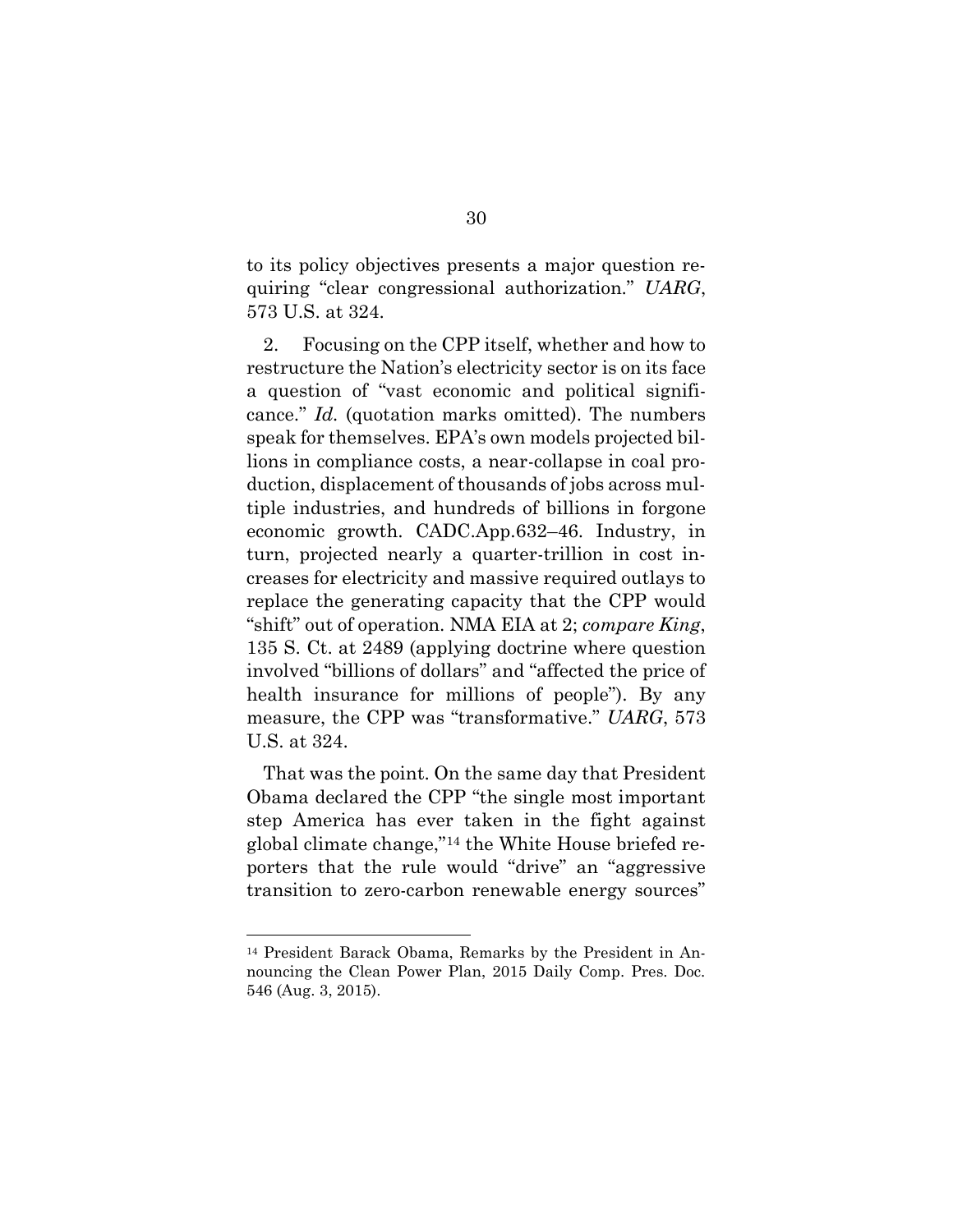and an "aggressive transformation in the domestic energy industry."<sup>15</sup> EPA, in turn, hailed the CPP as "laying the foundation for the long-term strategy needed to tackle the threat of climate change."<sup>16</sup> It was, according to both the White House and EPA, a "historic" action.<sup>17</sup>

Indeed, the CPP's political significance could hardly be overstated. Climate change has been on Congress's agenda for decades. Paralleling the legislative backdrop in *Brown & Williamson*, 529 U.S. at 159, Congress considered and "squarely rejected" proposals to institute a cap-and-trade program imposing functionally identical emissions reductions on the electricity sector as the CPP. *E.g.*, American Clean Energy and Security Act, H.R. 2454, 111th Cong. (2009); Clean Energy Jobs and American Power Act, S. 1733, 111th Cong. (2009); *see also* Amanda Reilly & Kevin Bogardus, 7 years later, failed Waxman-Markey bill still makes waves, E&E Daily (June 27, 2016) (quoting bill's sponsor that the CPP was "based largely on what

<sup>15</sup> White House Fact Sheet, CADC.App.2076–77.

<sup>16</sup> EPA, Factsheet: Overview of the Clean Power Plan (2015) available at https://19january2017snapshot.epa.gov/cleanpowerplan/fact-sheet-overview-clean-power-plan\_.html (last visited Dec. 3, 2021).

<sup>17</sup> President Barack Obama, Fact Sheet, President Obama to Announce Historic Carbon Pollution Standards for Power Plants, The White House (Aug. 3, 2015) available at https://obamawhitehouse.archives.gov/the-press-office/2015/08/03/fact-sheet-president-obama-announce-historiccarbon-pollution-standards (last visited Dec. 3, 2021); EPA, Factsheet: Overview of the Clean Power Plan.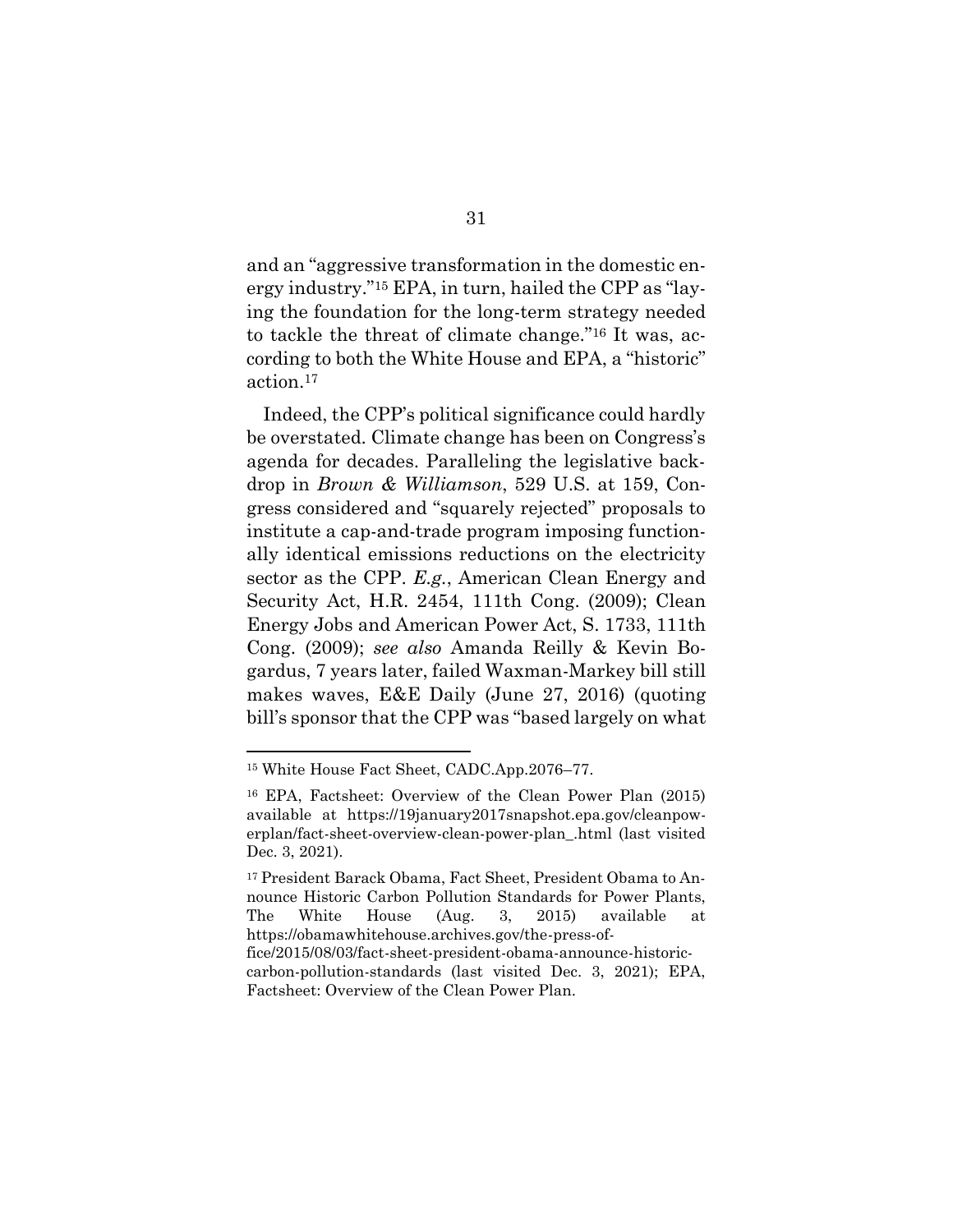was inside of [our] bill").<sup>18</sup> Congress also considered and rejected less prescriptive measures like a carbon tax, S. Con. Res. 8, S. Amdt. 646, 113th Cong. (2013), and "carbon emissions fees," Climate Protection Act of 2013, S. 332, 113th Cong. (2013). To this day, Congress continues to consider and debate legislation addressing electricity-sector carbon emissions.<sup>19</sup> Congress's decades-long deliberation over this issue reflects that it remains the subject of "earnest and profound debate across the country," making EPA's "claimed delegation" to decide it "all the more suspect." *Gonzales*, 546 U.S. at 267 (quotation marks omitted).

Finally, it is no minor thing that the CPP "intrudes into an area that is the particular domain of state law." *Ala. Ass'n of Realtors*, 141 S. Ct. at 2489. For as long as there has been a power grid, States have taken responsibility for regulating the mix of electricity sources necessary to ensure public safety and welfare. *See Pacific Gas*, 461 U.S. at 206. Congress, in turn, has taken care to preserve that exclusive domain of State authority. *See, e.g.*, *Oneok*, 575 U.S. at 384, 388; *Pacific Gas*, 461 U.S. at 205–06. The CPP's assertion

<sup>18</sup> Available at https://www.eenews.net/articles/7-years-laterfailed-waxman-markey-bill-still-makes-waves/ (last visited Dec. 3, 2021).

<sup>19</sup> Resources for the Future, Carbon Pricing Bill Tracker (updated June 21, 2021), available at https://www.rff.org/publications/data-tools/carbon-pricing-bill-tracker/ (last visited Dec. 3, 2021).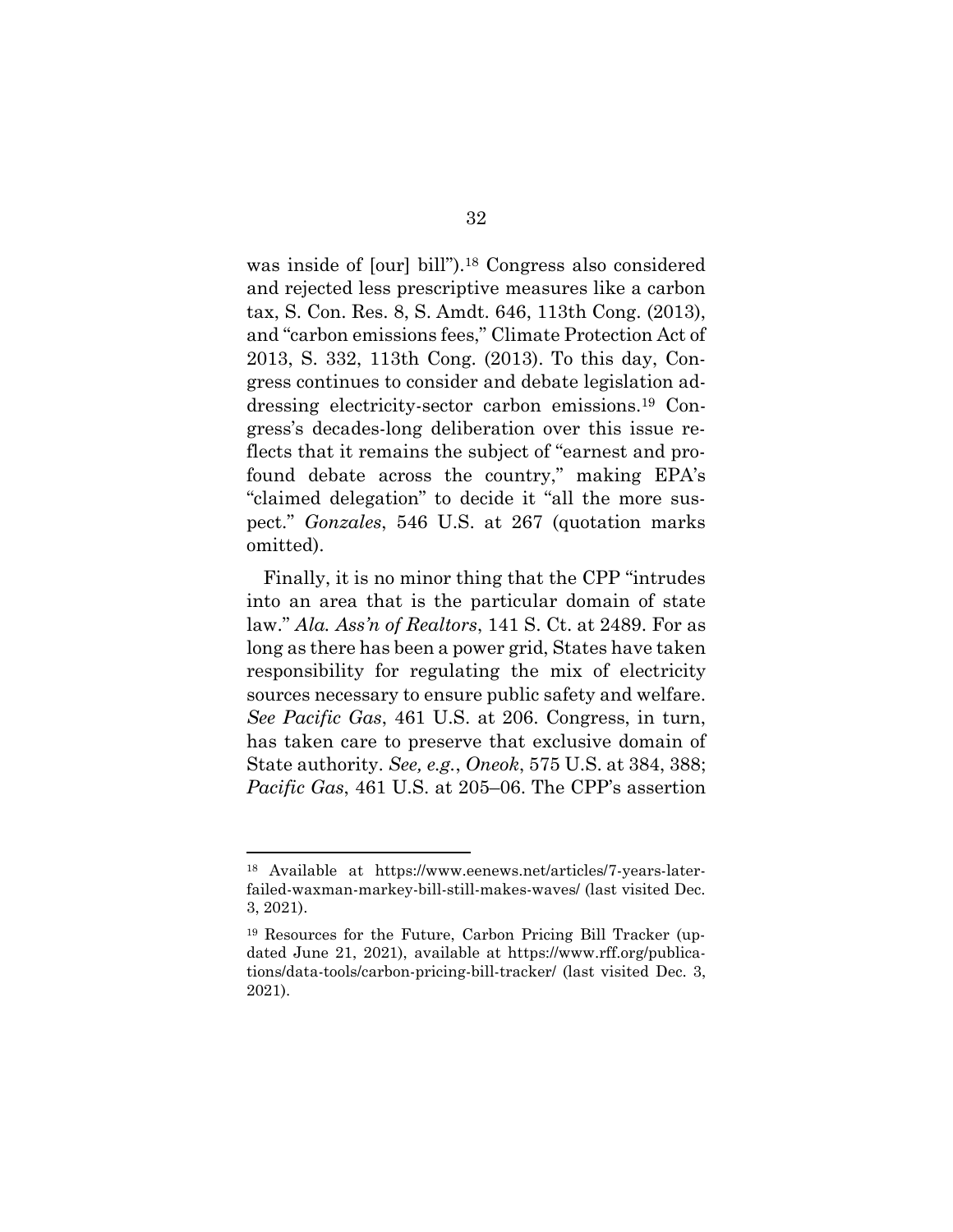of authority "to significantly alter the balance between federal and state power" itself presents a major question that can be answered only by "exceedingly clear language" enacted by Congress. 141 S. Ct. at 2489 (quoting *U.S. Forest Serv. v. Cowpasture River Pres. Ass'n*, 140 S. Ct. 1837, 1850 (2020)).

3. The court below was able to conclude otherwise only by ducking the significance of the CPP's novel claim of authority to restructure an entire sector of the economy through reduced utilization and shifting. Rather than consider *that* "enormous and transformative expansion in EPA's regulatory authority," *UARG*, 573 U.S. at 324, the panel majority simply declared that "EPA's scientific and technological identification of the best system of emission reduction cannot bear the major-question label," J.A.143. In its view, the fact that traditional emissions limitations based on "at-the-source controls" could affect costs and thereby cause "some generation-shifting effect" meant there was nothing new or unusual about EPA doing an end-run by directly basing emissions limitations on shifting. J.A.143.

That is, of course, a complete *non sequitur*. A sales tax might reduce newspaper sales, but that doesn't mean the government can restrict the sale of newspapers through taxation. *See Grosjean v. Am. Press Co*., 297 U.S. 233 (1936); *Minneapolis Star & Tribune Co. v. Minn. Comm'r of Revenue*, 460 U.S. 575 (1983). Likewise, although FERC may regulate wholesale electricity markets in ways that affect retail markets, it cannot regulate retail markets directly so as to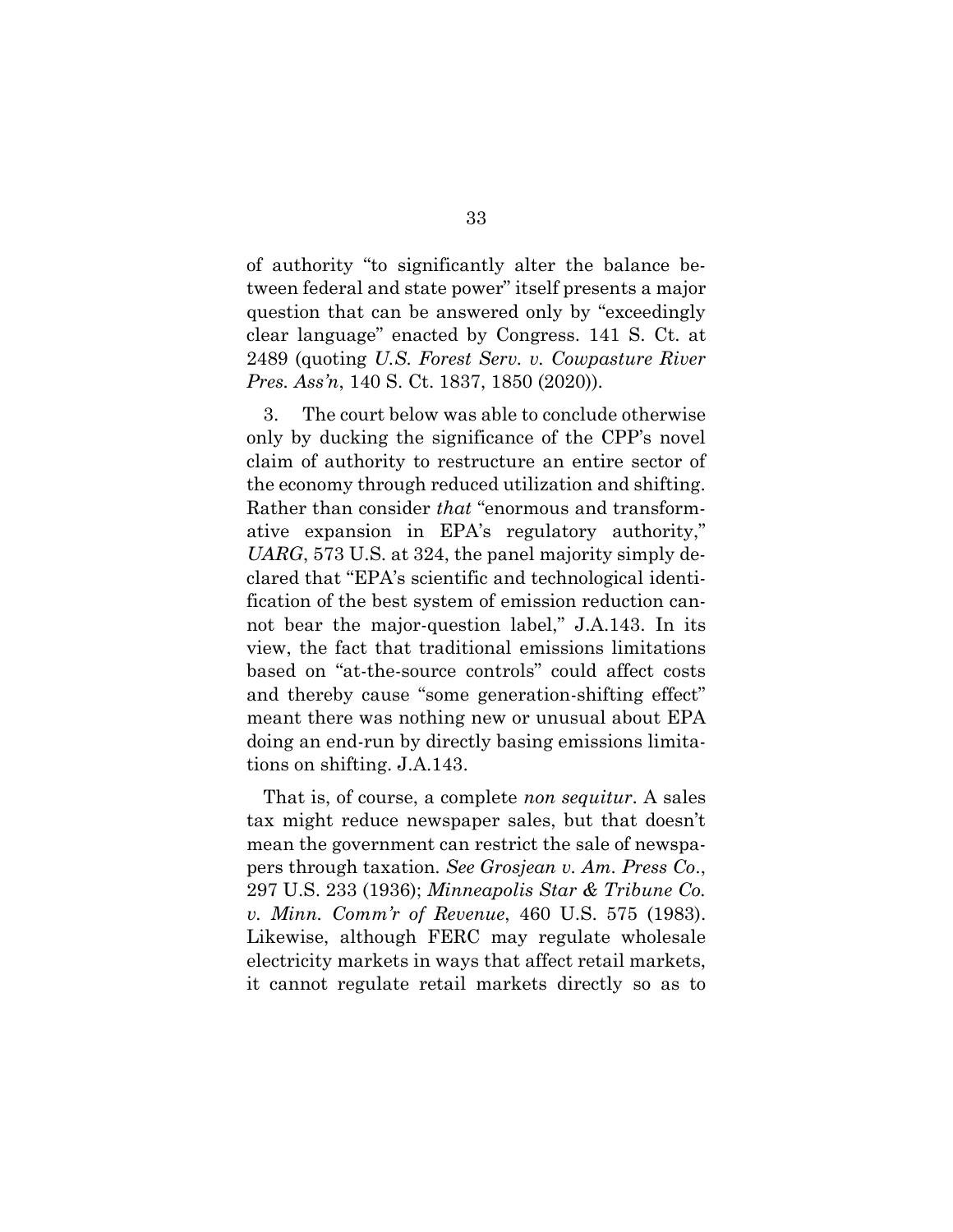achieve its wholesale-market objectives. *FERC v. Elec. Power Supply Ass'n*, 577 U.S. 260, 280 (2016). Yet the court below sanctioned the same kind of baitand-switch, conflating incidental impacts on generation with by-design shifting of generation away from regulated sources.

The court similarly reasoned that, because power plants were already subject to regulation under Section 111, "EPA made no new discovery of regulatory power with the Clean Power Plan." J.A.147. But the major questions doctrine's reach is not limited to questions of an agency's regulatory jurisdiction. *See, e.g.*, *Gonzales*, 546 U.S. at 267–68 (applying doctrine to question of authority over physicians undisputedly subject to Attorney General's jurisdiction); *MCI Telecomm. Corp.*, 512 U.S. at 234 (authority over long-distance carriers undisputedly subject to FCC jurisdiction). *How* an agency may regulate is no less susceptible to posing a major question than *whom* it may regulate.

To suppose otherwise is to lose sight of the fact that "no legislation pursues its purposes at all costs." *Rodriguez v. United States*, 480 U.S. 522, 525–26 (1987); *cf. Michigan v. EPA*, 268 F.3d 1075, 1084 (D.C. Cir. 2001) ("[W]e have before had occasion to remind EPA that its mission is not a roving commission to achieve pure air or any other laudable goal."). There is, after all, a significant difference between setting emissions limitations based on improvements in a source's emissions performance in operation and setting them based on shutting down the source. The view of the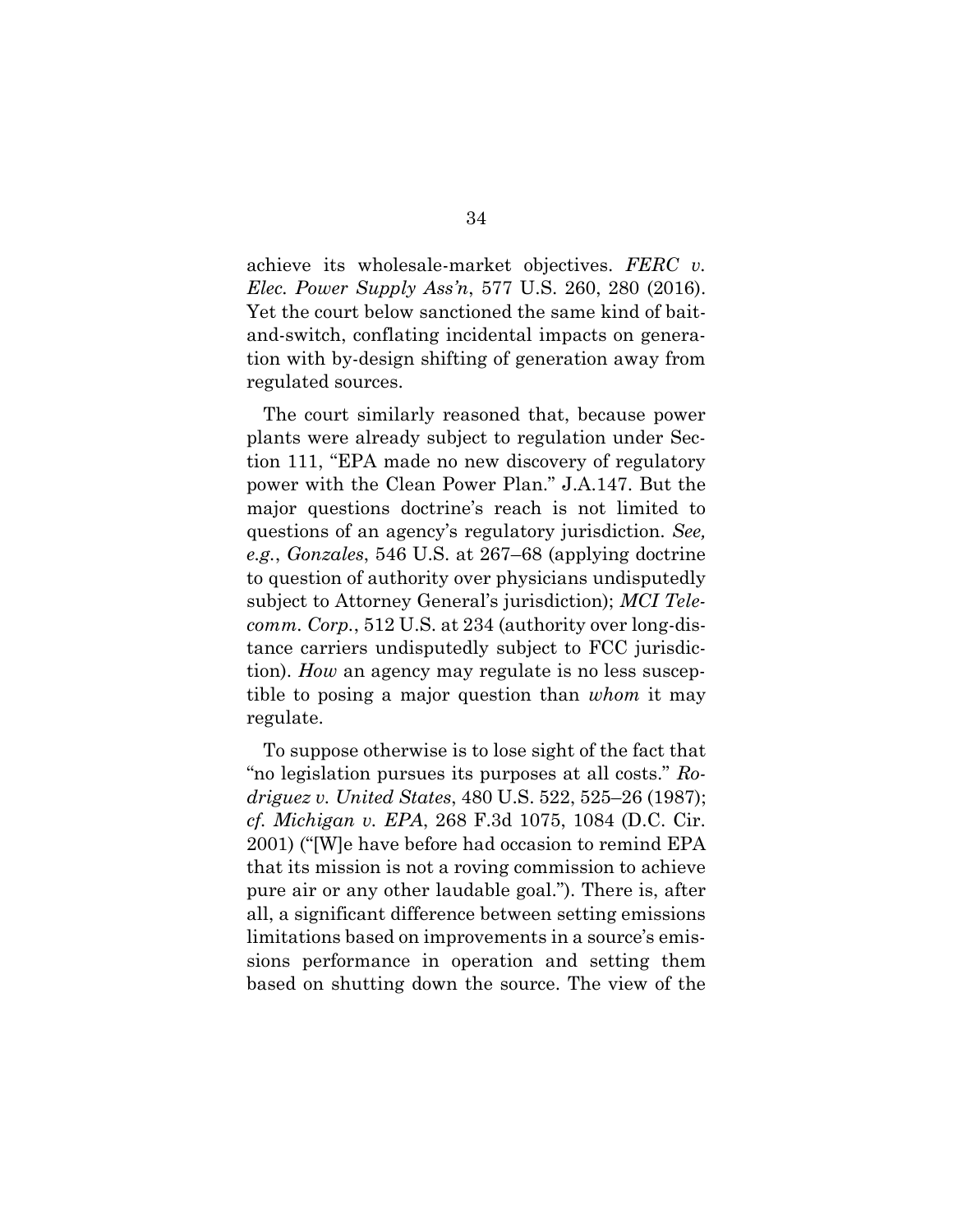court below that the CPP's unprecedented claim of authority to compel the latter "does nothing to enlarge the Agency's regulatory domain," J.A.154, blinks reality and ignores why the agency adopted that aberrant approach in the first place: to transform a major sector of the Nation's economy in the teeth of Congress's considered refusal to do so.

### **C. Congress Did Not Clearly Authorize EPA To Restructure Industries, Let Alone the Nation's Electricity Sector**

The relevant question, then, is whether Congress *clearly* authorized EPA to restructure a major industry like the electricity sector by forcing the reduced utilization of disfavored facilities. Merely to ask the question is to answer it, as the statute contains not a hint that Congress intended to delegate that awesome power to EPA.

1. Begin with the statutory language. Section 111(d) merely authorizes EPA to direct States to "establish standards of *performance for* any existing source," while expressly providing that States may "take into consideration" a source's "remaining useful life" so as to moderate the impact of regulation. 42 U.S.C. § 7411(d)(1) (emphasis added). Nothing in that authorization suggests that EPA has been endowed with a transformational power; to the contrary,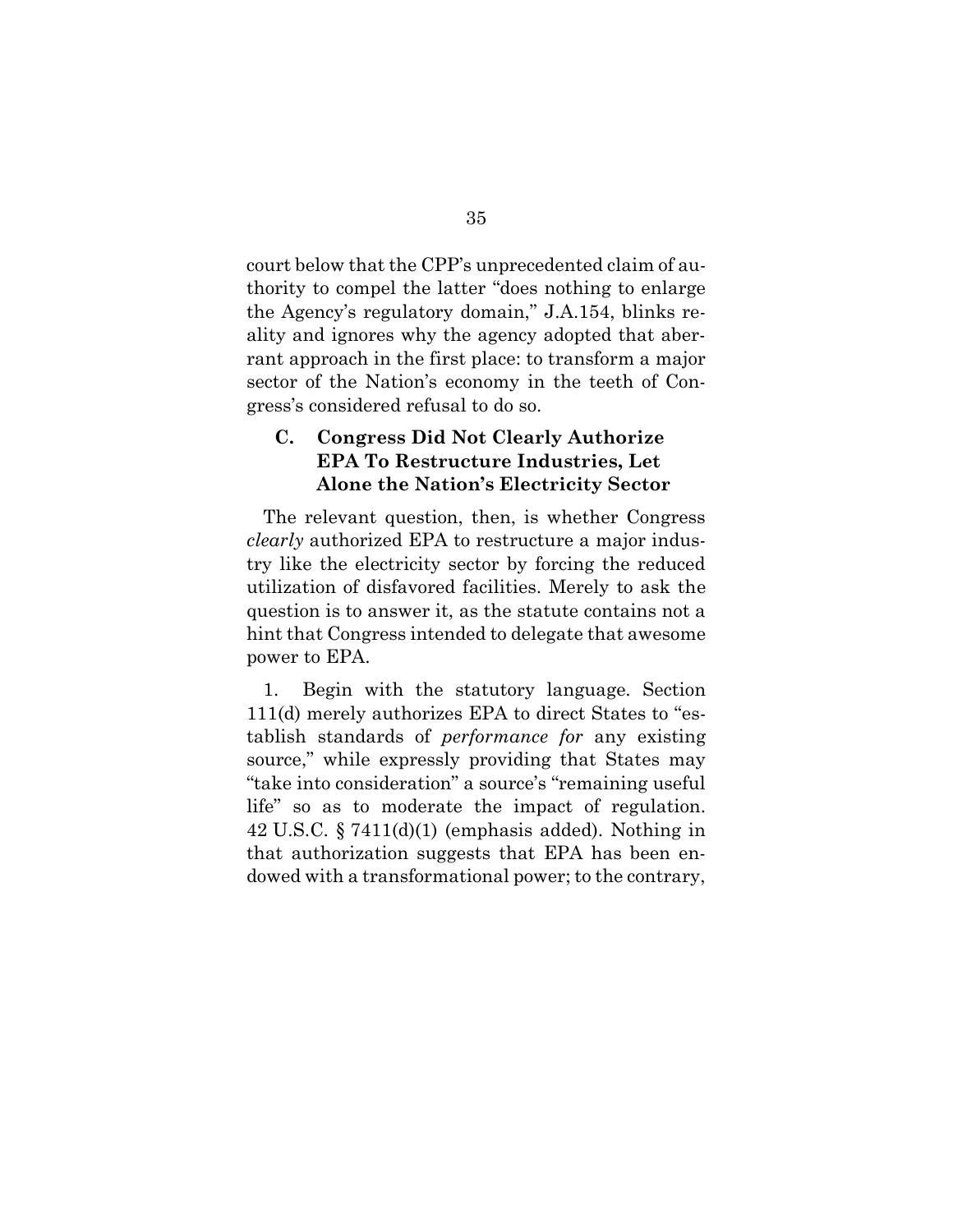it contemplates no more than standards for the "performance" of individual sources, as opposed to reduced performance or non-performance.<sup>20</sup>

Confirming as much are the provisions defining "standard of performance." The Act generally defines the term as "a requirement of *continuous* emission reduction," including "any requirement relating to the operation or maintenance of a source to assure *continuous* emission reduction," thereby ruling out reduced utilization and shifting. 42 U.S.C. § 7602(*l*) (emphases added). The Section 111 definition, consistent with the general one, refers to "the degree of emission limitation *achievable* through the application of the best system of emission reduction…[EPA] determines has been adequately demonstrated." *Id*. § 7411(a)(1) (emphasis added). An "achievable" emission limitation can only be understood as one that is achievable in performance because otherwise the word would be surplusage: any limitation could be achieved through reduced performance or closure of a facility. *See Astoria Fed. Savings & Loan Ass'n v. Solimino*, 501 U.S. 104, 112 (1991) (explaining that statutes should be construed "so as to avoid rendering superfluous any parts thereof"). Whether or not the general definition strictly controls, the two provisions, along with the operative language of Section 111(d), are best read *in* 

<sup>20</sup> That "standard of performance" is a defined term does not undermine its "import of showing us what Congress had in mind." *Solid Waste Agency of N. Cook Cnty. v. U.S. Army Corps of Eng'rs*, 531 U.S. 159, 172 (2001).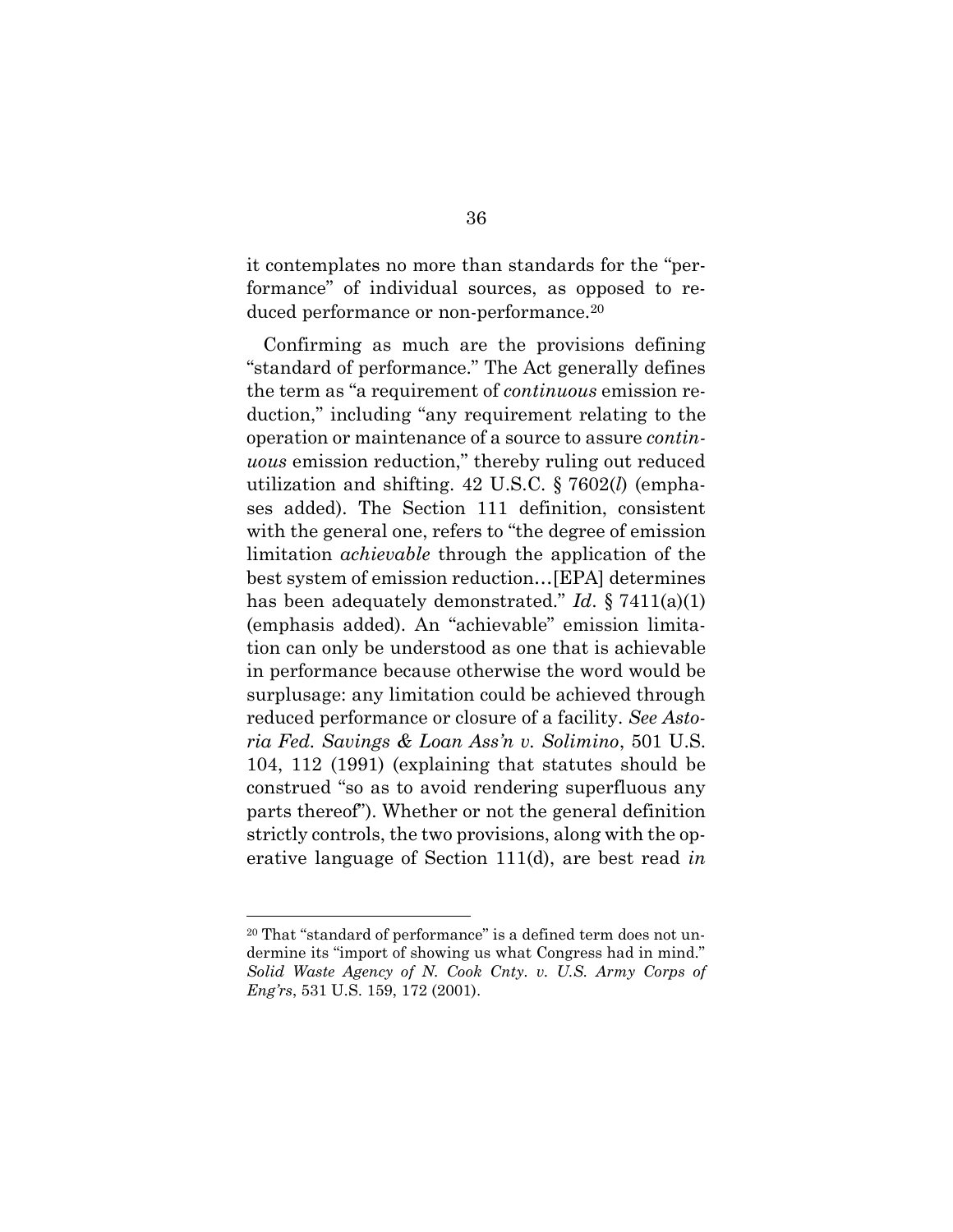*pari materia* to refer to traditional means of improving sources' emissions performance in operation, not curtailing their operation. *See generally United Sav. Ass'n of Tex. v. Timbers of Inwood Forest Assocs., Ltd*., 484 U.S. 365, 371 (1988) ("Statutory construction…is a holistic endeavor.").

Even if these statutory provisions were ambiguous in some respect, that would not authorize EPA to seize any power the statute does not expressly foreclose to it, as the court below held it could. J.A.145 (finding delegation because the Act does not "categorically foreclose[] the EPA's consideration of…generation-shifting"). Congress must "speak clearly" to assign EPA such decisions as whether and how to restructure a major industry. *UARG*, 573 U.S. at 324. If the best support an agency can find for a major rule is statutory ambiguity, "that is the end of the game." *U.S. Telecom Ass'n*, 855 F.3d at 425 (Kavanaugh, J., dissenting).

2. EPA insisted in the CPP that Section 111(d) authorizes it to restructure the entire electricity sector through the contrivance of "generation shifting," reasoning that the term "system of emission reduction" "is capacious enough" to include any "actions taken by the owner/operator of a stationary source designed to reduce emissions." 80 Fed. Reg. at 64,761. That term, of course, says nothing about EPA's authority to reorder entire sectors of the economy to achieve emission reductions. And it's not as if the Congress that enacted Section 111 in 1970, or the ones that amended it in 1977 and 1990, were unaware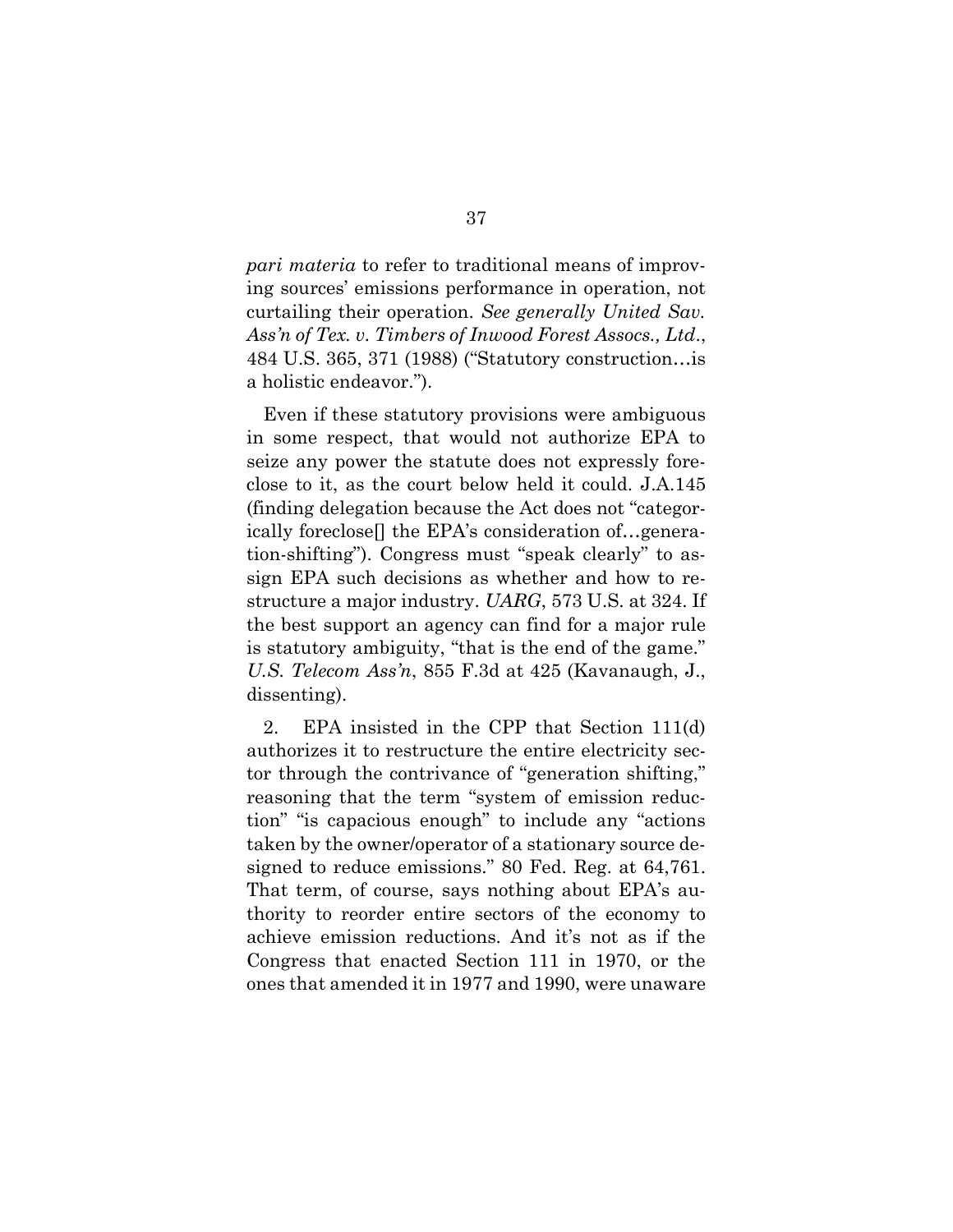that source categories like fossil-fuel-fired power plants emit air pollutants or that temporarily or permanently shutting them down would reduce emissions.

Section 111(d) is also an unlikely place to find such an awesome power. It is a rarely used ancillary provision that serves as a fallback for situations not governed by the Act's primary stationary-source programs—"a catch-all," as the court below put it. J.A.119. The Act subjects the most common air pollutants to national ambient air quality standards, 42 U.S.C. § 7409(a), which are implemented through programs addressing the construction and operation of stationary sources, *see generally UARG*, 573 U.S. at 308–10. And the Act's Hazardous Air Pollutants program addresses stationary source emissions of other pollutants posing threats to human health (like carcinogenicity or neurotoxicity) or significant and widespread environmental effect. 42 U.S.C. § 7412. These programs reach the universe of major sources and the vast majority of stationary-source emissions, and Congress's focus on these programs through amendments over the years confirms their primary status. *See generally* Congressional Research Service, Clean Air Act: A Summary of the Act and Its Major Requirements (2020). Section 111(d), by contrast, addresses the leftovers, things like fluoride emissions from fertilizer and aluminum plants and kraft pulp mills' sulfuric-acid mist emissions.<sup>21</sup> *Id*. at 13; 84 Fed. Reg. at

<sup>21</sup> Which, if promulgated today, would most likely fall instead under the Hazardous Air Pollutant program.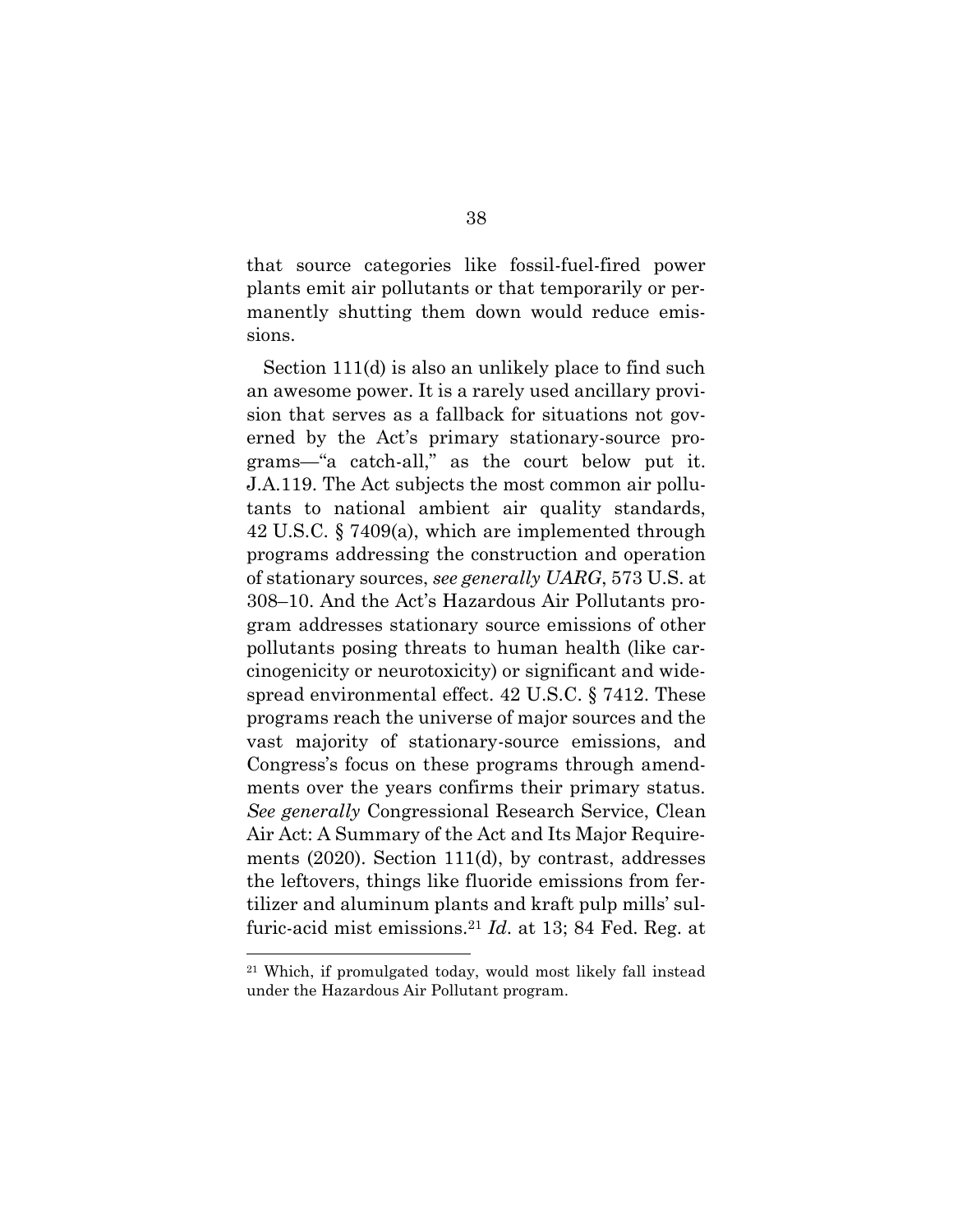32,526 n.63 (citing regulations). It is hardly where one would expect to locate the power for EPA to restructure entire industries by fiat so as to reduce emissions. Congress, after all, "does not alter the fundamental details of a regulatory scheme in vague terms or ancillary provisions." *Whitman*, 531 U.S. at 468.

By contrast, Congress did speak with the "requisite clarity to place [its] intent beyond dispute," *Cowpasture*, 140 S. Ct. at 1849, when it authorized EPA to exercise lesser powers along the lines asserted by the CPP. For example, the acid rain program of Title IV authorized EPA to administer a cap-and-trade program applicable to many of the same sources as the CPP. 42 U.S.C. §§ 7651–7651o. Congress specified the initial distribution of emission allowances itself, rather than leave that vital decision to EPA, and it carefully circumscribed EPA's authority with respect to sources and States going forward. *Id*. §§ 7651c–7651e. Likewise, the Stratospheric Ozone Protection program of Title VI expressly directed EPA to administer a phase-out of ozone-depleting substances, while limiting EPA's authority to accelerate the timeline. *Id*. §§ 7671–7671q. Given that "Congress has used express language in other statutes" to authorize mere components of the CPP like cap-and-trade and phaseout-style transitions, the CPP's reliance on the spare language of Section 111(d) is "especially questionable." *Cowpasture*, 140 S. Ct. at 1849–50.

And it is "especially unlikely" that Congress would have delegated to EPA authority to restructure the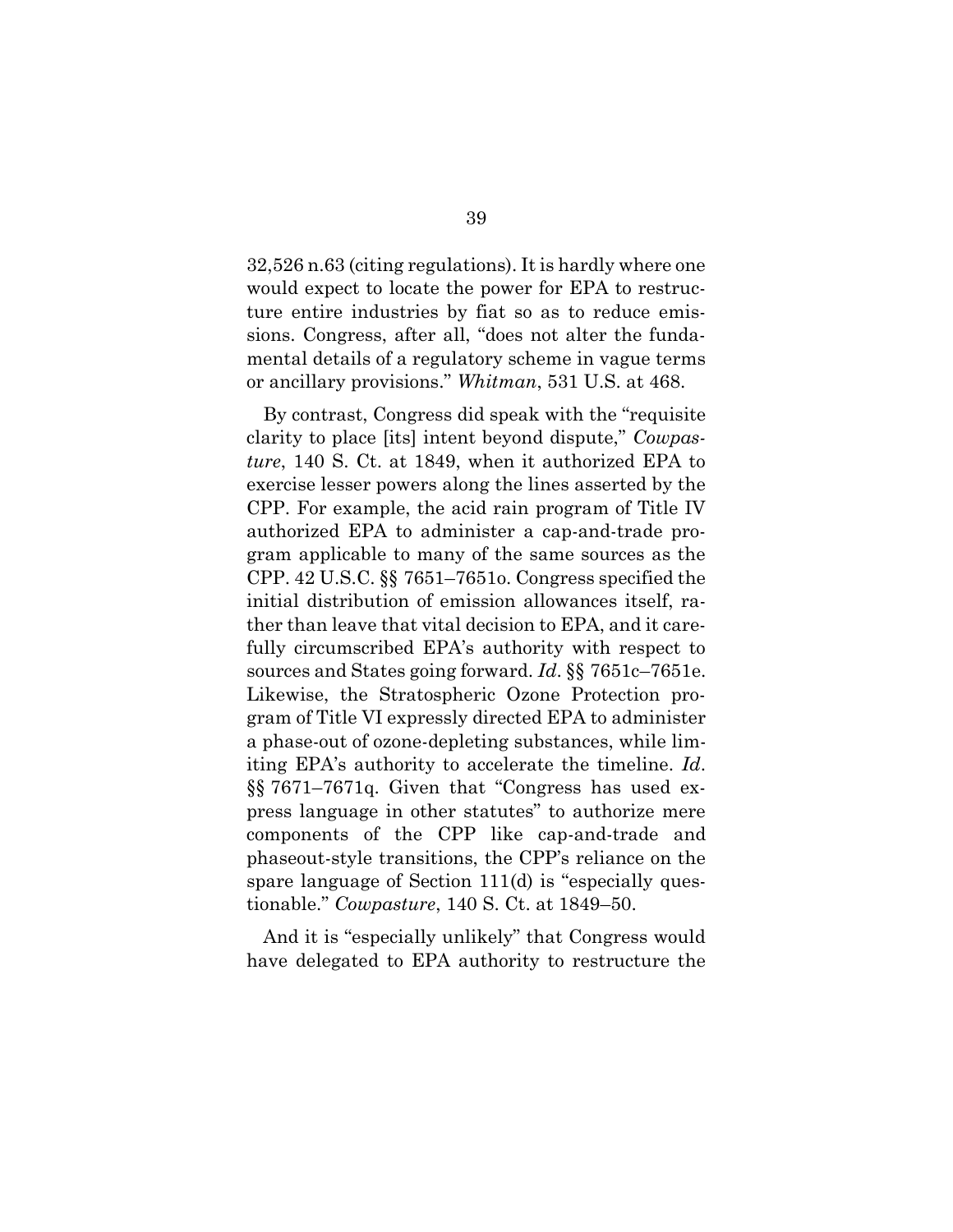electricity sector because the agency has "no expertise" in generation, transmission, and reliability. *King*, 135 S. Ct. at 2489. As EPA has elsewhere acknowledged, "management of energy markets and competition between various forms of electric generation are far afield from EPA's responsibilities" under the Act.<sup>22</sup> Those technical fields are the province of the States and FERC, and Congress has taken great care to preserve State authority specifically with respect to generation. *See, e.g.*, *Pacific Gas*, 461 U.S. at 212; *Hughes*, 136 S. Ct. at 1299. Given that Congress denied FERC authority to "directly shape the generation mix of" a State, "the only reasonable inference is that Congress did not intend to give the EPA that authority via CAA section 111." 84 Fed. Reg. at 32,530.

Finally, the Court's decision in *Massachusetts v. EPA* provides no support for the CPP's unprecedented claim of authority. *Massachusetts* did not license EPA to regulate greenhouse-gas emissions by any possible means. *UARG*, 573 U.S. at 318–19. Nor did it upend the major questions doctrine. Instead, it held that the Act clearly ("[o]n its face") "authorizes EPA to regulate greenhouse gas emissions from new motor vehicles" if it finds that such emissions "'cause, or contribute to, air pollution which may reasonably be anticipated to endanger." 549 U.S. 497, 528–29 (2007) (quoting  $42 \text{ U.S.C.}$  §  $7521(a)(1)$ ). So while such a rule may qualify as "major," it would be, as required, clearly authorized by Congress. The difference here is

<sup>22</sup> Response to Comments on Amendments to Standards for Stationary Internal Combustion Engines, CADC.App.1996.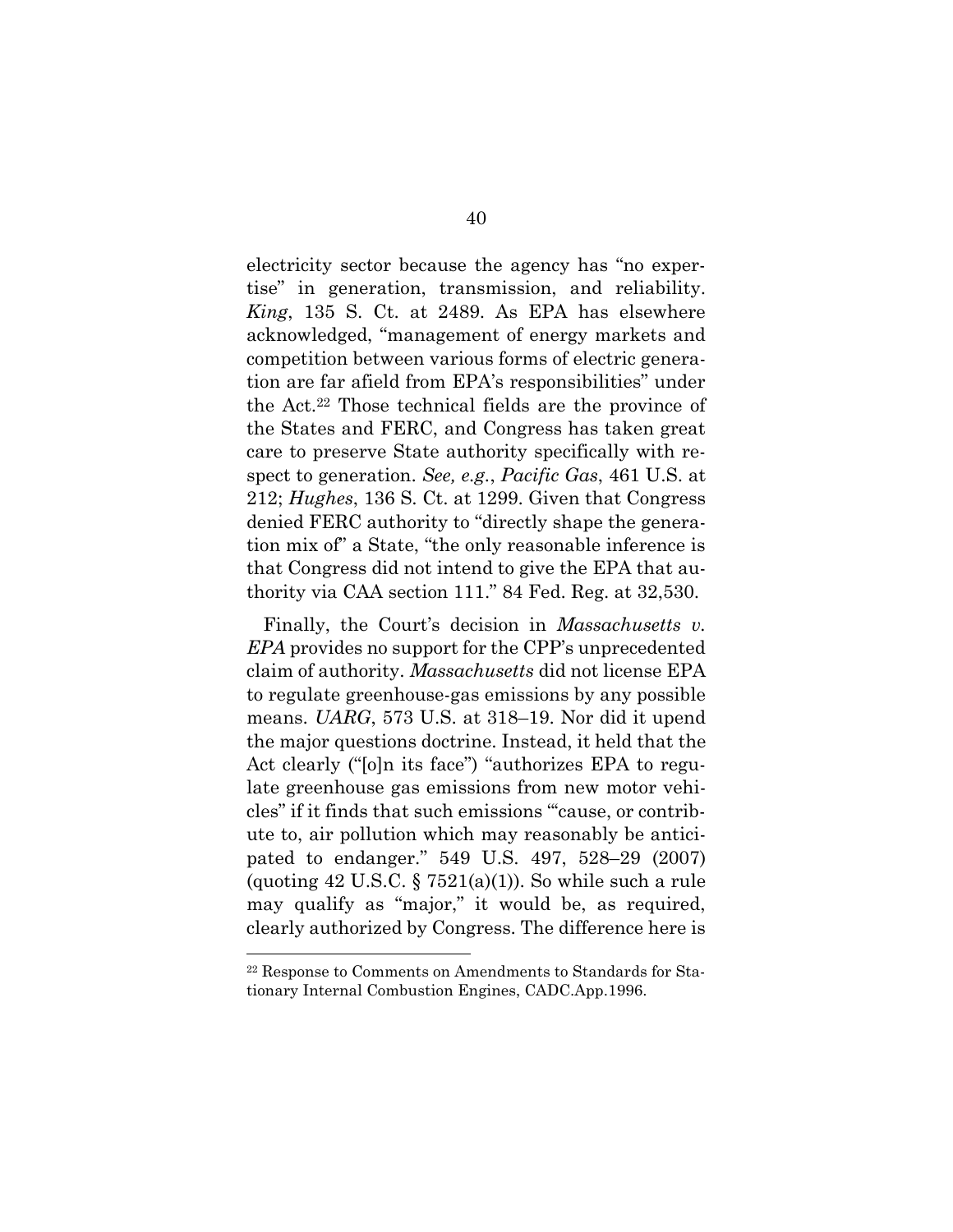that the CPP was not, and that is dispositive: "In the absence of a clear mandate in the Act, it is unreasonable to assume that Congress intended to give [EPA] the unprecedented power over American industry" that the CPP asserted. *Indus. Union Dep't*, 448 U.S. at 646 (plurality opinion).

### **II. Interpreting Section 111 To Authorize EPA To Restructure Entire Industries Would Result in a Forbidden Delegation of Legislative Power**

The conclusion of the court below that Congress placed essentially "no limits" on EPA's authority to compel emission reductions across the economy, J.A.108, is a red flag that the assertion of statutory authority underlying the CPP raises serious constitutional concern. An open-ended grant of authority to restructure entire industries at will by "shifting" production away from disfavored facilities, or forcing them closed, does not satisfy Congress's obligation to "lay down by legislative act an intelligible principle by which the person or body authorized to [act] is directed to conform." *J.W. Hampton, Jr., & Co. v. United States*, 276 U.S. 394, 409 (1928). As interpreted by EPA in the CPP, and by the court below, EPA's Section 111 authority fails to satisfy that standard and therefore amounts to a forbidden delegation of legislative power.

The Constitution vests "[a]ll legislative Powers…in a Congress of the United States." U.S. Const., Art. I, § 1. "Accompanying that assignment of power to Congress is a bar on its further delegation." *Gundy*, 139 S.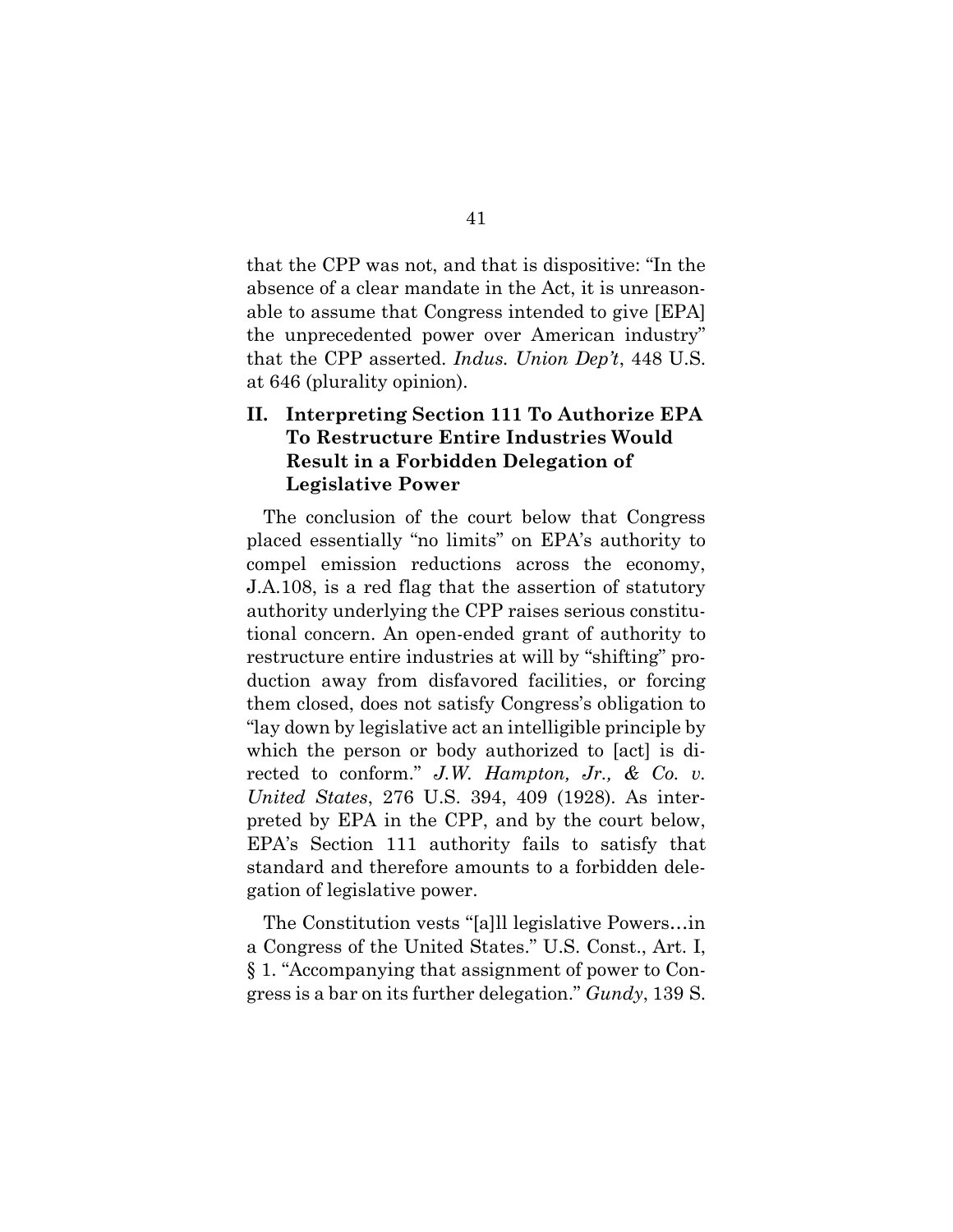Ct. at 2123 (plurality opinion). Specifically, "Congress…may not transfer to another branch 'powers which are strictly and exclusively legislative.'" *Id*. (quoting *Wayman*, 23 U.S. (10 Wheat.) at 42–43); *see also Marshall Field & Co. v. Clark*, 143 U.S. 649, 692 (1892). And "fundamental policy decisions" are the *sine qua non* of exclusively legislative power: "the hard choices, and not the filling in of the blanks,…must be made by the elected representatives of the people." *Indus. Union Dep't*, 448 U.S. at 687 (Rehnquist, J., concurring in the judgment). Congress must therefore lay down an "intelligible principle" that prescribes "the general policy" to be pursued and sets the "boundaries of [agency] authority." *Gundy*, 139 S. Ct. at 2129 (plurality opinion) (citation omitted). And the degree of constraint required on agency discretion "varies according to the scope of the power" at stake. *Whitman*, 531 U.S. at 475. Ultimately, the question is, "did Congress, and not Executive Branch, make the policy judgments?" *Gundy*, 139 S. Ct. at 2141 (Gorsuch, J., dissenting).

The answer here is no if Section 111 is not limited to measures that improve a source's emissions performance in operation. Without that limitation, reduced utilization all the way down to zero will always be an "achievable" means of reducing emissions, 42 U.S.C. § 7411(a)(1), leaving it to EPA to determine whether entire source categories making up entire industrial sectors may remain in operation. Although the statutory requirement to consider "cost" limits EPA's discretion when determining whether things like control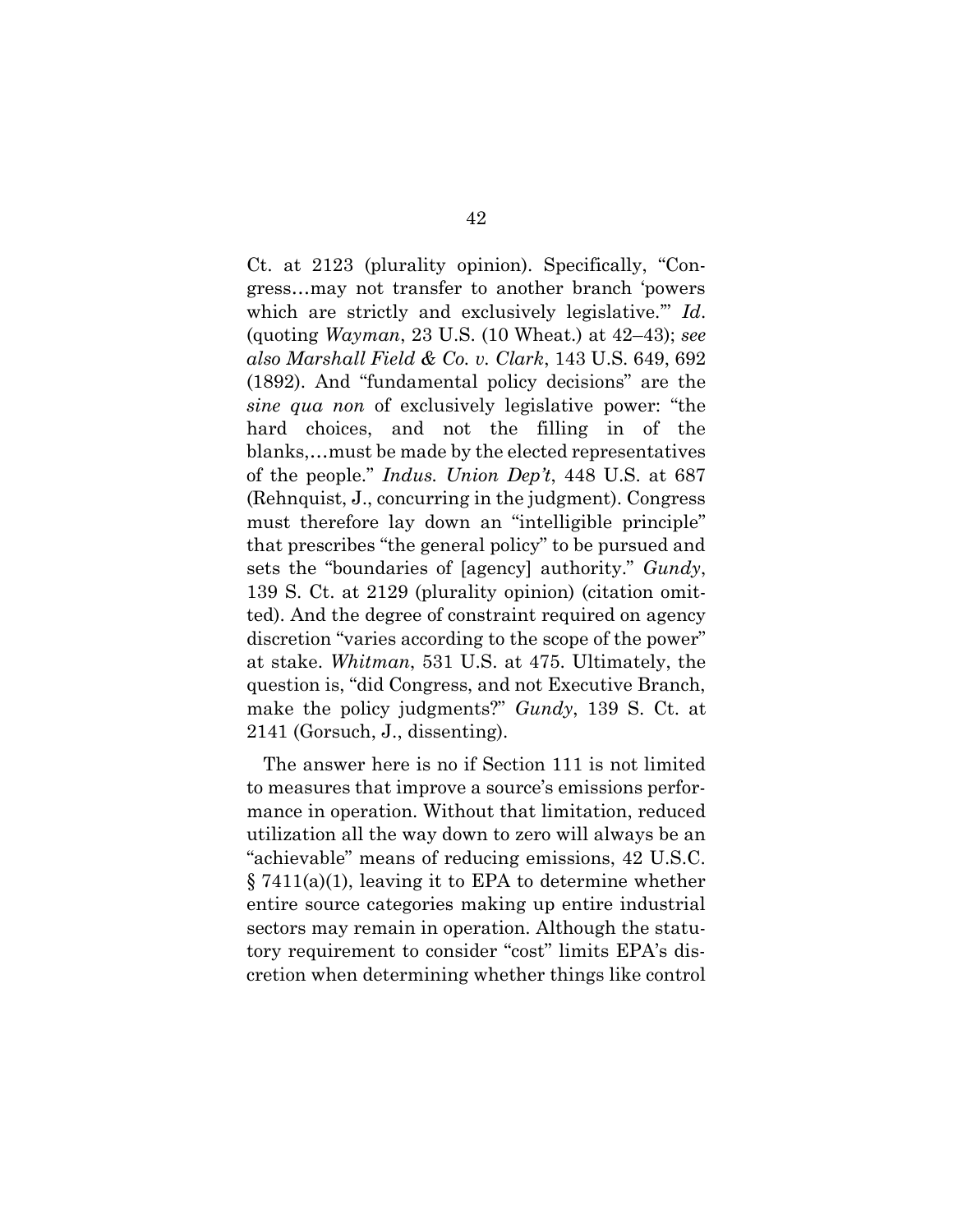technologies are "adequately demonstrated," *id*., it has no application to reduced utilization. *See* 80 Fed. Reg. at 64,780 (determining that "reduced generation" is "well-established"). Nor do the requirements to consider, as part of the "adequately demonstrated" inquiry, "energy requirements" and "any nonair quality health and environmental impact." 42 U.S.C.  $§ 7411(a)(1)$ . In short, these statutory criteria achievability and consideration of cost, energy requirements, and health and environmental impacts circumscribe EPA's discretion only when applied to traditional measures to improve sources' operational emissions performance like control technologies and work practices. They have no bite applied to reduced utilization and measures that depend on reduced utilization, such as "shifting."

The result is to leave EPA unfettered discretion to "determine[]" what it thinks "best" in setting required emission reductions and decarbonizing the economy. *Id*. Nothing precludes it from deciding to adopt reduced utilization as a component of the "best system of emission reduction" for a source category, driving down emissions by any amount, and thereby restructuring (or condemning) entire sectors of the economy according to its own policy objectives. The agency gets to decide whether to proceed, how fast, and how far. While that may be a convenient way of settling thorny debates over environmental and industrial policy, it is one that the Constitution forbids: the separation of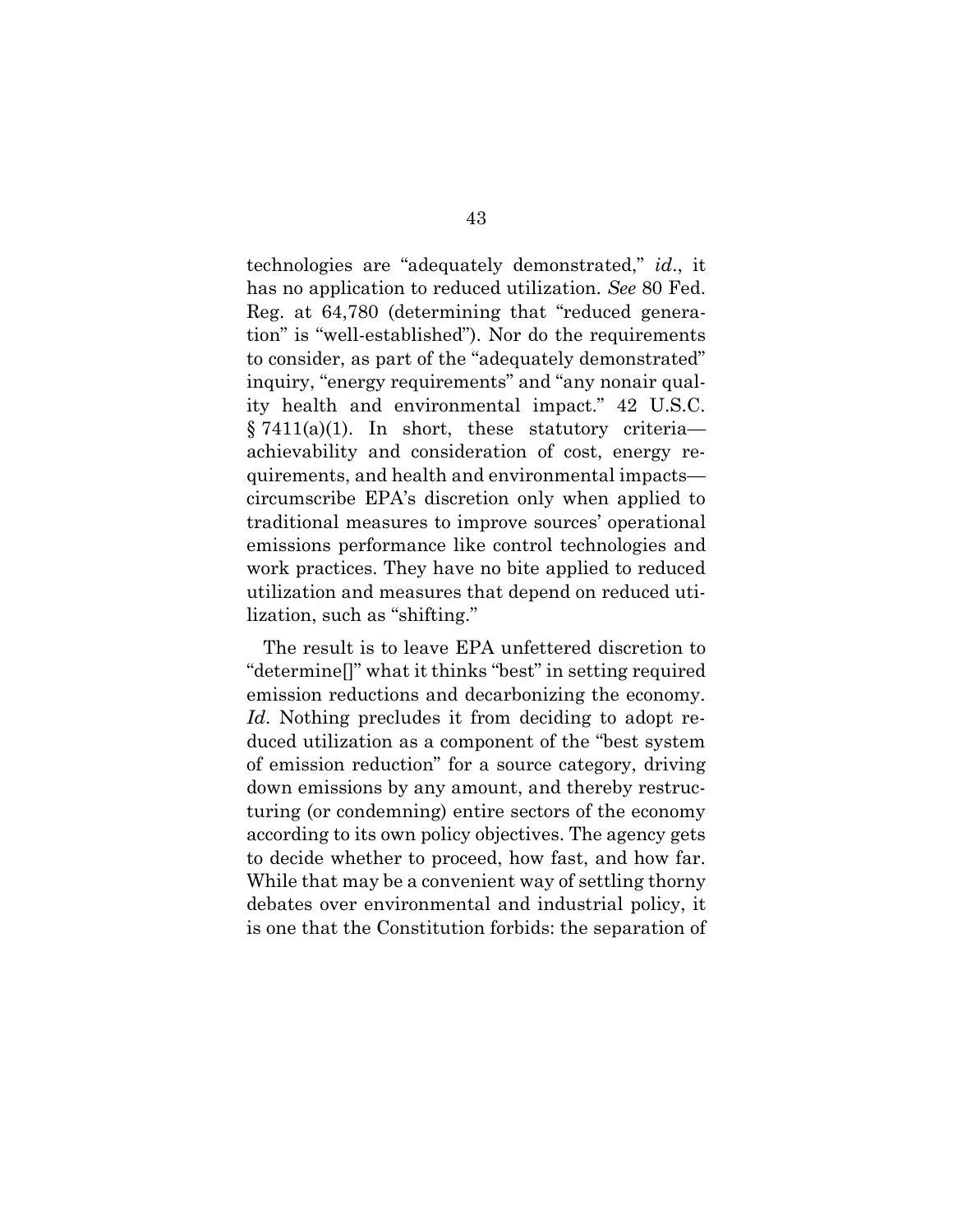powers requires that Congress "must provide substantial guidance on setting air standards that affect the national economy." *Whitman*, 531 U.S. at 475.

At the very least, "[a] construction of the statute that avoids this kind of open-ended grant should certainly be favored." *Indus. Union*, 448 U.S. at 646 (plurality opinion); *cf. Edward J. DeBartolo Corp. v. Fla. Gulf Coast Bldg. & Constr. Trades Council*, 485 U.S. 568, 575 (1988) (reciting the "rule" that statutes must be construed to avoid "serious constitutional problems") (citation omitted). The favored construction here is that Congress did not delegate to EPA the authority to decide whether and how to restructure entire industries through contrivances like reduced utilization and "generation shifting." Not only does that construction avoid constitutional doubt, but it is also the one that fits the statutory text, any reasonable view of Congress's intentions, and EPA's historical practice.